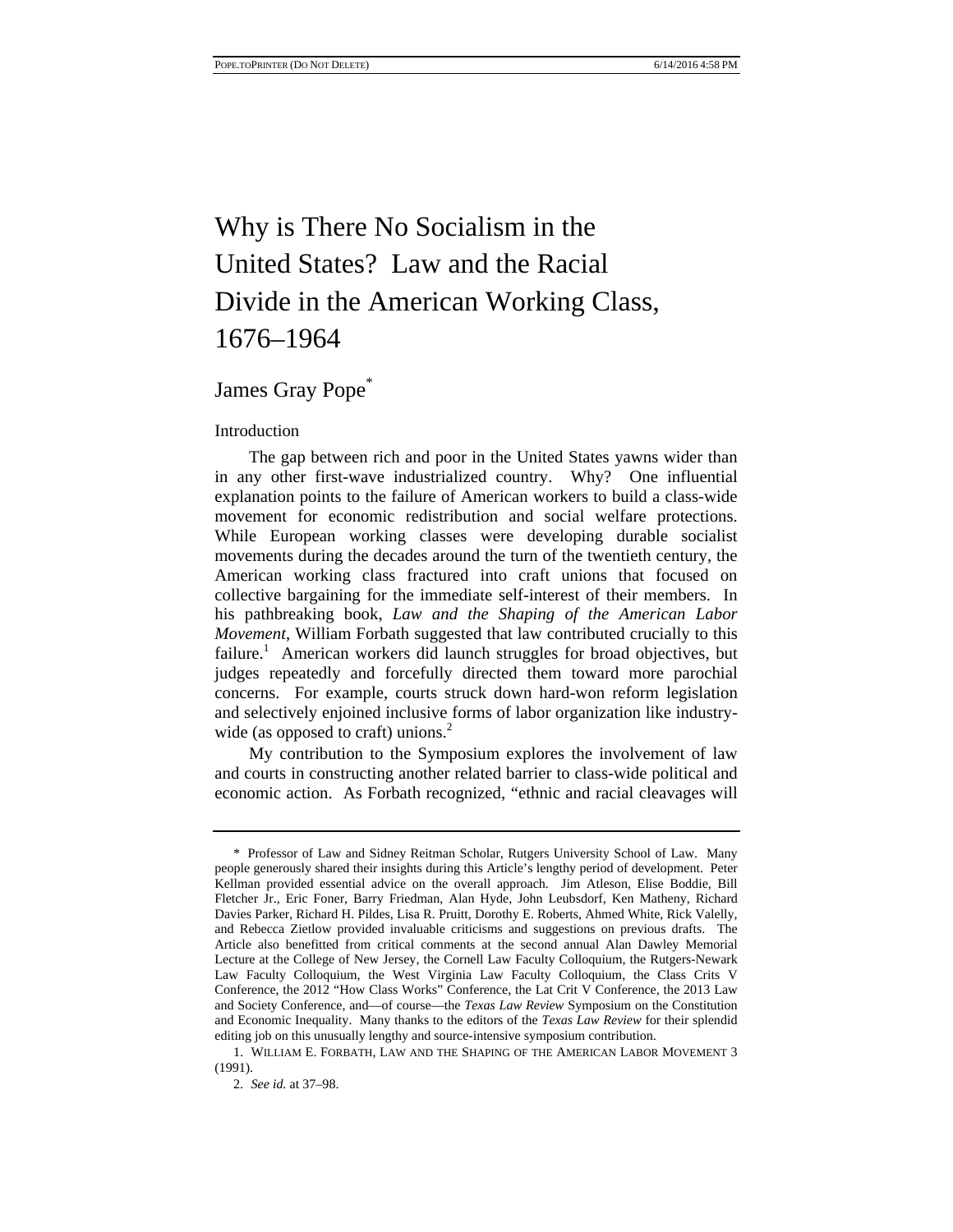surely remain central" to any full explanation for American working-class weakness.<sup>3</sup> Herbert Hill, labor secretary of the National Association for the Advancement of Colored People (NAACP) during the contentious decades of the 1950s, 1960s, and 1970s, traced the root of this problem to "the historical development of working-class identity as racial identity."<sup>4</sup> Beginning in the early 1800s, when wage labor first emerged as a major component of the economy, white workers defined what it meant to be a "working man" by contrasting their own condition (citizenship) and perceived character traits (strength and independence) with those of women and workers of color (servitude, weakness, and dependence).<sup>5</sup> The earliest workingmen's associations commenced a tradition of excluding nonwhites that continued in the overwhelming majority of unions until the 1930s and, in unions organized on craft lines, for decades more.<sup>6</sup> Although unions have officially reversed these policies, the old racialized conception of class identity persists. During the 2008 primary campaign, for example, Hillary Clinton claimed that she would be a stronger nominee than Barack Obama because of her advantage among "working, hard-working Americans, white Americans  $\dots$ ."<sup>7</sup> As Clinton's claim suggests, the "white working class" has become a swing, if not *the* swing, constituency in electoral politics. "Their loyalties shift the most from election to election and, in so doing," observed political scientists Ruy Texeira and Joel Rogers, "determine the winners in American politics."<sup>8</sup> In recent years, some legal scholars have suggested that white-working-class support will be essential to any

<sup>3.</sup> *Id.* at 23.

<sup>4.</sup> Herbert Hill, *The Problem of Race in American Labor History*, 24 REVIEWS IN AM. HIST. 189, 189 (1996); *see also* Marion Crain, *Colorblind Unionism*, 49 UCLA L. REV. 1313, 1320–23 (2002) (recounting the role of race in constructing working-class identity).

<sup>5.</sup> JEANNE BOYDSTON, HOME AND WORK: HOUSEWORK, WAGES, AND THE IDEOLOGY OF LABOR IN THE EARLY REPUBLIC 153–55 (1990); DAVID R. ROEDIGER, THE WAGES OF WHITENESS: RACE AND THE MAKING OF THE AMERICAN WORKING CLASS 55–57 (1991) [hereinafter ROEDIGER, WAGES].

<sup>6.</sup> *See generally* WILLIAM B. GOULD, BLACK WORKERS IN WHITE UNIONS (1977); HERBERT HILL, BLACK LABOR AND THE AMERICAN LEGAL SYSTEM (1977).

<sup>7.</sup> Kathy Kiely & Jill Lawrence, *Clinton Makes Case for Wide Appeal*, USA TODAY (May 7, 2008, 9:42 PM), http://usatoday30.usatoday.com/news/politics/election2008/2008-05-07 -clintoninterview\_N.htm [http://perma.cc/G4AW-P4P5]. *Cf.* ROEDIGER, WAGES, *supra* note 5, at 19 (observing that "[i]n popular usage, the very term *worker* often presumes whiteness (and maleness), as in conservative Democrats' calls for abandoning 'special interests' and returning the party to policies appealing to the 'average worker'").

<sup>8.</sup> RUY TEIXEIRA & JOEL ROGERS, AMERICA'S FORGOTTEN MAJORITY: WHY THE WHITE WORKING CLASS STILL MATTERS 15–16 (2000); *see also* Charlotte Garden & Nancy Leong, *"So Closely Intertwined": Labor and Racial Solidarity*, 81 GEO. WASH. L. REV. 1135, 1208–09 (2013) (reporting that in the 2012 general election "working class whites in union households provided key boosts for President Obama in the swing states of Ohio and Wisconsin").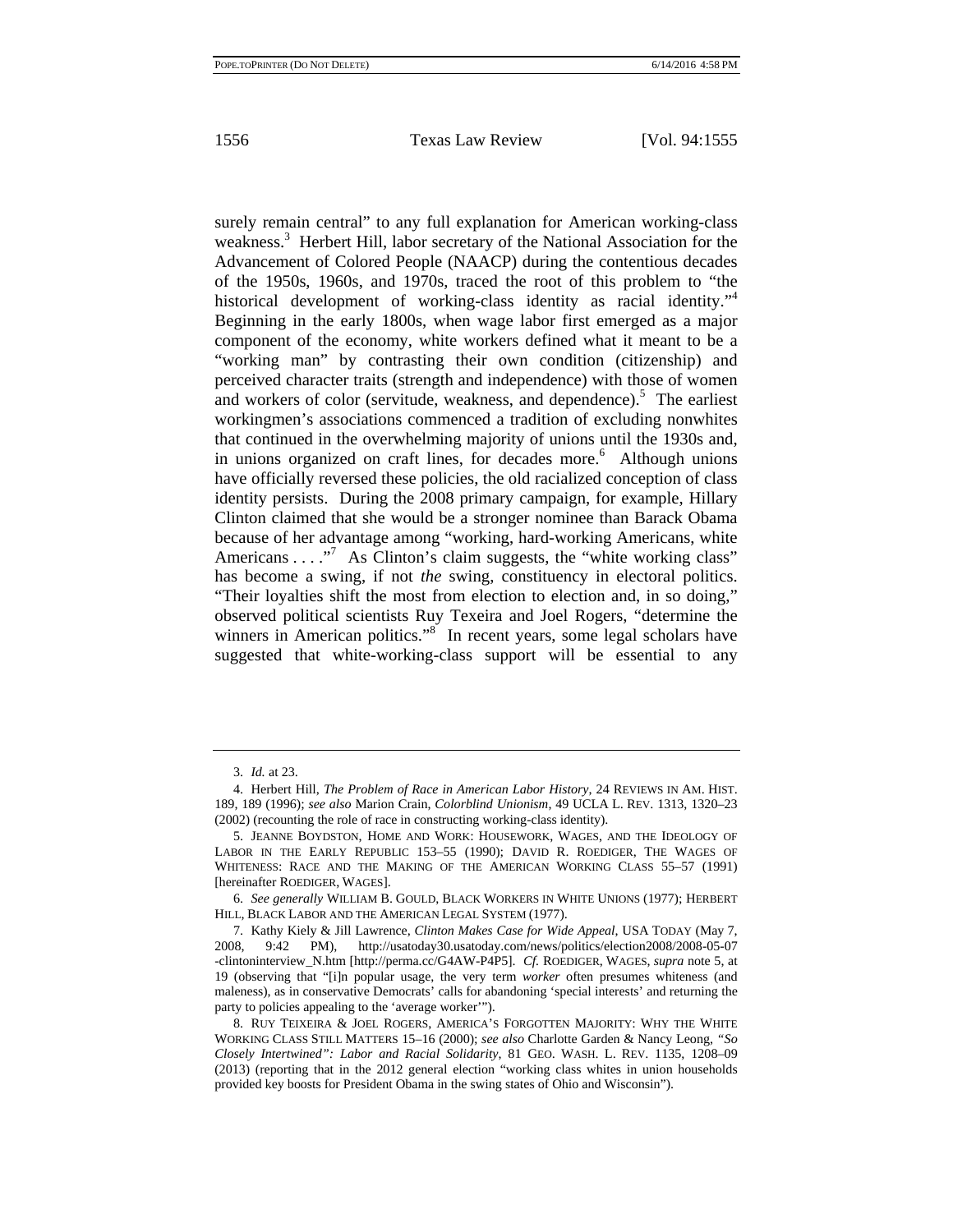successful effort to reduce inequalities of race, gender, and class in the United States.<sup>9</sup>

My broad thesis is that law played a central role in dividing white workers from workers of color—before, during, and after the formation of the American working class. In particular, law reinforced racial divisions during certain crucial periods when political, economic, and military shocks disrupted elite control, creating possibilities for cross-racial laboring-class cooperation.<sup>10</sup> I further suggest that the Supreme Court contributed importantly to this result, especially during and immediately following Reconstruction, when the enactment of the Thirteenth, Fourteenth, and Fifteenth Amendments created the greatest opportunity for cross-racial laboring class cooperation since the colonial era.<sup>1</sup>

Scholars from a variety of disciplines have debated the relative importance of economic, cultural, and psychological factors in shaping and sustaining racism.<sup>12</sup> I do not propose law as an alternative explanation. I suggest only that law has served as a tool for dividing workers along racial lines, and that it has been highly effective at certain historical junctures. To omit the role of law is to invite distortion. There is a marked tendency in present-day academic and political discourse, for example, to depict white workers as uniquely prone to racism, and to blame them for the racial divide in the working class.<sup>13</sup> Whatever the potency of racist attitudes and

<sup>9.</sup> *See* JOAN WILLIAMS, RESHAPING THE WORK-FAMILY DEBATE: WHY MEN AND CLASS MATTER 211 (2011); Brian Mikulak, *Classism and Equal Opportunity: A Proposal for Affirmative Action in Education Based on Social Class*, 33 HOWARD L.J. 114, 136 (1990) (characterizing class inequality as a "problem of birthright undermining merit," and suggesting that "the unfettering of the working-class holds the promise of dramatic progress in our time"); Lisa R. Pruitt, *The Geography of the Class Culture Wars*, 34 SEATTLE U. L. REV. 767, 776–78 (2011) (calling particular attention to rural working people).

<sup>10.</sup> On these moments and their dynamics see MICHAEL GOLDFIELD, THE COLOR OF POLITICS: RACE AND THE MAINSPRINGS OF AMERICAN POLITICS 29–30 (1997).

<sup>11.</sup> The account presented here thus tends to provide support for the thesis that the Supreme Court can alter political and constitutional outcomes. For an in-depth discussion of that view, see Richard H. Pildes, *Is the Supreme Court a "Majoritarian" Institution?*, 2010 SUP. CT. REV. 103.

<sup>12.</sup> For an illuminating and concise discussion of the theories, see *id.* at 9–16. *See also*  MICHAEL OMI & HOWARD WINANT, RACIAL FORMATION IN THE UNITED STATES (2015) (summarizing and analyzing various theories about the development of racial consciousness and practices in the United States); AZIZ RANA, THE TWO FACES OF AMERICAN FREEDOM (2010) (suggesting that racial divisions were shaped by the culture and ideology of settlerism).

<sup>13.</sup> *See* Martha R. Mahoney, *Class and Status in American Law: Race, Interest, and the Anti-Transformation Cases*, 76 S. CAL. L. REV. 799, 809 (2003) (observing that "[f]or more privileged white Americans, racism often appears to be something that working class whites (particularly Southerners) do to African Americans and other people of color," a perception that "tends to exonerate wealthier whites"); Lisa R. Pruitt, *Who's Afraid of White Class Migrants? On Denial, Discrediting and Disdain (and Toward a Richer Conception of Diversity)*, 31 COLUM. J. GENDER L. 196, 234–35 (2015) (noting that lower class whites "are now viewed as uncouth, illiberal and worst of all—racist" and suggesting that elite whites may be "particularly vigilant" in policing the class boundary between themselves and poor whites "lest they be mistaken for their low-rent cousins"); Ahmed A. White, *My Co-Worker My Enemy: Solidarity, Workplace Control, and the*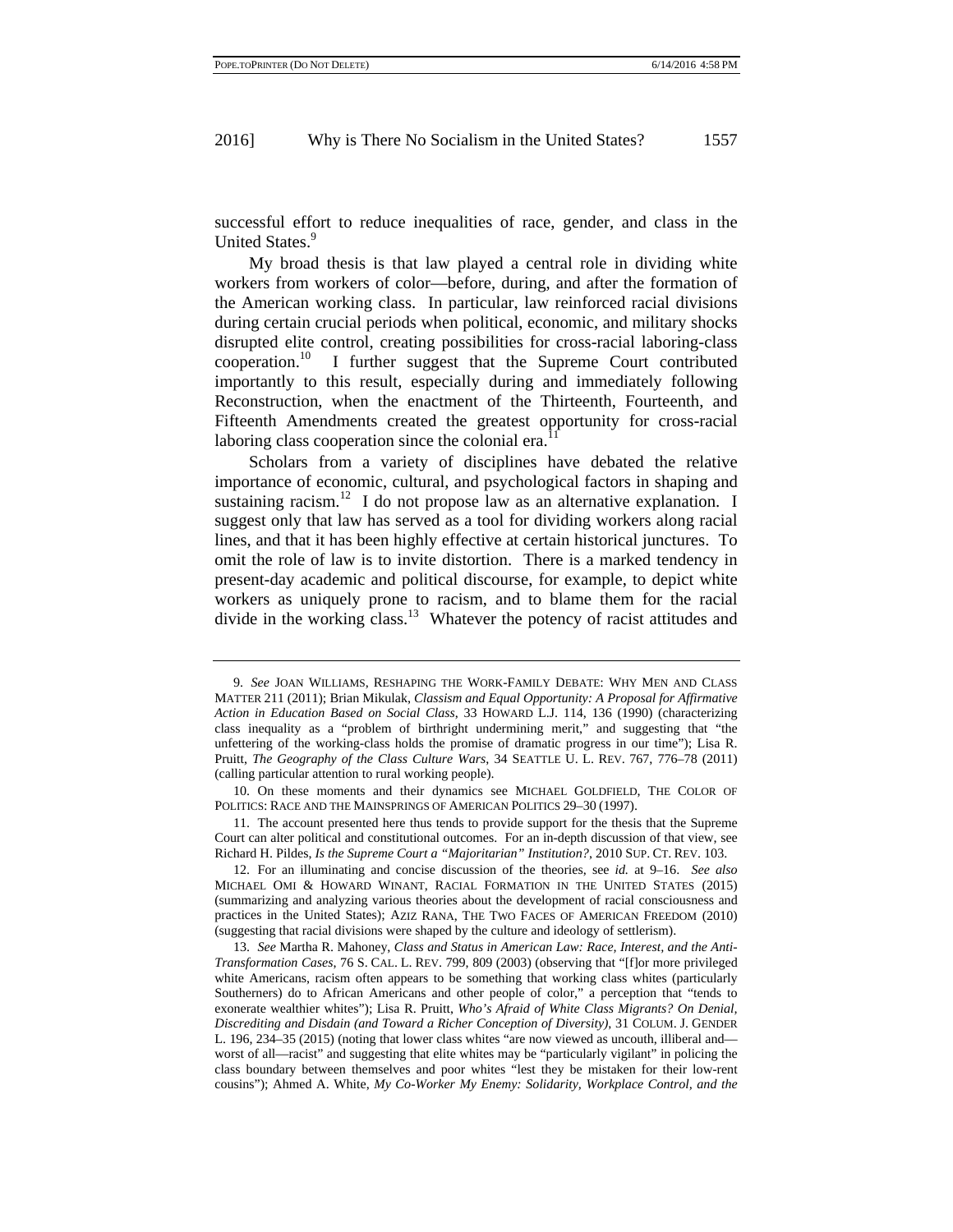norms, however, they have not always sufficed to block white workers from joining with workers of color in economic and political action. Far from welcoming such cooperation, elites have reacted fearfully and turned to law (or, in the case of Reconstruction, the judicial suspension of law in the face of paramilitary insurgency) to tip the balance in favor of white racial solidarity.

In the field of constitutional law, Derrick Bell stands out for his close attention to the racial divide in the laboring classes. Bell posited that African-Americans can advance on issues of race only when whites also benefit.<sup>14</sup> One way to secure this "interest convergence" is to ally with lower class whites "who, except for the disadvantages imposed on blacks because of color, are in the same economic and political boat."<sup>15</sup> Unfortunately, however, white workers have rarely acted on these shared interests, instead choosing repeatedly to ally with white elites against black workers.<sup>16</sup> They stood with white planters against slave revolts, for example, "even though the existence of slavery condemned white workers to a life of economic privation," and excluded black workers from their unions, thereby "allow[ing] plant owners to break strikes with black scab labor."<sup>17</sup> Over time, whites came to embrace their race-based privileges as a constitutionally protected property right.<sup>18</sup> To Bell, such choices reflect a

16. BELL, SAVED, *supra* note 15, at 40–41, 247, 254; DERRICK BELL, FACES AT THE BOTTOM OF THE WELL: THE PERMANENCE OF RACISM 8–9 (1992) [hereinafter BELL, FACES].

17. BELL, FACES, *supra* note 16, at 8. Marion Crain and Ken Matheny tell a similar but more optimistic story in which "the economic logic of interracial class unity did not triumph over white workers' racial bias" in the past, but could in the future. Marion Crain & Ken Matheny, *Labor's Identity Crisis*, 89 CALIF. L. REV. 1767, 1776 (2001).

18. Derrick Bell, *Xerces and the Affirmative Action Mystique*, 57 GEO. WASH. L. REV. 1595, 1602, 1608 (1989). *See generally* Cheryl I. Harris, *Whiteness as Property*, 106 HARV. L. REV. 1707 (1993) (developing this idea into a full-fledged theory). American constitutional law permits government to ameliorate innumerable kinds of inequality, but current doctrine calls for strict judicial scrutiny of policies tailored to reduce racial inequalities, thus according whites a constitutional entitlement to enjoy both the accumulated benefits of historical discrimination as

*Class Politics of Title VII*, 63 BUFF. L. REV. 1061, 1117 (2015) (recounting that in the 1970s, "[i]n perfect alignment with the class biases of the liberal elites, whose own burgeoning endowments were increasingly beyond criticism, the beleaguered white working man became the very image of race and gender 'privilege'").

<sup>14.</sup> Derrick A. Bell, Jr., Brown v. Board of Education *and the Interest-Convergence Dilemma*, 93 HARV. L. REV. 518, 522–23 (1980).

<sup>15.</sup> DERRICK BELL, AND WE ARE NOT SAVED 254 (1987) [hereinafter BELL, SAVED]. As Bell pointed out, the interests of lower class whites converged with those of African-Americans not only on issues of economic policy, but also in the civil rights movement's attack on the notion that misfortune and poverty in our society results from failure in a meritocratic system. "The more that civil rights law threatened the 'system' of equality [of] opportunity, . . . the more it threatened to expose and delegitimize the relative situation of lower-class whites." *Id.* at 232. For more on the shared interests of white and nonwhite workers, see Camille Gear Rich, *Marginal Whiteness*, 98 CALIF. L. REV. 1497, 1505 (2010) (suggesting that low-status white workers suffer "basic economic and dignitary harms" from minority-targeted employer discrimination, and analyzing those harms); *see also* Garden & Leong, *supra* note 8, at 1178–82 (describing common interests of white workers and workers of color).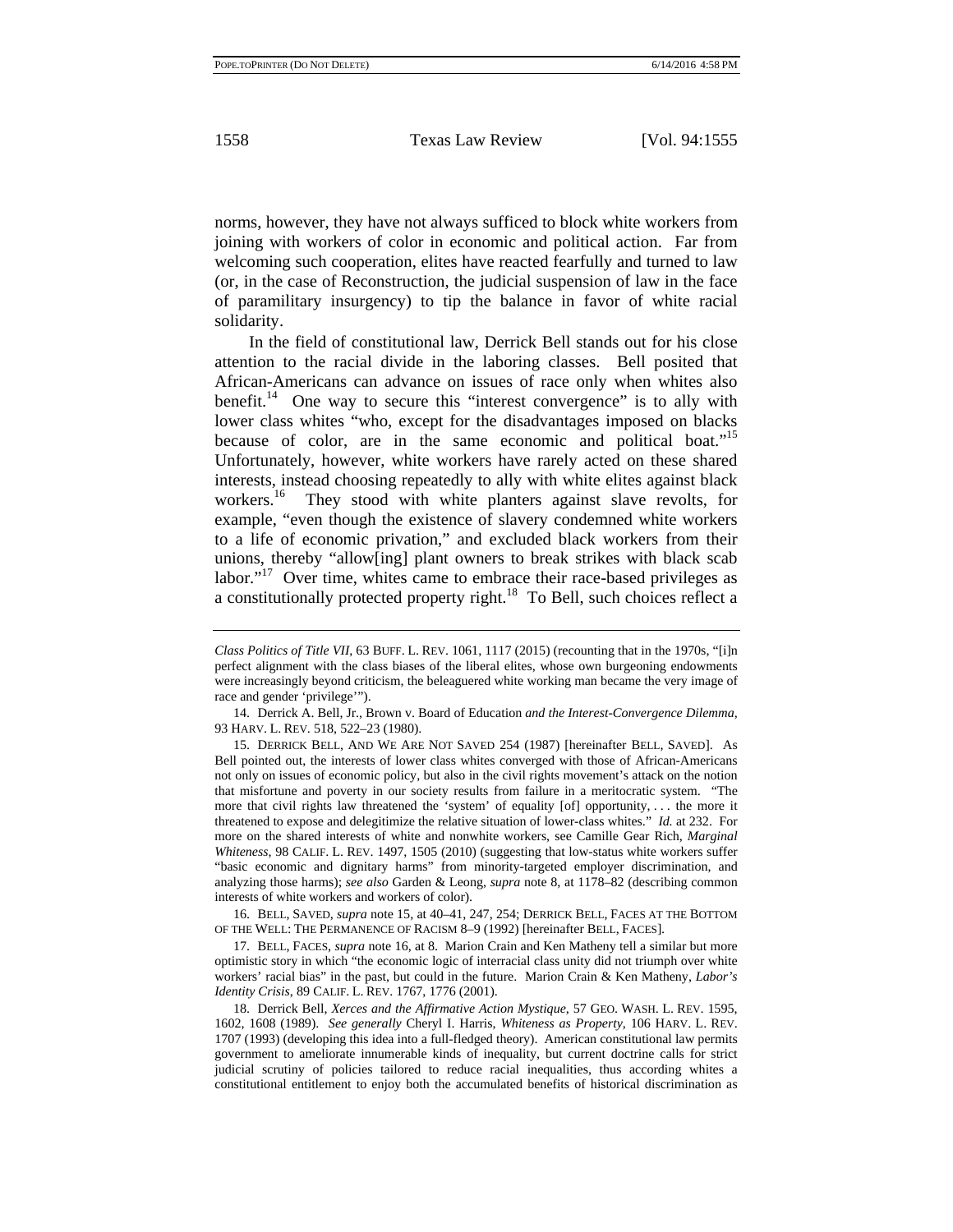form of racism so virulent and deeply rooted that it overrides economic rationality and blocks any hope of genuine racial equality.<sup>19</sup> In apparent despair, Bell warns that black people face permanent and irrevocable subordination in the United States due, in "crucial" part, to "the unstated understanding by the mass of whites that they will accept large disparities in economic opportunity in respect to other whites as long as they have a priority over blacks and other people of color for access to the few opportunities available."<sup>20</sup>

I take as my starting point Bell's compelling account of white workers repeatedly choosing racial over class solidarity. It is possible, however, that racial attitudes and culture do not provide a sufficient explanation for those choices. "White workers," as Martha Mahoney has observed, "formed concepts of self-interest in a landscape which was not a vacuum but a set of substantial obstacles to solidarity."<sup>21</sup> Given the demonstrated tendency of human beings to develop group antagonisms along even random lines of cleavage without any encouragement at all, it would seem that official law, linked to preexisting prejudices and backed by the armed power of the state, could erect formidable obstacles to cooperation and solidarity.<sup>22</sup> By attaching serious consequences to racial categories, law could make them "real" in an experiential and practical sense. When the history of crossracial laboring-class cooperation is considered in light of the situational force of law, we may dissent from Bell's conclusion that poor whites were "easily detoured into protecting their sense of entitlement vis-à-vis blacks for all things of value."<sup>23</sup>

To speak of white workers and black workers is to invite the question: what about Asian and Latino workers? Some of the most informative scholarship on working class racial polarization concerns Asian and Latino workers, who play ever-more important roles in our economy and polity

20. BELL, FACES, *supra* note 16, at 8–10.

21. Martha R. Mahoney, *What's Left of Solidarity? Reflections on Law, Race, and Labor History*, 57 BUFF. L. REV. 1515, 1518–19 (2009).

well as the competitive advantages of unprovable (and often unconscious) discrimination. Concerning those benefits and competitive advantages, see, e.g., SHERYLL CASHIN, THE FAILURES OF INTEGRATION: HOW RACE AND CLASS ARE UNDERMINING THE AMERICAN DREAM 134–36 (2004) (discussing the relationship between class mobility and race); THOMAS M. SHAPIRO, THE HIDDEN COST OF BEING AFRICAN AMERICAN: HOW WEALTH PERPETUATES INEQUALITY 2–3 (2004) (discussing the compounding effects of racial inequality for lower class African-Americans in America); Martha R. Mahoney, *Segregation, Whiteness, and Transformation*, 143 U. PA. L. REV. 1659, 1669–75 (1995) (discussing residential segregation and white privilege).

<sup>19.</sup> BELL, FACES, *supra* note 16, at 4–7; Derrick A. Bell, *Who's Afraid of Critical Race Theory?*, 1995 U. ILL. L. REV. 893, 903–04.

<sup>22.</sup> Richard H. McAdams, *Cooperation and Conflict: The Economics of Group Status Production and Race Discrimination*, 108 HARV. L. REV. 1003, 1015–16 (1995) (citing psychological experiments involving individuals who had been randomly placed in groups).

<sup>23.</sup> BELL, FACES, *supra* note 16, at 7.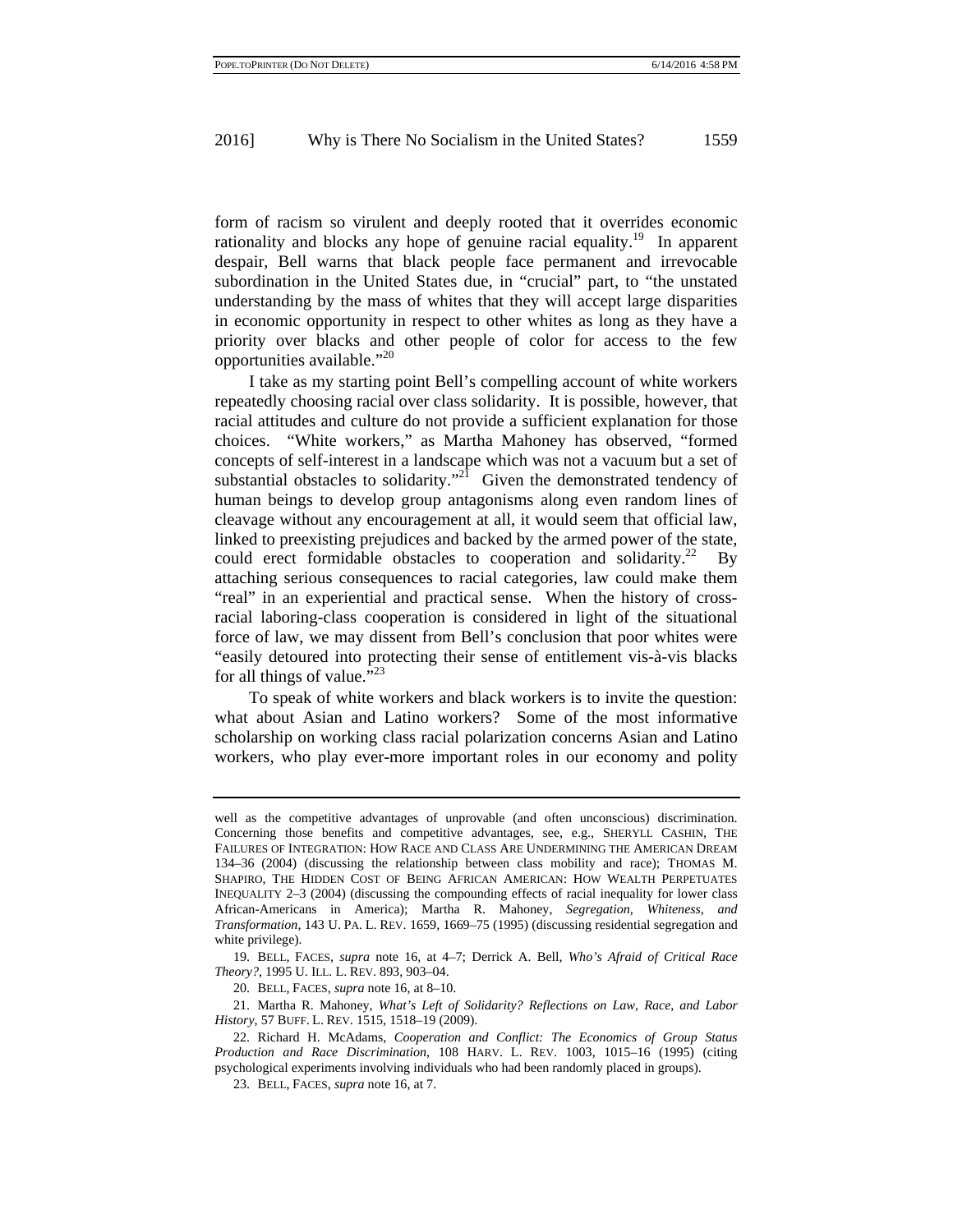today.24 The present Article, however, focuses on the origins and consolidation of racial polarization beginning in the colonial era and continuing to the mid-twentieth century. Throughout most of this period, the racial identities of laboring- and working-class Americans were shaped primarily by the binary opposition of black and white, especially in the East, Midwest, and South, home to the overwhelming majority of American workers.

The Article proceeds chronologically. Part I begins in 1670s colonial Virginia, where black and white bound laborers routinely engaged in common action. It briefly summarizes historical work indicating that this tradition of cooperation was terminated by race laws structured to expand and deepen the enslavement of black labor while elevating white laborers as a control stratum over both enslaved and free blacks. Part II recounts the lily-white birth of the American working class, in which the Supreme Court played a secondary, supporting role. Part III covers the key period of Reconstruction, a moment of extraordinary opportunity followed by brutal suppression. It suggests that the Justices of the Supreme Court cleared the way for white supremacist paramilitaries to crush black laboring class organization. Part IV recounts a series of aftershocks as the Knights of Labor, the Populist movement, and the American Federation of Labor each attempted to unite black and white workers in a class-based movement. Part V is a conclusion.

<sup>24.</sup> *See generally, e.g.*, MOON-KIE JUNG, REWORKING RACE: THE MAKING OF HAWAII'S INTERRACIAL LABOR MOVEMENT (2006); ALEXANDER SAXTON, THE INDISPENSABLE ENEMY: LABOR AND THE ANTI-CHINESE MOVEMENT IN CALIFORNIA (1975); ZARAGOSA VARGAS, LABOR RIGHTS ARE CIVIL RIGHTS: MEXICAN AMERICAN WORKERS IN TWENTIETH-CENTURY AMERICA (2005).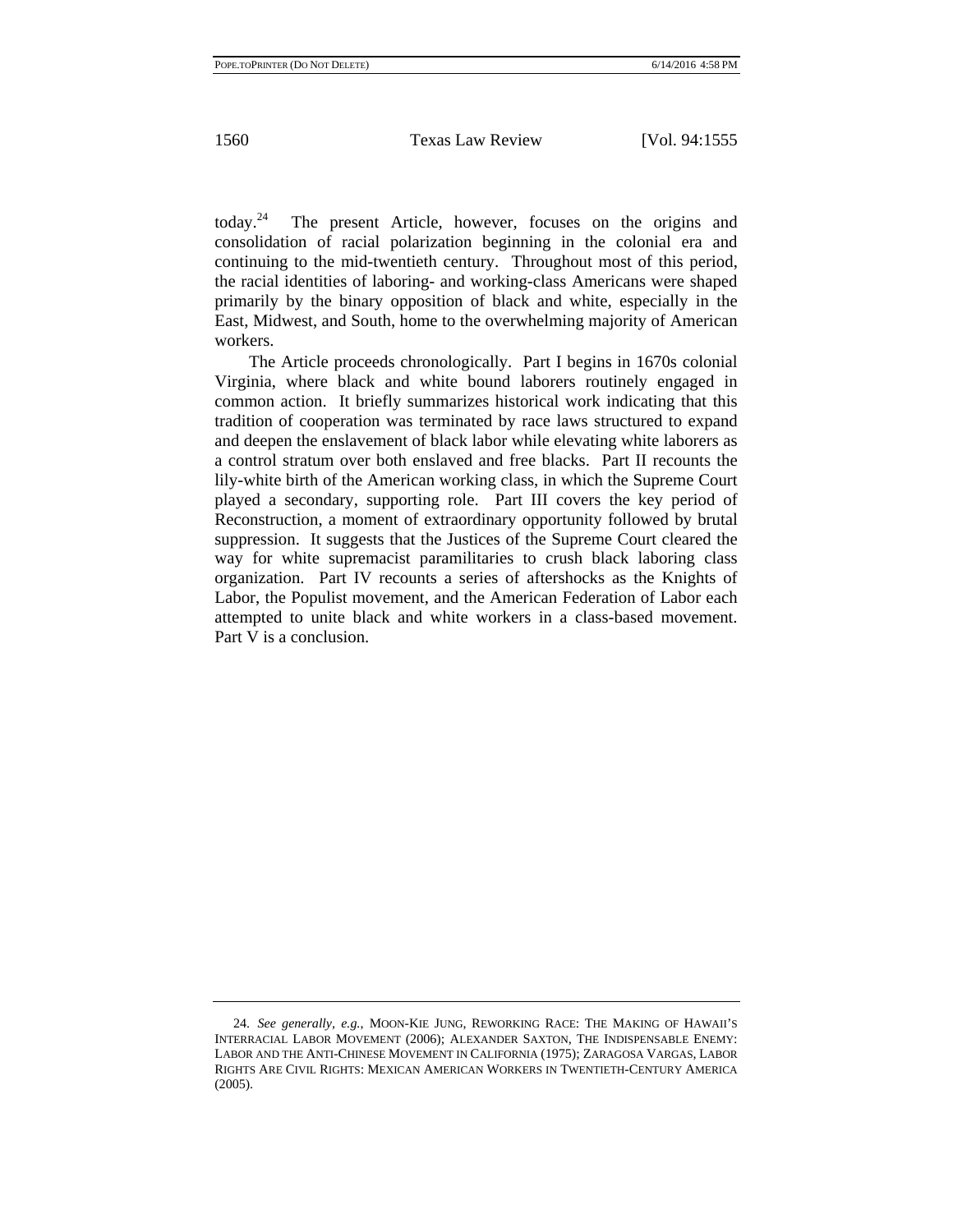#### I. Prologue: Bacon's Rebellion and the Origins of the Racial Divide

In colonial America, bond servants and slaves routinely cooperated in acts of resistance including slowdowns, strikes, and group escapes.<sup>25</sup> During Bacon's Rebellion of 1675–1676, Nathaniel Bacon offered freedom to servants and slaves if they would join his fight against the government of Virginia.<sup>26</sup> Many did, and Bacon's mixed-race, mostly laboring-class army took and burned Virginia's capital, Jamestown, reportedly after declaring liberty for all servants and slaves.<sup>27</sup> Although Bacon's enemies condemned him on many grounds, none mentioned race mixing—a charge that would soon become a standard feature of elite responses to racially integrated worker organization.<sup>28</sup> Apparently, the white gentry "took the cooperation of slaves and poor whites for granted."29

After the rebellion, however, the planters moved forcefully to end cross-racial resistance. "The answer to the problem," according to historian Edmund Morgan, "was racism, to separate dangerous free whites from dangerous slave blacks by a screen of racial contempt."<sup>30</sup> In bits and pieces,

<sup>25.</sup> *See, e.g.*, THEODORE W. ALLEN, 2 THE INVENTION OF THE WHITE RACE: THE ORIGIN OF RACIAL OPPRESSION IN ANGLO-AMERICA 154–57 (1997) (describing instances of rebellion and discontent among "African-American bond-laborers" and "landless European-Americans"); JOSEPH DOUGLAS DEAL, RACE AND CLASS IN COLONIAL VIRGINIA: INDIANS, ENGLISHMEN, AND AFRICANS ON THE EASTERN SHORE DURING THE SEVENTEENTH CENTURY 179 (1993) (noting that in the late 1600s "[w]henever slaves were caught stealing food and drink, they usually had white confederates," and when they ran away, "it was usually in the company of white servants"); PETER LINEBAUGH & MARCUS REDIKER, THE MANY-HEADED HYDRA: SAILORS, SLAVES, COMMONERS, AND THE HIDDEN HISTORY OF THE REVOLUTIONARY ATLANTIC 135–37 (2000) (relating Bacon's Rebellion and other resistance movements in which servants and slaves participated); EDMUND S. MORGAN, AMERICAN SLAVERY, AMERICAN FREEDOM: THE ORDEAL OF COLONIAL VIRGINIA 327 (1975) (suggesting that through the 1670s English servants and African slaves "saw each other as sharing the same predicament," as evidenced by joint escape attempts, intimate social interaction, and cooperation in Bacon's Rebellion); RICHARD B. MORRIS, GOVERNMENT AND LABOR IN EARLY AMERICA 136, 167–77 (1946) (describing occasions where black slaves worked with bound servants to escape); CHRISTOPHER TOMLINS, FREEDOM BOUND: LAW, LABOR, AND CIVIC IDENTITY IN COLONIZING ENGLISH AMERICA, 1580–1865, at 454 (2010) (identifying a Virginia law of 1660 that targeted the particular problem of English servants running away with black slaves).

<sup>26.</sup> MORGAN, *supra* note 25, at 268; WILCOMB E. WASHBURN, THE GOVERNOR AND THE REBEL: A HISTORY OF BACON'S REBELLION IN VIRGINIA 80 (1957); STEPHEN SAUNDERS WEBB, 1676: THE END OF AMERICAN INDEPENDENCE 66 (1984).

<sup>27.</sup> ALLEN, *supra* note 25, at 213; LINEBAUGH & REDIKER, *supra* note 25, at 136–37; WASHBURN, *supra* note 26, at 209 n.23 (quoting Letter from Marvell to Sir Henry Thompson (Nov. 14, 1676)); SAMUEL WISEMAN'S BOOK OF RECORD: THE OFFICIAL ACCOUNT OF BACON'S REBELLION IN VIRGINIA, 1676–77, at 20–21 (Michael Leroy Oberg ed., 2005); A TRUE NARRATIVE OF THE LATE REBELLION IN VIRGINIA, BY THE ROYAL COMMISSIONERS (1677), *reprinted in* NARRATIVES OF THE INSURRECTIONS 105, 130 (Charles M. Andrews ed., 1915).

<sup>28.</sup> GOLDFIELD, *supra* note 10, at 41.

<sup>29.</sup> PHILIP D. MORGAN, SLAVE COUNTERPOINT 308 (1998).

<sup>30.</sup> MORGAN, *supra* note 25, at 328; s*ee also* ALLEN, *supra* note 25, 248–49 (providing additional evidence for Morgan's point); KATHLEEN M. BROWN, GOOD WIVES, NASTY WENCHES AND ANXIOUS PATRIARCHS: GENDER, RACE AND POWER IN COLONIAL VIRGINIA 186 (1996)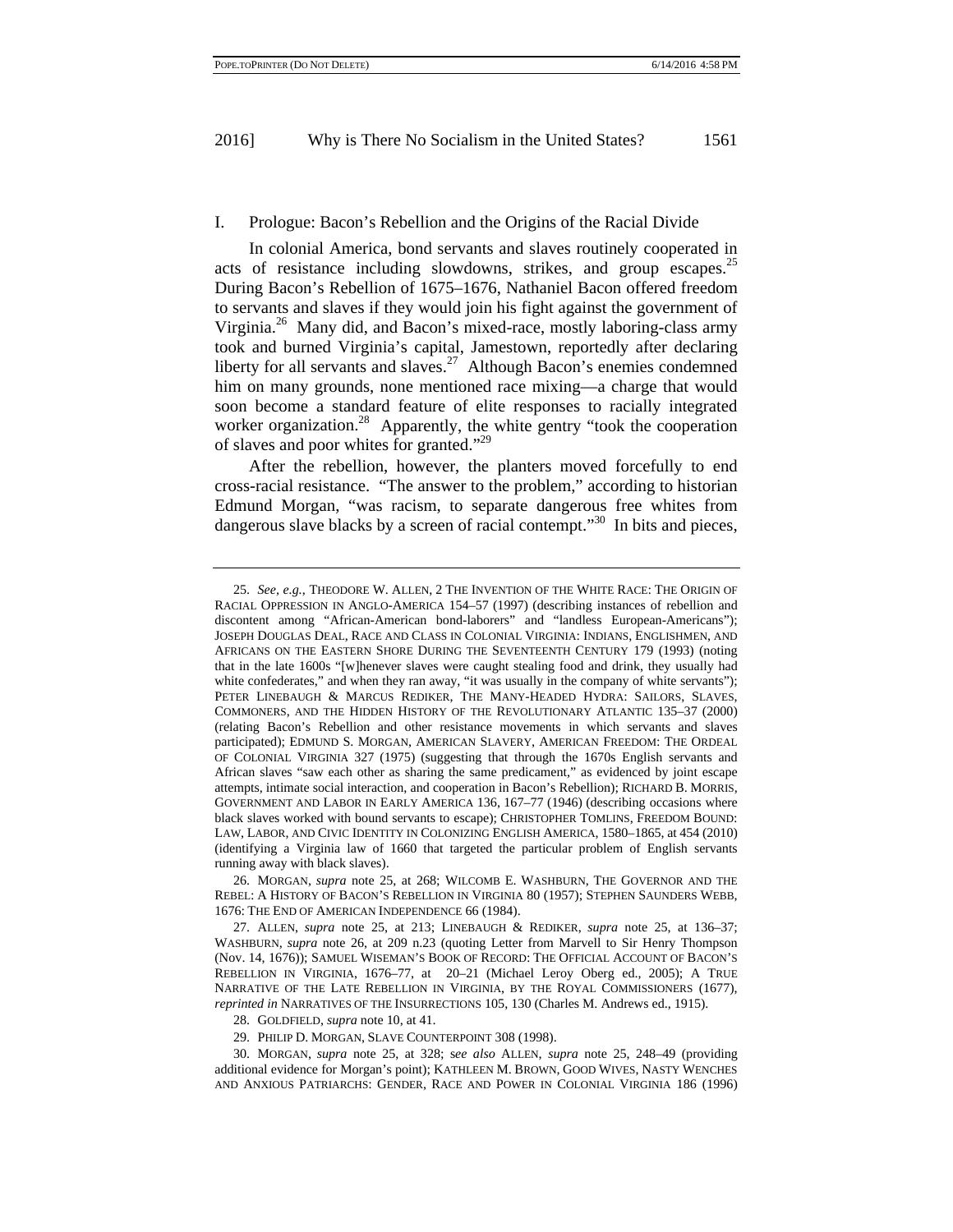the Virginia Assembly framed a social order in which the poorest white laborer occupied a more exalted position than the most prosperous black planter.<sup>31</sup> Poor whites were invited to share the privilege, previously enjoyed only by masters, of beating slaves rendered defenseless by law.<sup>32</sup> White bond servants now found themselves "psychologically on a par with masters" as they wielded lordly power over other men and women.<sup>33</sup> Beginning in the early 1700s, the role of poor whites in slave law enforcement was institutionalized in a system of slave patrols that, even after the Civil War and emancipation, would persist in the form of vigilante organizations like the Ku Klux Klan.<sup>34</sup> Landed planters, not poor white servants or freemen—who had been stripped of the vote by the restored loyalists—elected the burgesses who enacted these laws.<sup>35</sup>

For the purposes of this Article, two aspects of these events are particularly important. First, the planters used law to constitute poor whites as an intermediate social control stratum between planters and slaves.<sup>36</sup> Second, the racial divide was of secondary importance to class before it was enacted into law. Color prejudice was widespread, but it did not prevent white servants from joining with black slaves and servants in the struggle for freedom.

# II. The Supreme Court and the Lily-White Birth of the American Working Class

By the 1760s, generations of white Americans had grown to maturity under the race laws, learning through experience that the rights and responsibilities of citizenship hinged on race, and that African-Americans were excluded from both. But the escalating conflict between American colonists and the British government brought opportunities for change.

<sup>(</sup>concluding that Virginia "achieved a stability built on the division of white and black laborers, the recognition of all white men as potential patriarchs, and an incipient Anglo-Virginian identity that rested precariously upon the fragile bonds uniting white men"); Ira Berlin, *Time, Space, and the Evolution of Afro-American Society on British Mainland North America*, 85 AM. HIST. REV. 44, 72 (1980) (observing that "Chesapeake planters consolidated their class position by asserting white racial unity").

<sup>31.</sup> ALLEN, *supra* note 25, at 249–51.

<sup>32.</sup> An act for preventing Negroes Insurrections, Act X (1680), 2 STATUTES AT LARGE BEING A COLLECTION OF ALL THE LAWS OF VIRGINIA, FROM THE FIRST SESSION OF THE LEGISLATURE IN THE YEAR 1619, at 481 (William Waller Hening ed., 1823) [hereinafter HENING] (providing that "any negroe or other slave [who] shall presume to lift up his hand in opposition against any christian" would be punished by "thirty lashes on his bare back well laid on").

<sup>33.</sup> MORGAN, *supra* note 25, at 331.

<sup>34.</sup> SALLY E. HADDEN, SLAVE PATROLS: LAW'S VIOLENCE IN VIRGINIA AND THE CAROLINAS 211–16 (2003).

<sup>35.</sup> An act declaring all the acts, orders and proceedings of a grand assembly held att James Citty, in the month of June, 1676, voyd, null and repealed, Act IV (1677), HENING, *supra* note 32, at 380–81.

<sup>36.</sup> ALLEN, *supra* note 25, at 249.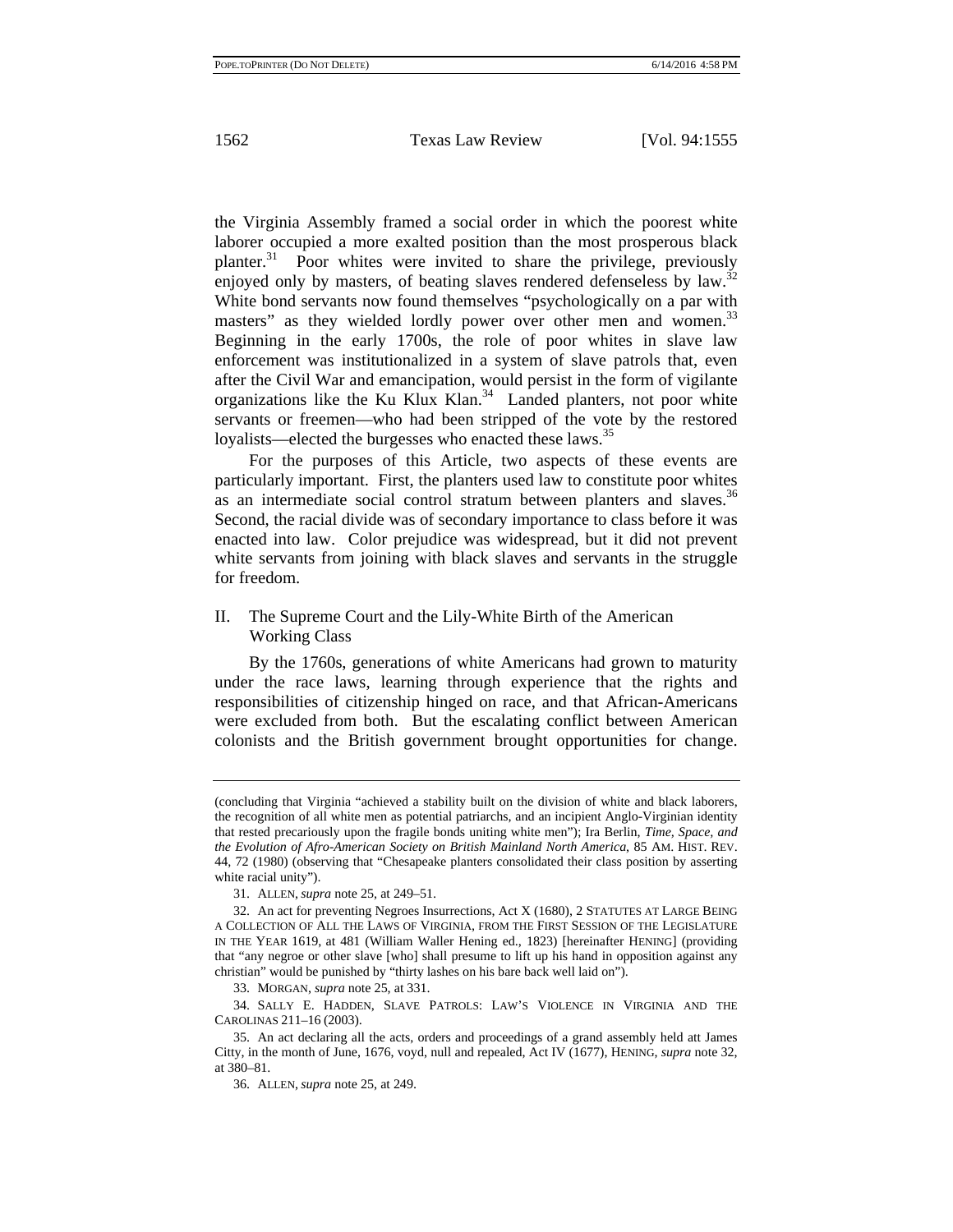White and black workers joined together to form the backbone of the anti-British protests that escalated into revolution.<sup>37</sup> Slaves organized a number of plots and revolts, including at least two with white participation.<sup>38</sup> After war broke out, some 5,000 African-Americans were enrolled in the American revolutionary forces.<sup>39</sup> Every Northern state took some concrete step toward emancipation, and a significant number of Southern slaveholders chose to emancipate their slaves.<sup>40</sup> "For a brief moment," summarized Eric Foner, "the 'contagion of liberty' appeared to threaten the continued existence of slavery."<sup>41</sup>

The outcome of this moment of opportunity is well known. Once the crisis of war had passed, political leaders moved decisively to protect slavery in the new nation's Constitution. By the time the American working class began to form in the early 1800s, the Constitution and laws of the United States left no doubt that labor freedom, civil rights, and citizenship rested on whiteness.42 Chief Justice Roger Taney exaggerated only slightly when he observed famously in *Dred Scott v. Sandford*<sup>43</sup> that the founders of the United States regarded slaves and their decendants "whether they had become free or not" as "so far inferior[] that they had no rights which the white man was bound to respect."<sup>44</sup> The popular culture mirrored the law; slaves were black, and black people were considered to be—by nature—slaves.<sup>45</sup> This conflation of race (blackness) with class position (slavery) was so complete that, from 1790 to 1810, the United States census placed each person into one of three categories: white, slave, or other.46

Irish leaders and German-American radicals urged American workers to ally with black workers, $47$  but the short- and middle-run incentives

<sup>37.</sup> LINEBAUGH & REDIKER, *supra* note 25, at 213, 228, 232; Jesse Lemisch, *Jack Tar in the Streets: Merchant Seamen in the Politics of Revolutionary America*, 25 WM. & MARY Q. 371, 387, 391–92, 399–400 (1968).

<sup>38.</sup> GOLDFIELD, *supra* note 10, at 58; LINEBAUGH & REDIKER, *supra* note 25, at 224–26.

<sup>39.</sup> MICHAEL LEE LANNING, AFRICAN AMERICANS IN THE REVOLUTIONARY WAR 177 (2000).

<sup>40.</sup> ERIC FONER, THE STORY OF AMERICAN FREEDOM 35 (1998); GOLDFIELD, *supra* note 10, at 68; LEON F. LITWACK, NORTH OF SLAVERY: THE NEGRO IN THE FREE STATES, 1790–1860, at 6–15 (6th prtg. 1970) [hereinafter LITWACK, NORTH].

<sup>41.</sup> FONER, *supra* note 40, at 35.

<sup>42.</sup> *See* LITWACK, NORTH, *supra* note 40, at 66–93 (surveying federal and state laws denying basic rights to black Americans).

<sup>43. 60</sup> U.S. 393 (1856).

<sup>44.</sup> *Id.* at 407.

<sup>45.</sup> *See* ROEDIGER, WAGES, *supra* note 5, at 56–57.

<sup>46.</sup> Hiroshi Fukurai, *Social De-Construction of Race and Affirmative Action in Jury Selection*, 11 LA RAZA L.J. 17, 28 (1999). By 1830, the census divided "Negro" into slaves and free colored persons. *Id.*

<sup>47.</sup> *E.g.*, ROEDIGER, WAGES, *supra* note 5, at 169 (quoting Marx: "Labour [in the United States] cannot emancipate itself in the white skin where in the black it is branded").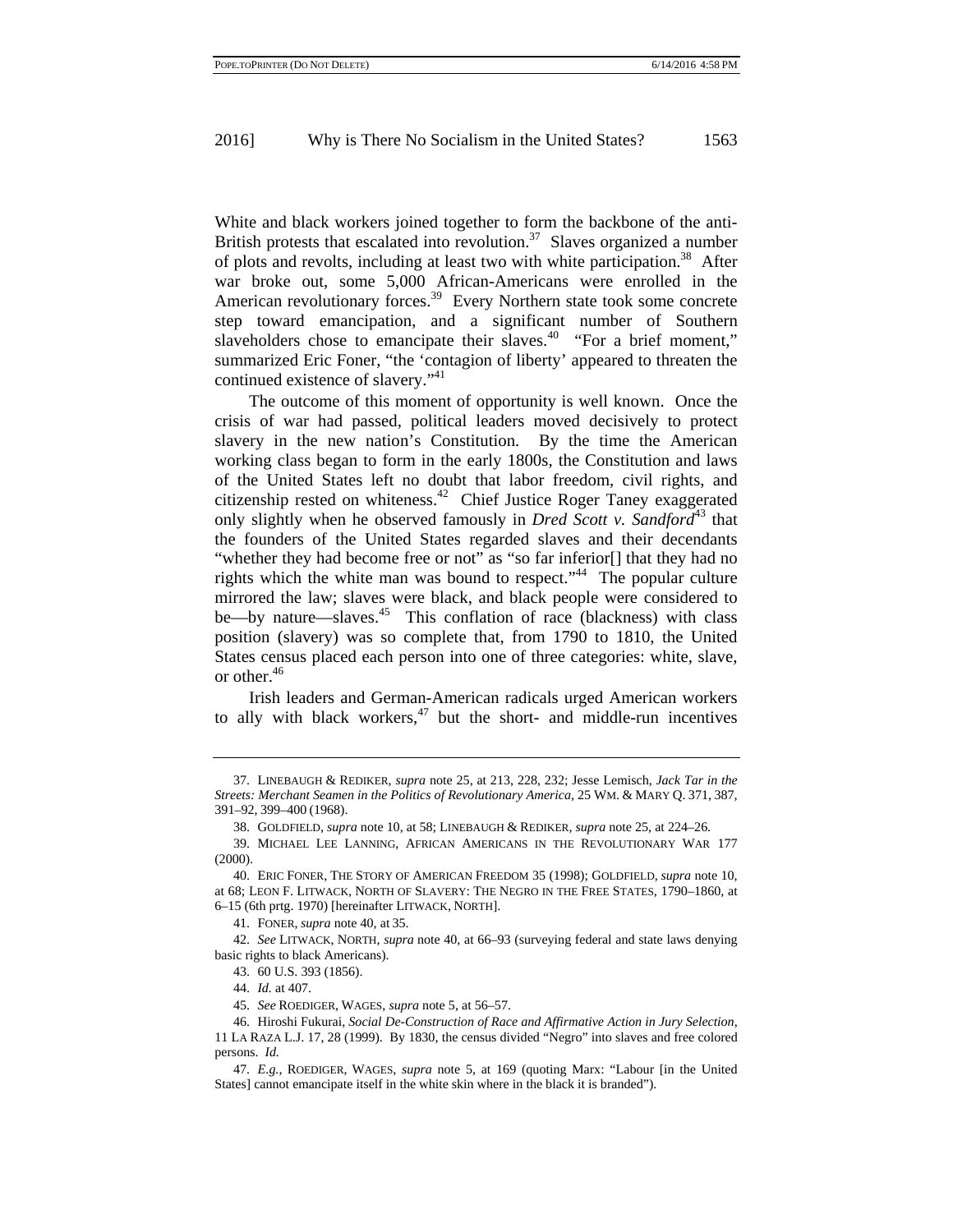pointed the other way. Nonblack workers could either seek the benefits of whiteness (which did not automatically accrue to pale skin, as Irish and other immigrants discovered)<sup>48</sup> or launch a radical egalitarian challenge to the constitutional order of the United States. Such a challenge would entail not only overcoming racial prejudice, deeply rooted in custom and reinforced by law, but also expending scarce resources on allies who, in the short run, could contribute little to the struggle. In sharp contrast to the early colonial era—when black and white servants and slaves engaged in the same forms of resistance and saw each other as potentially valuable allies—the vast majority of black workers were now, from all outward appearances, effectively subjugated.49 Black slaves continued to engage in collective resistance, but it usually took subtle forms—like the slowdown that could be hidden behind masks of servility.<sup>50</sup> Nonenslaved African-Americans were few in number, and even they were treated as presumptive slaves under federal law, deprived of virtually all of the rights and responsibilities of citizenship in the slave states (with the exception of Creoles in Louisiana), and excluded from voting, jury service, and court testimony in most Northern states.<sup>51</sup> Far from valuable allies, black workers, free and slave, appeared to white workers as dangerous "anticitizens" prone to manipulation by elites.<sup>52</sup> As for middle-class abolitionists, another possible source of allies, most took pains to deny any concern for the plight of wage laborers.<sup>53</sup> They were no more prepared to challenge simultaneously the power of Southern planters and Northern capitalists than were white workers.

51. *See, e.g.*, IRA BERLIN, SLAVES WITHOUT MASTERS: THE FREE NEGRO IN THE ANTEBELLUM SOUTH 108–10 (1974); LITWACK, NORTH, *supra* note 40, at 64–112.

52. ROEDIGER, WAGES, *supra* note 5, at 57.

<sup>48.</sup> *See* DAVID R. ROEDIGER, WORKING TOWARD WHITENESS: HOW AMERICA'S IMMIGRANTS BECAME WHITE: THE STRANGE JOURNEY FROM ELLIS ISLAND TO THE SUBURBS 121 (2005).

<sup>49.</sup> *See* ROEDIGER, WAGES, *supra* note 5, at 56 ("In 1820, 86.8 percent of African-Americans were slaves—in 1860, 89 percent.").

<sup>50.</sup> *See, e.g.*, Mary Turner, *Introduction*, *in* FROM CHATTEL SLAVES TO WAGE SLAVES: THE DYNAMICS OF LABOR BARGAINING IN THE AMERICAS 1, 7 (Mary Turner ed., 1995) (describing slaves' collective bargaining through "withdrawal of labour" in the face of flogging); Lorena S. Walsh, *Work and Resistance in the New Republic: The Case of the Chesapeake 1770–1820*, *in* FROM CHATTEL SLAVES TO WAGE SLAVES, *supra*, at 109 ("Slave field-hands resisted . . . attempts to speed up work by reverting to a slower pace when observers were absent."); Robin D.G. Kelley, *"We Are Not What We Seem": Rethinking Black Working-Class Opposition in the Jim Crow South*, 80 J. AM. HIST. 75, 93 (1993) (quoting Du Bois's argument that slow work by slaves "was the answer of any group of laborers forced down to the last ditch"). Enslaved women resisted exploitation not only in production, but also in reproduction. Pamela Bridgewater, *Un/Re/Dis Covering Slave Breeding in Thirteenth Amendment Jurisprudence*, 7 WASH. & LEE RACE & ETHNIC ANC. L.J. 11, 27–29 (2001).

<sup>53.</sup> *See* Jack M. Balkin & Sanford Levinson, *The Dangerous Thirteenth Amendment*, 112 COLUM. L. REV. 1459, 1491–92 (2012) (explaining abolitionists' "incentive to maintain a sharp divide between chattel slavery and other forms of economic injustice").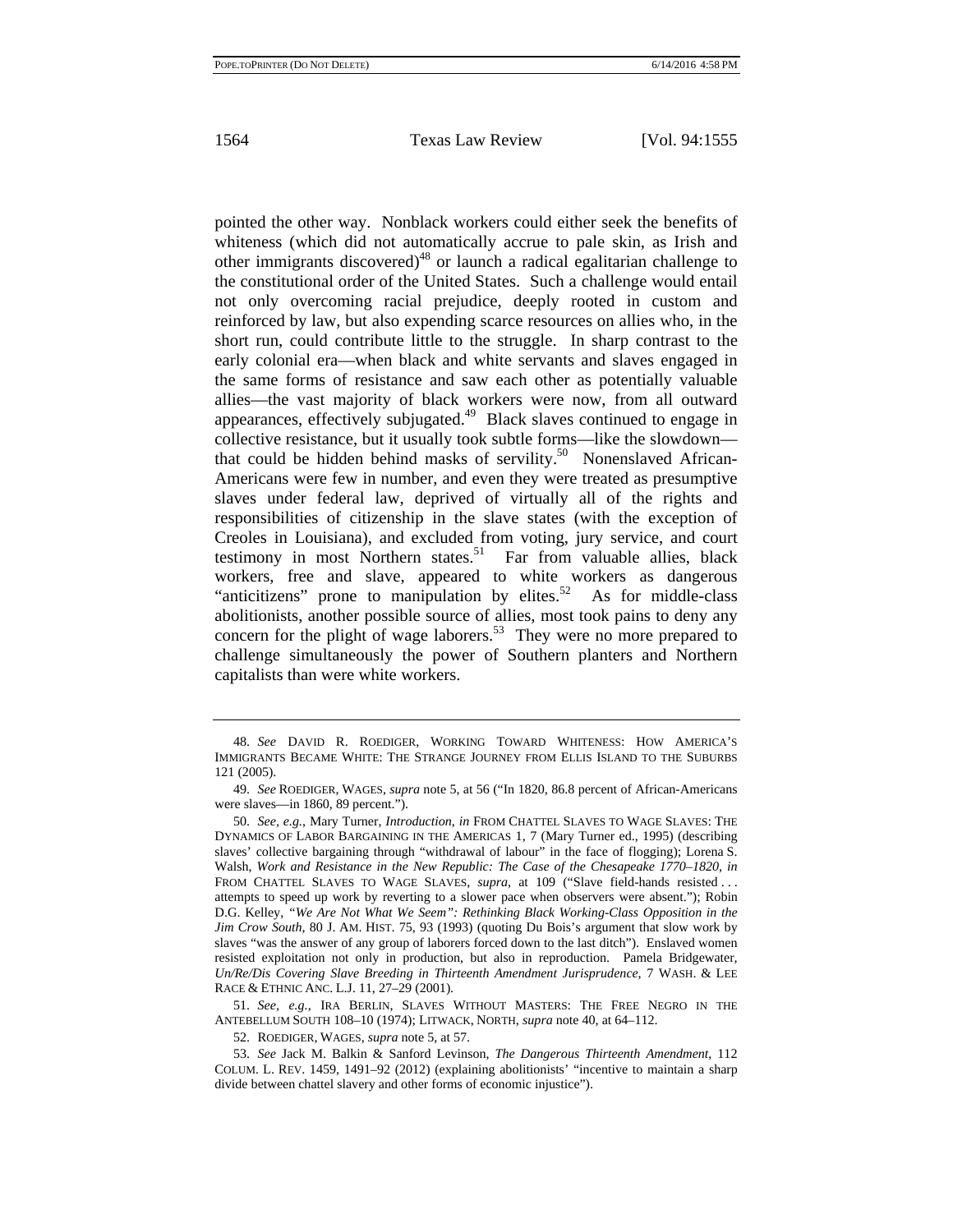As white wage workers began to organize trade unions and workingmen's political parties in the early 1800s, they failed to untie this knot of race and class. The numerous labor associations formed between the founding and the Civil War invariably excluded African-Americans from membership either by rule or custom.<sup>54</sup> And even as workers joined under the banner of universal suffrage to press for the abolition of property qualifications, most willingly accommodated opponents' concerns about the resulting increase in black voting by supporting new limitations on nonwhite suffrage.<sup>55</sup> Black–white labor unity was rarely advocated and almost never practiced between  $1800$  and the Civil War.<sup>56</sup> Although Northern white artisans and laborers contributed importantly to the abolitionist movement, they generally followed middle-class leadership and failed to link their abolitionism with the trade-union movement or notions of labor solidarity.<sup>57</sup>

The Supreme Court did not play a leading role in these developments. It did, however, provide constitutional support for the presumption that, under the United States Constitution, black skin signified enslavement throughout the nation. In *Prigg v. Pennsylvania*<sup>58</sup> (1842), Edward Prigg and three other slave catchers abducted a Pennsylvania woman and her two children and transported them south for enslavement.<sup>59</sup> Prigg was convicted of violating Pennsylvania's Personal Liberty Law, which prohibited the kidnapping of any black person and required slave owners to utilize specified procedures—culminating in a regular trial before a county judge—to obtain the arrest and return of escaped slaves.<sup>60</sup> The Supreme Court struck down the Pennsylvania statute and overturned Prigg's conviction. Justice Joseph Story wrote the lead opinion. He held that the statute was preempted by the federal Fugitive Slave Act of  $1793$ , <sup>61</sup> which provided that a black person could be seized by any white claiming ownership, brought before a magistrate, and adjudged a slave on the spot with no opportunity to collect evidence or call witnesses.<sup>62</sup> Pennsylvania had challenged the constitutionality of the Act, but Story held that it was a

<sup>54.</sup> PHILIP S. FONER, ORGANIZED LABOR AND THE BLACK WORKER 1619-1973, at 4–5 (1974) [hereinafter P. FONER, ORGANIZED LABOR].

<sup>55.</sup> *See* LITWACK, NORTH, *supra* note 40, at 75–76; ROEDIGER, WAGES, *supra* note 5, at 57.

<sup>56.</sup> *See* ROEDIGER, WAGES, *supra* note 5, at 168.

<sup>57.</sup> *See, e.g.*, ROEDIGER, WAGES, *supra* note 5, at 86. On the contributions of white artisans and laborers to abolitionism, see, e.g., HERBERT APTHEKER, ABOLITIONISM: A REVOLUTIONARY MOVEMENT 35–49 (1989).

<sup>58. 41</sup> U.S. 539 (1842).

<sup>59.</sup> *Id.* at 539; Paul Finkelman, *Sorting Out* Prigg v. Pennsylvania, 24 RUTGERS L.J. 605, 609–10 (1993).

<sup>60.</sup> *Prigg*, 41 U.S. at 556–57; Barbara Holden-Smith, *Lords of Lash, Loom, and Law: Justice Story, Slavery, and* Prigg v. Pennsylvania, 78 CORNELL L. REV. 1086, 1088, 1120–21 (1993).

<sup>61.</sup> *Prigg*, 41 U.S. at 608, 612, 620–25.

<sup>62.</sup> Act of Feb. 12, 1793 (The Fugitive Slave Act of 1793), § 3, 1 Stat. 302, 302–03.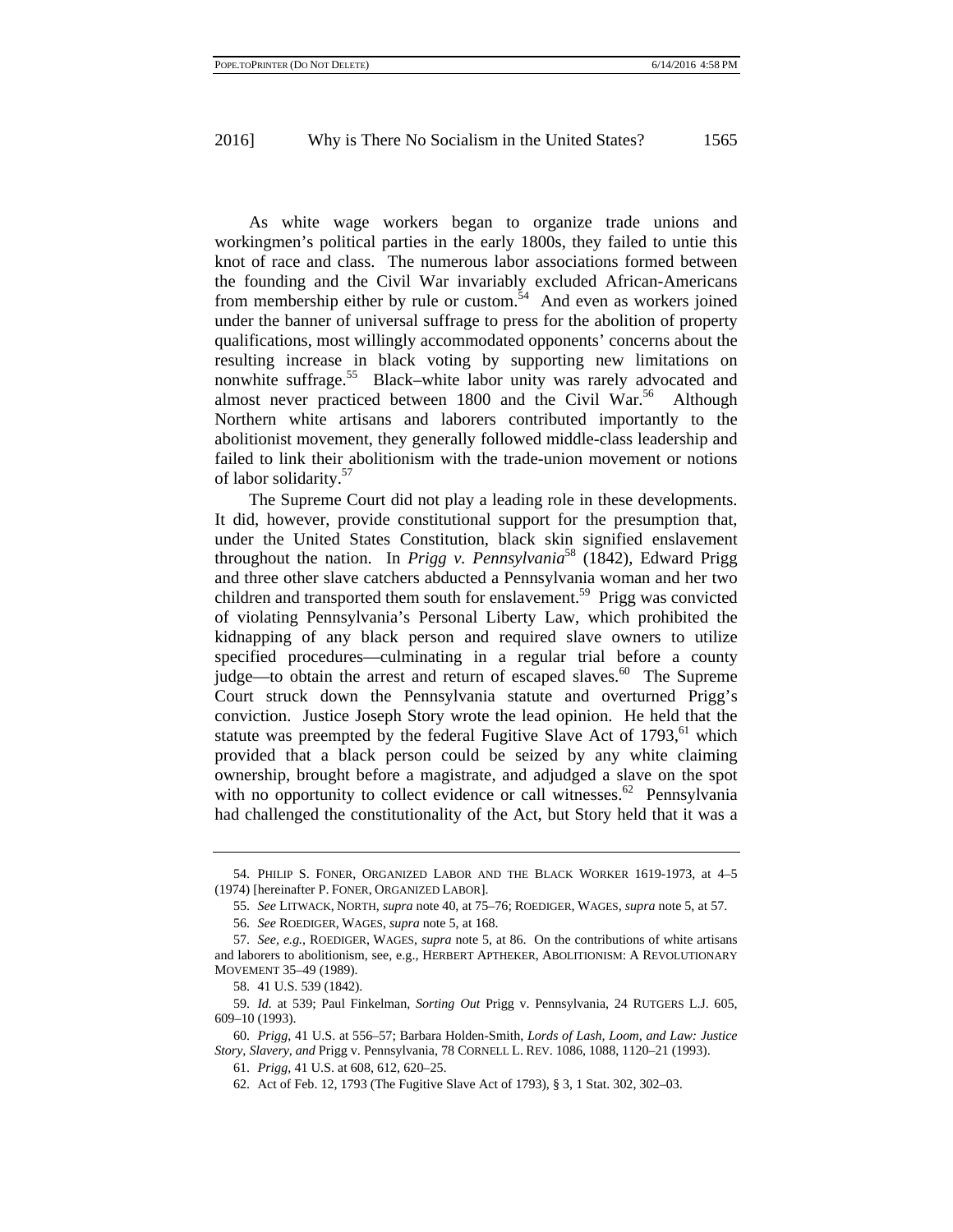proper exercise of Congress's power to enact any law "necessary and proper" to enforce the Fugitive Slave Clause. $^{63}$  Prigg had not complied even with the Act's minimum procedures, but Story rendered that failure irrelevant by holding that the Fugitive Slave Clause of the Constitution endowed any person purporting to be a slave owner (or to act under the authority of one) with the constitutional right to enter a free state, seize a black person, and transport that person out of the state free from any interference—however minimal—from the state government.<sup>64</sup>

From a jurisprudential point of view, Justice Story's opinion is noteworthy for its broad, purposive approach to national power, its concern for the effective exercise of the slave master's rights, and its relaxed treatment of due process. The Fugitive Slave Clause, which merely declared in the abstract that fugitives from labor "shall be delivered up" to their masters,<sup>65</sup> left Story with a wide range of choices. The clause said nothing about any congressional power of enforcement, and it was located outside Article I—where the powers of Congress are listed.<sup>66</sup> So Story turned to the purpose of the clause:

If by one mode of interpretation  $\ldots$  [a constitutional] right must become shadowy and unsubstantial, and without any remedial power adequate to the end; and by another mode it will attain its just end and secure its manifest purpose; it would seem, upon principles of reasoning, absolutely irresistible, that the latter ought to prevail. $67$ 

Story pumped up the slave owners' "absolute" and "unqualified" federal right to recover their slaves (such that merely to limit, delay, or postpone its exercise would amount to an unacceptable infringement), while downplaying state autonomy.68 Although he was probably aware that slave catchers often kidnapped and enslaved Northern free blacks, Story did not deign to mention Pennsylvania's contention that its law merely protected the right of its free black residents not to be deprived of their liberty without due process of law.<sup>69</sup> This omission amounted to a holding that black

<sup>63.</sup> *Prigg*, 41 U.S. at 618–19, 625–26.

<sup>64.</sup> *Id.* at 612–16.

<sup>65.</sup> U.S. CONST. art. IV, § 2, cl. 3.

<sup>66.</sup> *See id.* ("No Person held to Service or Labour in one State, under the Laws thereof, escaping into another, shall, in Consequence of any Law or Regulation therein, be discharged from such Service or Labour, but shall be delivered up on Claim of the Party to whom such Service or Labour may be due"); U.S. CONST. art. I, § 8 (enumerating legislative powers granted to Congress).

<sup>67.</sup> *Prigg*, 41 U.S. at 612.

<sup>68.</sup> *Id.* at 612–13. Story did write that states could not be compelled to enforce the clause, a significant concession to the free states. *Id.* at 615–16.

<sup>69.</sup> On the prevalence of kidnapping, see Holden-Smith, *supra* note 60, at 1087. *See generally* CAROL WILSON, FREEDOM AT RISK: THE KIDNAPPING OF FREE BLACKS IN AMERICA, 1780–1865 (1994).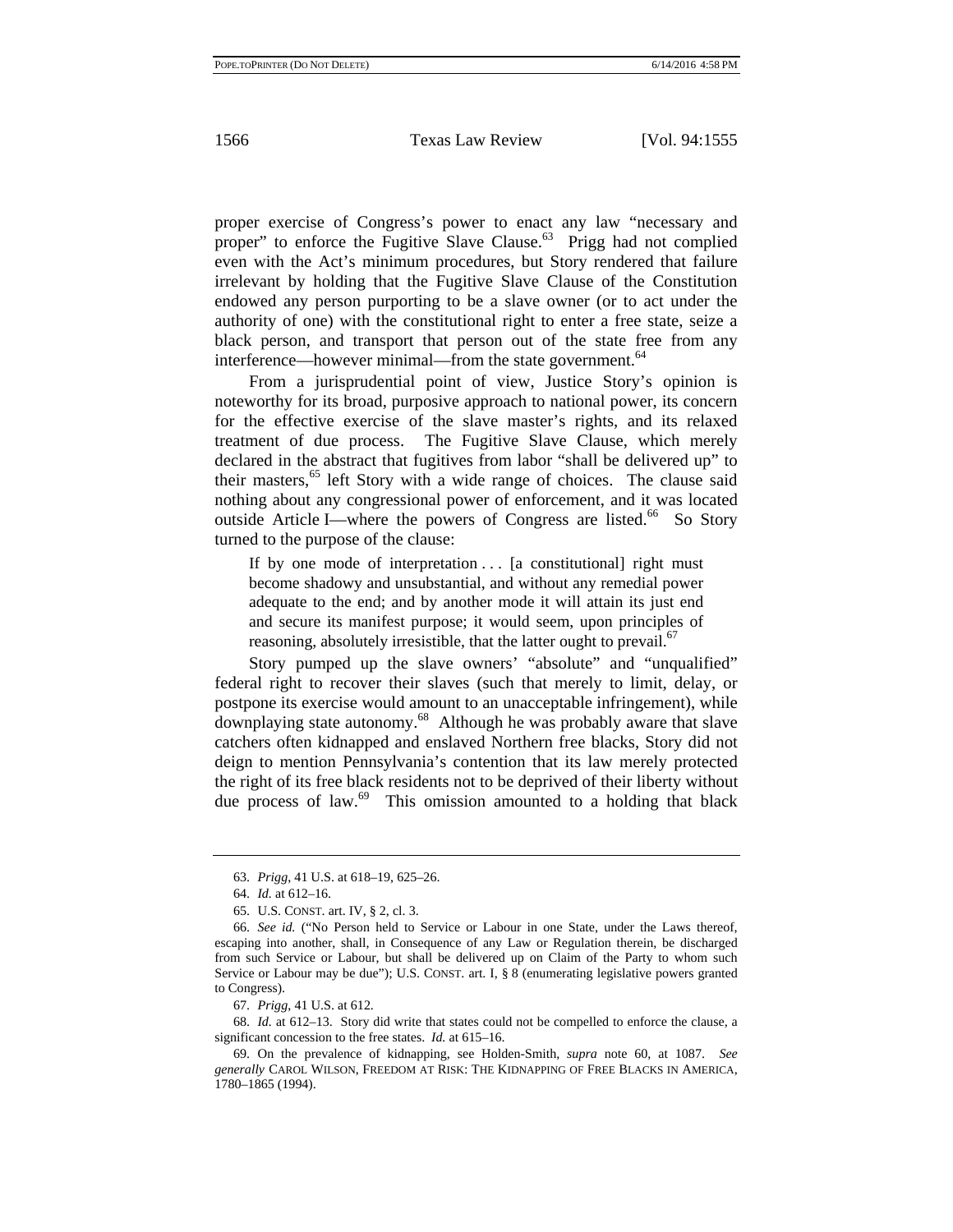persons accused of being fugitive slaves had no due process rights.<sup>70</sup> It seems particularly poignant in retrospect because, if given an opportunity, one or more of Prigg's three victims would likely have been able to prove their entitlement to freedom. $71$ 

In dissent, Justice McLean noted that the outcome hinged on elevating the presumption of slavery, "unsustained by any proof," over "[t]he presumption of the state that the coloured person is free."72 Prigg, who had forcibly abducted arguably free persons, found himself relieved of criminal liability under a federal constitutional right to seize "his slave . . . without any breach of the peace, or any illegal violence. $173$  Under this logic, as Jamal Greene has written, "violence against blacks was 'legal' violence; 'illegal' violence was violence against whites."74 In a sense, then, *Prigg* excluded Northern free blacks from membership in the emerging working class, relegating them instead to a twilight world of presumptive slavery.

To summarize, the American working class was born white. Following Bell, we might criticize white workers for failing to support the cause of black slaves and free blacks. Given the structure of short- and medium-run incentives, however, the criticism would be one of insufficient altruism, not of racism blocking the perception of common interests. It was the deliberate policy—devised by colonial planters and embedded in the new nation's Constitution and laws—of conflating race with class, blackness with slavery, and whiteness with citizenship, that shaped the incentives faced by white workers.

<sup>70.</sup> Finkelman, *supra* note 59, at 634. At least one state court had recognized and enforced the right of a black person not only to due process in general, but also to a jury trial in circumstances similar to those in *Prigg*. *See* Paul Finkelman, *State Constitutional Protections of Liberty and the Antebellum New Jersey Supreme Court: Chief Justice Hornblower and the Fugitive Slave Law*, 23 RUTGERS L.J. 753, 754, 771 (1992) (analyzing the unpublished opinion of New Jersey Chief Justice Joseph C. Hornblower in *State v. The Sheriff of Burlington*, No. 36286 (N.J. 1836) (N.J. State Archives)).

<sup>71.</sup> Jamal Greene, *The Anticanon*, 125 HARV. L. REV. 379, 428 (2011); Holden-Smith, *supra* note 60, at 1128.

<sup>72.</sup> *Prigg*, 41 U.S. at 672 (McLean, J., dissenting); *see* Finkelman, *supra* note 59, at 637 (observing that "[i]n the South, race was a presumption of slave status and by giving masters and slave-hunters a common-law right of recaption, Story nationalized this presumption"); Harris, *supra* note 18, at 1720–21 (describing and analyzing the presumption of freedom, arising from whiteness, and the presumption of slavery, arising from blackness).

<sup>73.</sup> *Prigg*, 41 U.S. at 613.

<sup>74.</sup> Greene, *supra* note 71, at 428.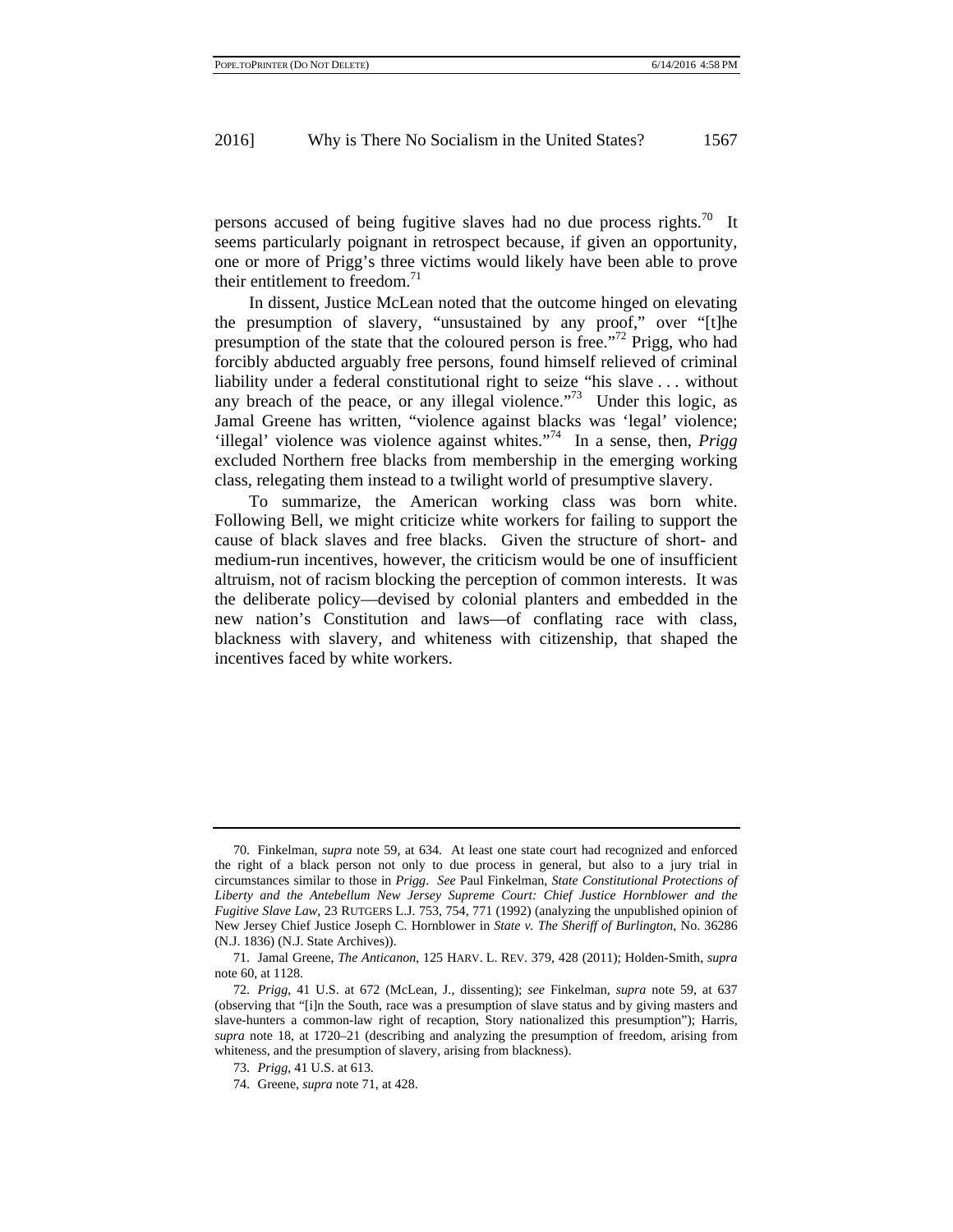#### III. Law and the Reconstruction of Laboring-Class Racial Polarization, 1865–1877

The Civil War destabilized racial norms and practices, presenting the first major opportunity for black–white cooperation since the American Revolution.75 Taken together, the Reconstruction amendments propelled four million black workers into the hitherto nearly all-white class of citizen workers. Some of the amendments' leading proponents emphasized the interconnections between inequalities of race and class. "[W]e have advocated the rights of the black man because the black man was the most oppressed type of the toiling men of this country," explained Senator Henry Wilson, Radical leader and future Vice President.<sup>76</sup> "The same influences" that go to keep down and crush down the rights of the poor black man bear down and oppress the poor white laboring man."

 In contrast to moral abolitionists like William Garrison, who had loudly dissociated their cause from the plight of wage workers, leading Republicans envisioned emancipation serving the interests of all workers.<sup>78</sup> Some celebrated the Thirteenth Amendment as a charter of free labor aimed at ending "the degradation of labor, 'both black and white,'" and subduing that spirit which "makes the laborer the mere tool of the capitalist."<sup>79</sup> Wilson averred that he "never heard the term 'laboring class' here without the same sort of sensation which I used to have on hearing the word 'slave,'" and urged that the law should never recognize "classes in this land of equality."<sup>80</sup>

<sup>75.</sup> W.E.B. DU BOIS, BLACK RECONSTRUCTION IN AMERICA 104–12 (1935); GOLDFIELD, *supra* note 10, at 115–17; STEVEN HAHN, A NATION UNDER OUR FEET: BLACK POLITICAL STRUGGLES IN THE RURAL SOUTH FROM SLAVERY TO THE GREAT MIGRATION 99–102 (2003).

<sup>76.</sup> CONG. GLOBE, 39th Cong., 1st Sess. 343 (1866) (statement of Sen. Wilson); *see also*  Rebecca E. Zietlow, *James Ashley's Thirteenth Amendment*, 112 COLUM. L. REV. 1697, 1703–04, 1717–19 (2012) (describing the opinions of another prominent Republican, Rep. James Ashley, who advocated for a broad, pro-labor interpretation of the Thirteenth Amendment).

<sup>77.</sup> *Id.*; Lea S. VanderVelde, *The Labor Vision of the Thirteenth Amendment*, 138 U. PA. L. REV. 437, 440 (1989).

<sup>78.</sup> William E. Forbath, *The Ambiguities of Free Labor: Labor and the Law in the Gilded Age*, 1985 WIS. L. REV. 767, 773–76; VanderVelde, *supra* note 77, at 446–47. To many Republicans, "the man who worked for wages all his life was indeed almost as unfree as the southern slave." ERIC FONER, POLITICS AND THE IDEOLOGY IN THE AGE OF THE CIVIL WAR 73 (1980).

<sup>79.</sup> VanderVelde, *supra* note 77, at 453, 471 (quoting Rep. Thomas Shannon, CONG. GLOBE, 38th Cong., 1st Sess. 2948 (1864)); *see also* Douglas L. Colbert, *Liberating the Thirteenth Amendment*, 30 HARV. C.R.-C.L. L. REV. 1, 9–10 (1995) (discussing the debates over the Thirteenth Amendment and the position of Senator Henry Wilson regarding labor equality).

<sup>80.</sup> ERIC FONER, RECONSTRUCTION: AMERICA'S UNFINISHED REVOLUTION 1863–1877, at 484 (updated ed. 2014) [hereinafter E. FONER, RECONSTRUCTION] (quoting Sen. Wilson, CONG. GLOBE, 42nd Cong., 2nd Sess. 4018, 4040). For more on the views of Republican leaders, see Lea S. VanderVelde, *Henry Wilson: Cobbler of the Constitution, Strategist of the Thirteenth Amendment's Free Labor Policy*¸ 14 GEO. J.L. & PUB. POL'Y (forthcoming 2016); Rebecca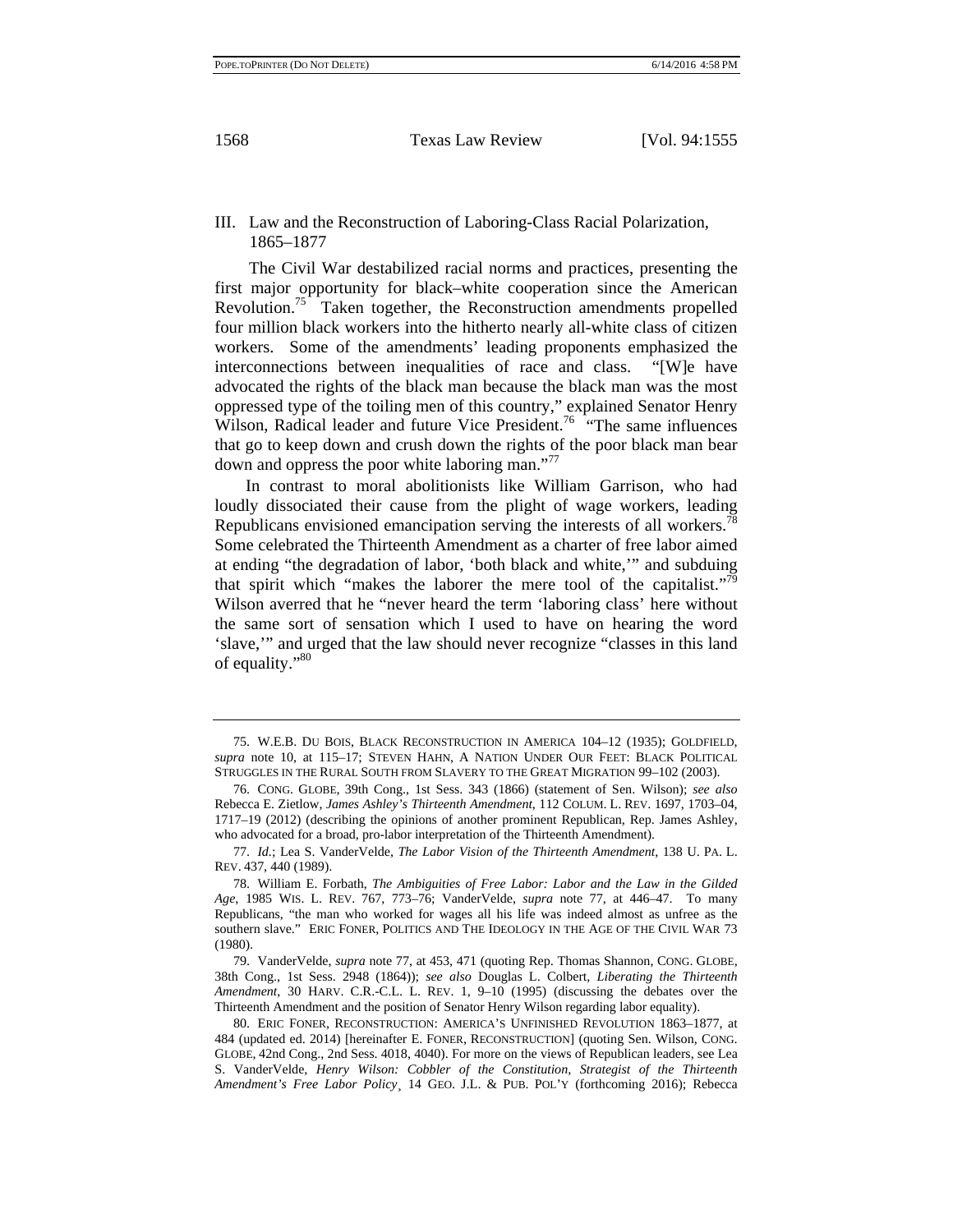In February 1866, two months after the ratification of the Thirteenth Amendment, President Andrew Johnson received a delegation of African-Americans from the Colored National Convention, then under way in Washington.<sup>81</sup> During the ensuing discussion, Johnson and the delegates mapped out two conflicting scenarios for Reconstruction, each of which hinged on the relative salience of race and class as lines of cleavage. Delegation Chair George Downing opened by requesting that the Thirteenth Amendment be "enforced with appropriate legislation," most importantly an extension of voting rights to African-Americans. $82$  The President objected that such a law would "commence a war of races."<sup>83</sup> Why? Not because of any general antipathy between the races, but because of enmity between blacks and one class of whites, the "non-slaveholders," or "poor white" men. $84$  According to Johnson, slavery had enacted "a great monopoly, enabling those who controlled and owned it to constitute an aristocracy . . . [and] derive great profits and rule the many with an iron rod."<sup>85</sup> The typical slave looked down on poor whites, claimed Johnson, because he compared his master's prosperity to the condition of a nonslaveholding white man "who had a large family, struggling hard upon a poor piece of land."86 For his part, the poor white man "was opposed to the slave and his master; for the colored man and his master combined kept him in slavery, by depriving him of a fair participation in the labor and productions of the rich land of the country."87 To throw the ex-slave and the poor white "together at the ballot-box with this enmity and hate existing between them" would invite racial warfare.<sup>88</sup>

In reply, Frederick Douglass did not dispute that the fate of black rights would hinge on the attitude of poor whites, but offered a more optimistic prediction of the outcome. Where Johnson insisted that black suffrage would heighten racial tensions, Douglass argued that it would serve "as a means of preventing the very thing which your excellency seems to apprehend—that is a conflict of races."<sup>89</sup> If permitted to vote, Douglass urged, the Negro would "raise up a party in the Southern States among the poor, who will rally with him."<sup>90</sup> In a subsequent written reply to the

Zietlow, *James Ashley, The Great Strategist of the Thirteenth Amendment*, 14 GEO. J.L. & PUB. POL'Y (forthcoming 2016).

<sup>81. 1</sup> PROCEEDINGS OF THE BLACK NATIONAL AND STATE CONVENTIONS, 1865–1900, at 214 (Philip S. Foner & George E. Walker eds., 1986) [hereinafter BLACK CONVENTIONS].

<sup>82.</sup> *Id.* at 217.

<sup>83.</sup> *Id.*

<sup>84.</sup> *Id.* at 216.

<sup>85.</sup> *Id.* at 215.

<sup>86.</sup> *Id.* at 216.

<sup>87.</sup> *Id.*

<sup>88.</sup> *Id.* at 216–17.

<sup>89.</sup> *Id.* at 218.

<sup>90.</sup> *Id.*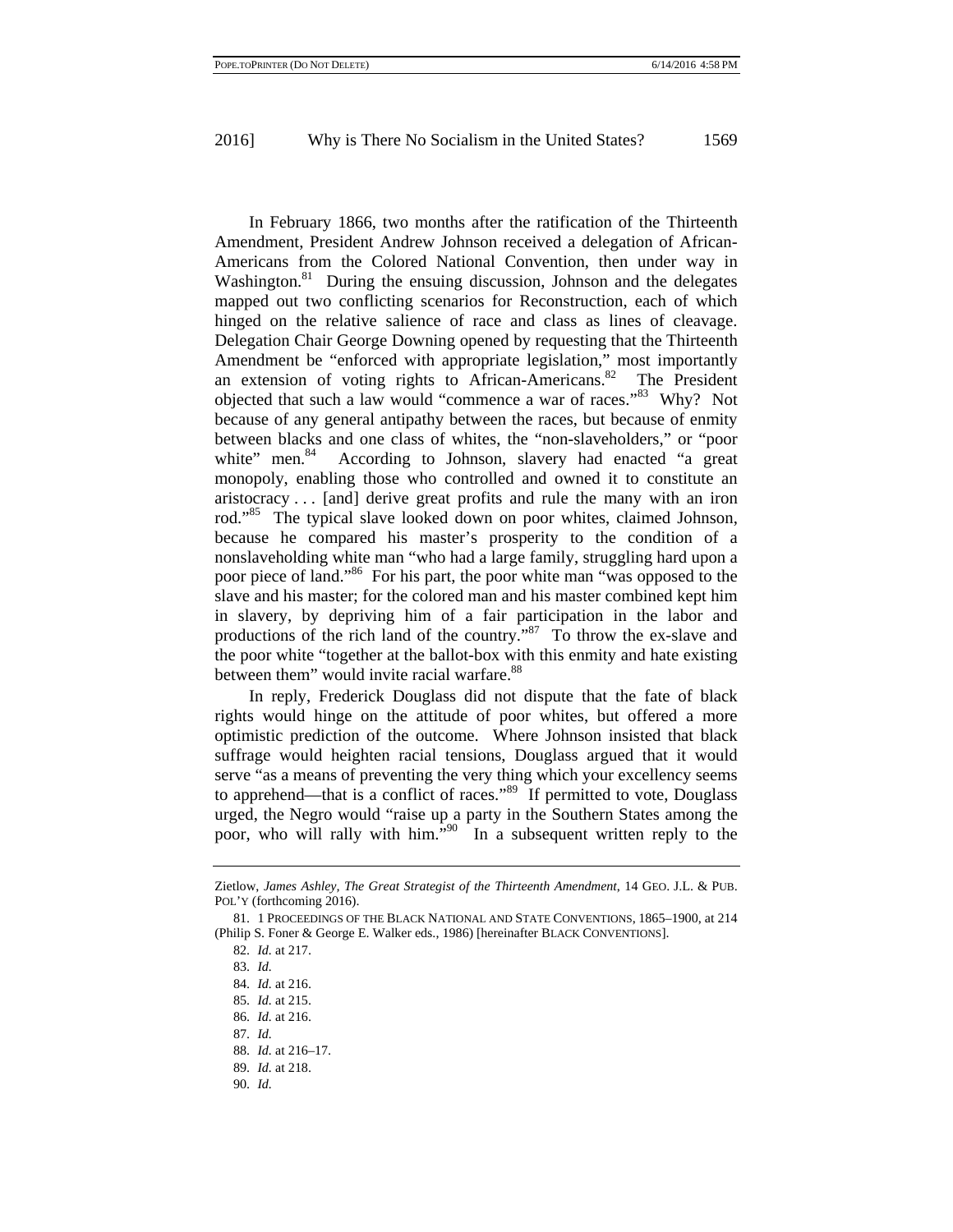President, the colored delegation acknowledged that the former slaves and poor whites were divided by racial hostility, but some members prefiguring historians like Edmund Morgan and Theodore Allen—blamed it on "the cunning of the slave masters," who had "divided both to conquer each."<sup>91</sup> Naturally, the blacks hated the poor whites "for it was from this class that their masters received their slave-catchers, slave-drivers, and overseers."92 Now that slavery had been abolished, however, and "the cause of this hatred removed, the effect must be removed also."93 Just as the Virginia planters of the seventeenth century fostered racial solidarity to solve their problem of class, Douglass and the delegation proposed to forge class solidarity as a solution to their problem of race.

One year later, Congress dissolved the Southern state governments and called upon the full Southern male electorate, black and white, to elect delegates to state constitutional conventions.<sup>94</sup> The clashing predictions of Johnson and the delegation would soon be tested.

#### *A. The Interests of the Labor Cause*

The early signs appeared to vindicate Douglass. For the first time since the American Revolution, black and white workers and farmers crossed race lines to form political and economic alliances. Talk of the need for black–white labor unity, virtually unheard in the antebellum era, suddenly became common. Top national labor leaders like William Sylvis and A.C. Cameron of the National Labor Union (NLU) (the leading federation of labor organizations at the time) called for cross-racial, working class unity.<sup>95</sup> Unions should "inculcate the great, ennobling idea that the interests of labor are one," declared Cameron, "that there should be no distinction of race or nationality . . . that there is but one dividing line that which separates mankind into two great classes, the class that labors and the class that lives by others' labors."96 Less than a decade after the bloody, antiblack New York draft riots of 1863, white crowds cheered heartily for black workers marching in the city's eight-hour parade.<sup>97</sup> In the upcountry regions of the South, where there had been considerable wartime resistance to the Confederacy, many poor white farmers and laborers now supported black suffrage and the Republican Party despite Democratic

<sup>91.</sup> *Id.* at 219; *see* ALLEN, *supra* note 25, at 248–49; MORGAN, *supra* note 25, at 328.

<sup>92.</sup> BLACK CONVENTIONS, *supra* note 81, at 219.

<sup>93.</sup> *Id.*

<sup>94.</sup> Act of March 2, 1867, ch. 153, §§ 1, 5, 14 Stat. 428, 428–29.

<sup>95.</sup> P. FONER, ORGANIZED LABOR, *supra* note 54, at 19–23; PAUL D. MORENO, BLACK AMERICANS AND ORGANIZED LABOR: A NEW HISTORY 24–25 (2006).

<sup>96.</sup> MORENO, *supra* note 95, at 24–25.

<sup>97.</sup> ROEDIGER, WAGES, *supra* note 5, at 168.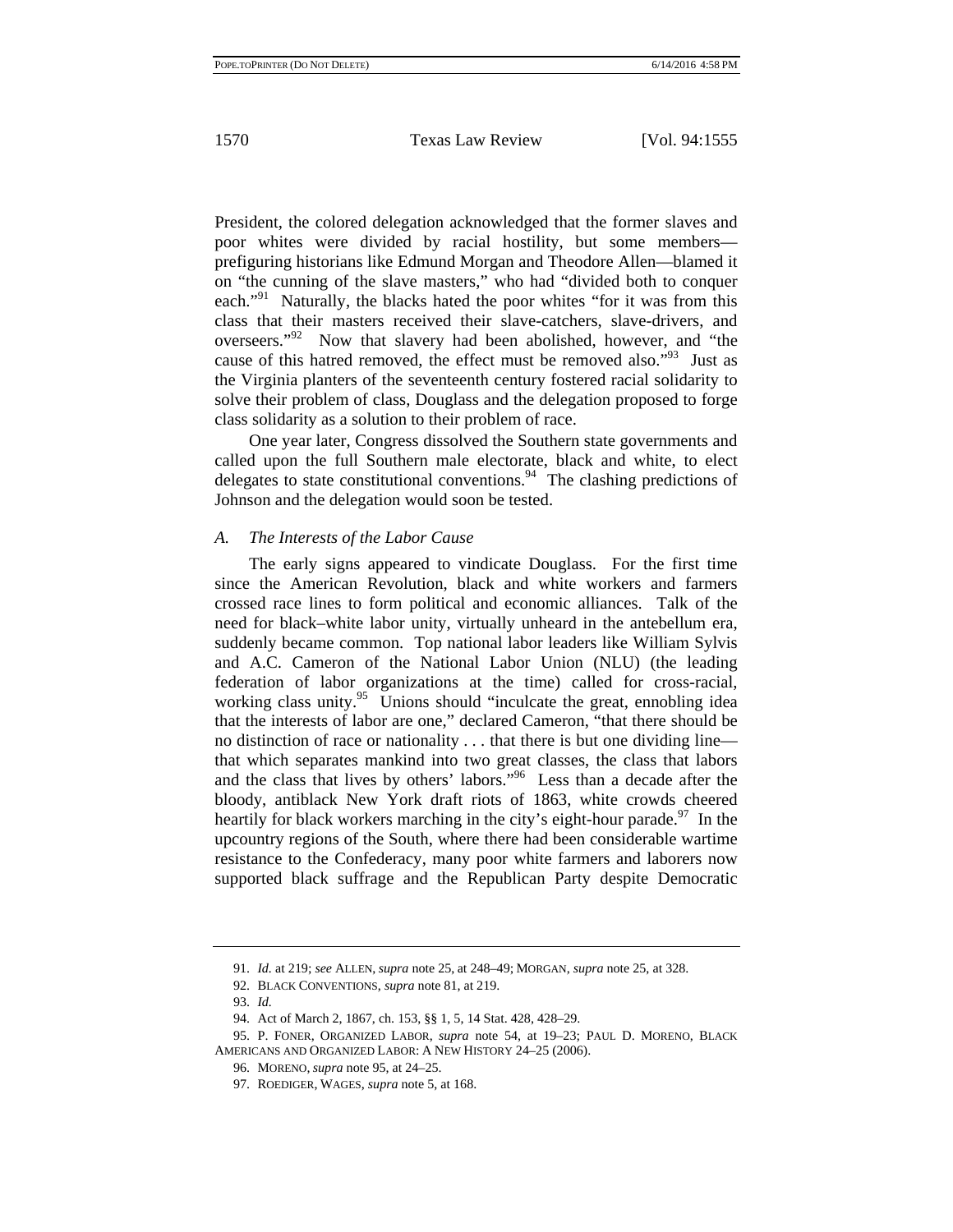appeals to white solidarity.<sup>98</sup> Most remarkably, a few lodges of the Union League, a wartime loyalist association that had become the main Republican organizing center in the South, operated on an integrated basis.99 In the North Carolina foothill county of Surry, for example, a lodge composed of poor white farmers and laborers opened its doors to former slaves who met their standard of "character."<sup>100</sup> Within months, African-Americans composed more than one-third of the lodge's three hundred or so members, and two served as lodge officers.<sup>101</sup>

In the parlance of present-day constitutional theory, the Reconstruction Amendments facilitated a convergence of poor-white and poor-black interests.102 "It was only when they saw the Negro with a vote in his hand, backed by the power and money of the nation," reflected W.E.B. Du Bois, "that the poor whites . . . began to conceive of an economic solidarity between white and black workers."<sup>103</sup> Upcountry yeoman farmers supported black suffrage out of self-interest. Most importantly, they hoped that a cross-racial alliance would enable them to achieve their own political and economic objectives, disfranchising ex-Confederates and winning debt relief.104 Similarly, the National Labor Union appealed to the self-interest of white workers. William Sylvis and other NLU leaders warned that if the white-labor movement continued to exclude black laborers, they would exercise their newly recognized rights to undercut union standards, break strikes, and cast their votes against white labor.<sup>105</sup> As one NLU publication put it, ex-slaves would either become "an element of strength or an element of weakness" in the movement and, accordingly, the "interests of the labor cause demand that all workingmen be included within its ranks, without regard to race or nationality."<sup>106</sup>

White racial solidarity had, however, been learned from direct experience shaped by law over a period of centuries. Institutions and mores

<sup>98.</sup> E. FONER, RECONSTRUCTION, *supra* note 80, at 300; Michael W. Fitzgerald, *Radical Republicanism and the White Yeomanry During Alabama Reconstruction, 1865–1868*, 54 J.S. HIST. 565, 565–66, 577–79 (1988).

<sup>99.</sup> MICHAEL W. FITZGERALD, THE UNION LEAGUE MOVEMENT IN THE DEEP SOUTH: POLITICS AND AGRICULTURAL CHANGE DURING RECONSTRUCTION 23, 42–43 (1989); E. FONER, RECONSTRUCTION, *supra* note 80, at 283–84; HAHN, *supra* note 75, at 187–88.

<sup>100.</sup> HAHN, *supra* note 75, at 188.

<sup>101.</sup> *Id.* at 188–89.

<sup>102.</sup> On the theory of interest convergence, see *supra* notes 14, 15 and accompanying text.

<sup>103.</sup> DU BOIS, *supra* note 75, at 131.

<sup>104.</sup> FITZGERALD, *supra* note 99, at 18–23; E. FONER, RECONSTRUCTION, *supra* note 80, at 301–03; PETER KOLCHIN, FIRST FREEDOM: THE RESPONSES OF ALABAMA'S BLACKS TO EMANCIPATION AND RECONSTRUCTION 167–68 (1972).

<sup>105.</sup> P. FONER, ORGANIZED LABOR, *supra* note 54, at 20–21; JONATHAN P. GROSSMAN, WILLIAM SYLVIS, PIONEER OF AMERICAN LABOR 231–32 (1945).

<sup>106.</sup> ANDREW C. CAMERON, ADDRESS OF THE NATIONAL LABOR CONGRESS TO THE WORKINGMEN OF THE UNITED STATES (1867), *reprinted in* IX A DOCUMENTARY HISTORY OF AMERICAN INDUSTRIAL SOCIETY 141, 158–60 (John R. Commons et al. ed., 1910).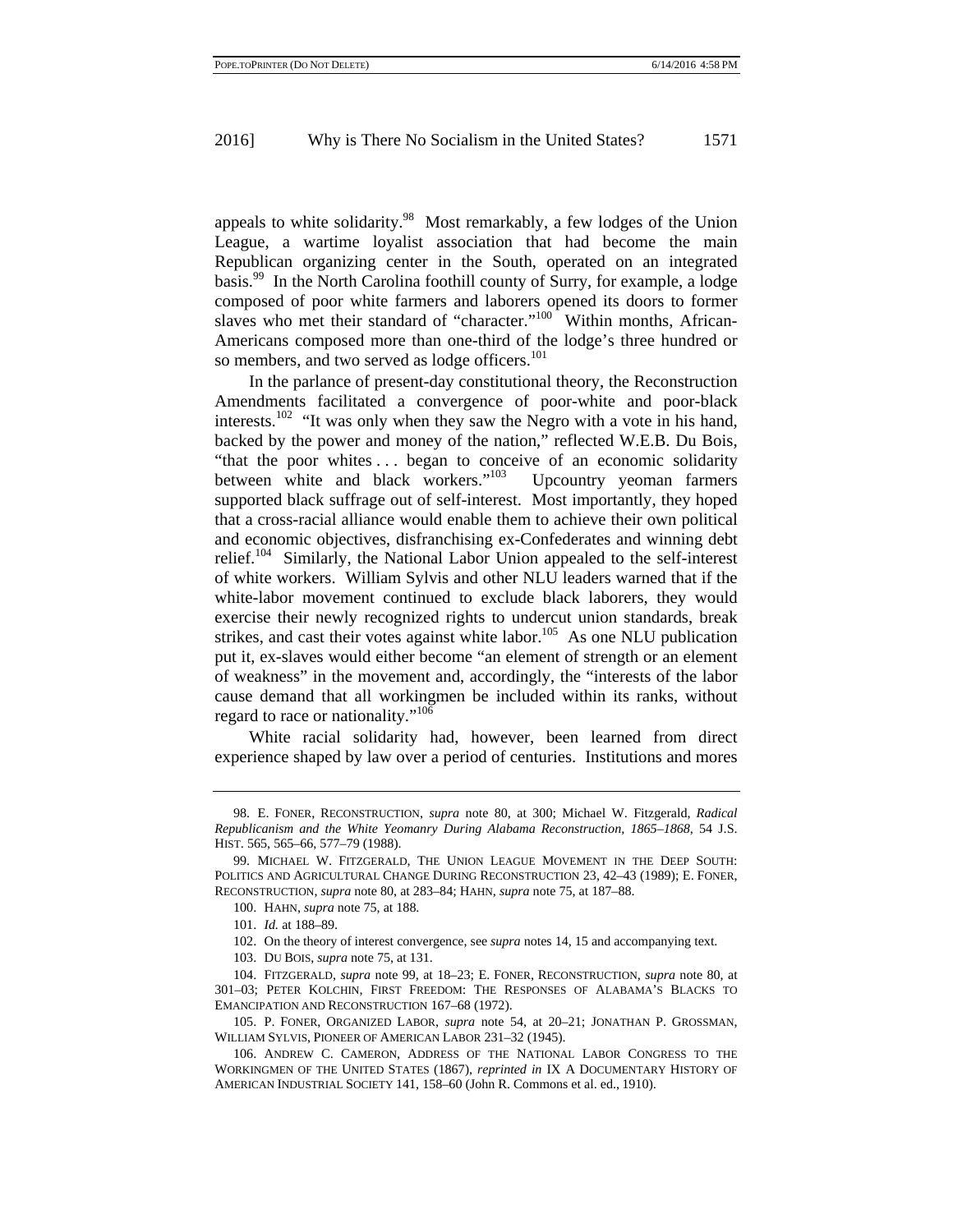in all spheres of life—religious, sexual, and civic, as well as economic and political—had grown up around the principle of white supremacy.<sup>107</sup> Reasoned arguments alone could not overcome either sexualized racist fear—even Sylvis inveighed against whites with daughters "who entertain young negro gentlemen in their parlors"<sup>108</sup>—or the human tendency to focus first on the pain of one's closest associates—Sylvis, for example, condemned the Freedmen's Bureau for spending Northern workers' tax money on ex-slaves when the former had been "suffering all the pinchings of poverty and starvation, with no bureau to go to." $109$  Moreover, many unions served social as well as economic purposes.<sup>110</sup> As indicated by the use of the name "Brotherhood," some functioned as much as fraternal associations as labor unions.<sup>111</sup> To admit African-Americans to such an organization would have implicitly acknowledged their social equality with whites, a notion that few white workers were ready to accept.<sup>112</sup> Although the NLU opened its own meetings to black delegates, few affiliates followed suit, and some worked actively to exclude black workers from jobs.<sup>113</sup> And when the Union League set out to organize newly liberated African-Americans, many white loyalists dropped out while others operated segregated councils.<sup>114</sup>

Like Frederick Douglass, Sylvis and Cameron envisioned black workers inducing whites to abandon the policy of exclusion, albeit in a different way. Where Douglass called for blacks to organize a multiracial party of the poor, Sylvis and Cameron expected them to teach white workers, through experience, the costs of racist exclusion and the benefits of cross-racial cooperation. Either way, the outcome would hinge on the willingness and practical ability of black workers to organize.

<sup>107.</sup> *See generally* WINTHROP D. JORDAN, WHITE OVER BLACK: AMERICAN ATTITUDES TOWARD THE NEGRO, 1550–1812 (1977); ROEDIGER, WAGES, *supra* note 5.

<sup>108.</sup> ROEDIGER, WAGES, *supra* note 5, at 168. For an analysis of the role of sexual desire and anxiety in shaping race, see generally ELISE LEMIRE, "MISCEGENATION": MAKING RACE IN AMERICA 1–10 (2002).

<sup>109.</sup> *See* William H. Sylvis, Address Delivered at Sunbury, Penna. (Sept. 16, 1868), *in* THE LIFE, SPEECHES, LABORS AND ESSAYS OF WILLIAM H. SYLVIS 231, 234–35 (James C. Sylvis ed., 1872).

<sup>110.</sup> *See* FRANCINE A. MOCCIO, LIVE WIRE: WOMEN AND BROTHERHOOD IN THE ELECTRICAL INDUSTRY 22–23 (2009) (recounting origins of trade unions in fraternal associations, and describing their continuing social functions).

<sup>111.</sup> ERIC ARNESEN, BROTHERHOODS OF COLOR: BLACK RAILROAD WORKERS AND THE STRUGGLE FOR EQUALITY 129 (2001) [hereinafter ARNESEN, BROTHERHOODS].

<sup>112.</sup> *See* P. FONER, ORGANIZED LABOR, *supra* note 54, at 20–21, 24 (noting how only one union at the National Labor Union convention admitted blacks, and characterizing the National Labor Union's push to admit blacks into unions as a "development in the history of black working class").

<sup>113.</sup> *Id.* at 26–27; E. FONER, RECONSTRUCTION, *supra* note 80, at 479–80.

<sup>114.</sup> FITZGERALD, *supra* note 99, at 25–26; HAHN, *supra* note 75, at 177, 187.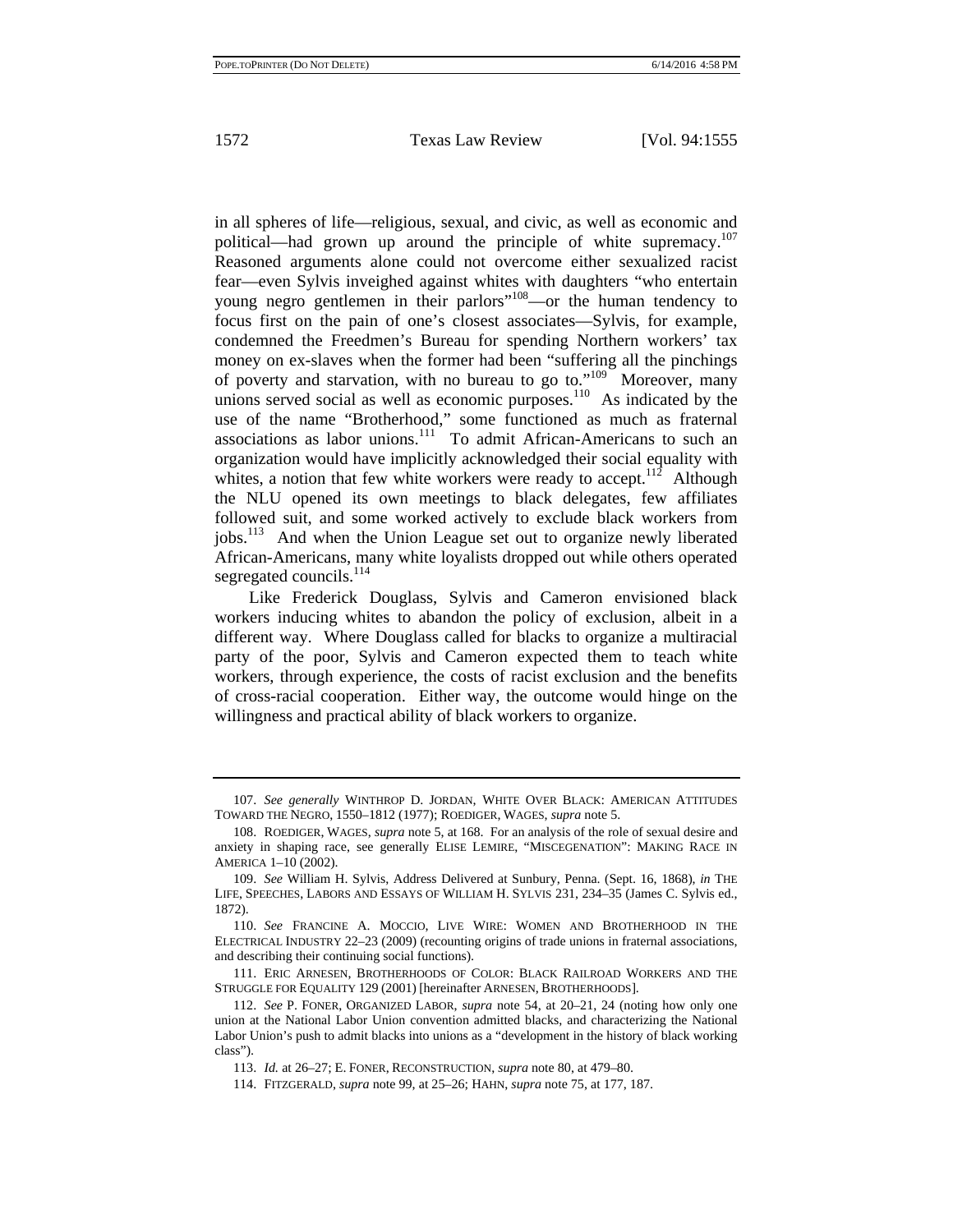#### *B. The Greatest Opportunity for a Real National Labor Movement*

The great African-American leader Booker T. Washington would later proclaim that the black worker was, by disposition, "not inclined to trade unionism," that he was "almost a stranger to strife, lock-outs and labor wars," and that he offered employers "law-abiding, peaceable, teachable . . . labor that has never been tempted to follow the red flag of anarchy."<sup>115</sup> Following Washington, David Bernstein and Ken Kersch have argued that black workers embraced individualism and opposed labor organization.<sup>116</sup> According to Kersch, "this pervasive black individualism, which predominated among African Americans from emancipation until about the time of the New Deal" flowed naturally from the "individualist-oriented free labor ideology" of the antislavery cause.<sup>117</sup> Few black workers, claims historian Paul Moreno, wanted anything more than the individual right to quit their jobs and move elsewhere.<sup>118</sup>

The former slaves were committed, however, not to individualism but to effective freedom from planter control.<sup>119</sup> They sought, first and foremost, government redistribution of farm land, with many claiming a "right" to a share in their former owners' fields, earned by unpaid labor under slavery.<sup>120</sup> When land was not forthcoming, they organized. Collective resistance, hidden behind masks of servility during centuries of slavery, now emerged into the light of day. $121$  Across the South, black field laborers staged strikes and slowdowns to raise wages, establish labor standards, and gain a measure of control over the timing, pace, and methods of work.122 Whites expressed wonderment at their ability to form extensive

119. FITZGERALD, *supra* note 99, at 113–14, 117, 149; E. FONER, RECONSTRUCTION, *supra* note 80, at 104–06; KOLCHIN, *supra* note 104, at 45–46; *see also* SUSAN EVA O'DONOVAN, BECOMING FREE IN THE COTTON SOUTH 214 (2007).

120. Eric Foner, *Rights and the Constitution in Black Life During the Civil War and Reconstruction*, 74 J. AM. HIST. 863, 870–71 (1987); William E. Forbath, *Caste, Class, and Equal Citizenship*, 98 U. MICH. L. REV. 1, 32–34 (1999) [hereinafter Forbath, *Caste*]; *see also* HAHN, *supra* note 75, at 79–82, 128–37, 194–96, 211–12; LEON F. LITWACK, BEEN IN THE STORM SO LONG: THE AFTERMATH OF SLAVERY 400–03 (1979) [hereinafter LITWACK, STORM].

121. *See supra* note 50 and accompanying text (discussing resistance under slavery).

122. *See, e.g.*, FITZGERALD, *supra* note 99, at 6, 166–72 (strikes and boycotts in Alabama and Mississippi); ERIC FONER, NOTHING BUT FREEDOM: EMANCIPATION AND ITS LEGACY 91–106 (1983) [hereinafter E. FONER, NOTHING BUT FREEDOM] (large-scale strikes by plantation workers in South Carolina); HAHN, *supra* note 75, at 173–76 (collective bargaining and strikes combined with military drilling in various states); GERALD DAVID JAYNES, BRANCHES WITHOUT ROOTS: GENESIS OF THE BLACK WORKING CLASS IN THE AMERICAN SOUTH, 1862–1882, at 116–20, 207–08, 277 (1986) (slowdowns and strikes in various states); KOLCHIN, *supra* note 104, at 38–39

<sup>115.</sup> P. FONER, ORGANIZED LABOR, *supra* note 54, at 79.

<sup>116.</sup> DAVID E. BERNSTEIN, ONLY ONE PLACE OF REDRESS: AFRICAN AMERICANS, LABOR REGULATIONS, AND THE COURTS FROM RECONSTRUCTION TO THE NEW DEAL 92 (2001); KEN I. KERSCH, CONSTRUCTING CIVIL LIBERTIES: DISCONTINUITIES IN THE DEVELOPMENT OF AMERICAN CONSTITUTIONAL LAW 22, 188–91 (2004).

<sup>117.</sup> KERSCH, *supra* note 116, at 188.

<sup>118.</sup> MORENO, *supra* note 95, at 23.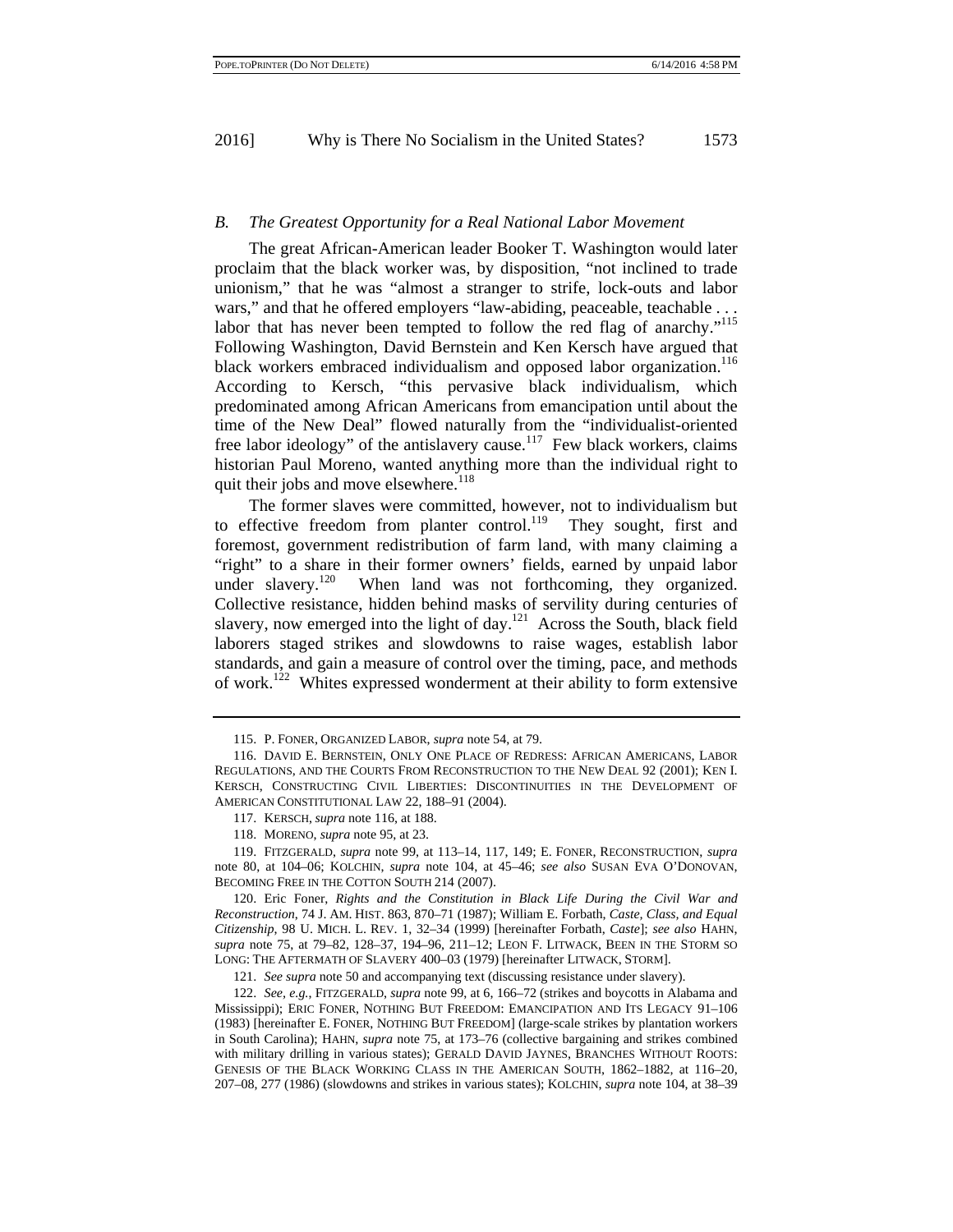combinations and win, as one *New York Times* correspondent put it, "redress of grievances by lawful means."123 Meanwhile, black workers in Southern cities staged strikes, organized labor unions, and cooperated with white workers in economic action.<sup>124</sup> Black domestic workers assembled, legislated pay scales, and refused to work below scale.<sup>125</sup> Beginning in 1869, the Colored National Labor Union (CNLU) encouraged black workers to develop trade unions and labor associations in a number of states and localities.<sup>126</sup> In Georgia and Alabama, black labor conventions established statewide unions to seek higher wages and raise money for the poor.<sup>127</sup>

In terms of durable organization, however, multipurpose associations predominated. In addition to campaigning for the Republican Party and drilling for armed self-defense, Union Leagues and similar organizations served as organizing centers for labor bargaining and protests.<sup>128</sup> Founded

123. JAYNES, *supra* note 122, at 117.

125. TERA W. HUNTER, TO 'JOY MY FREEDOM: SOUTHERN BLACK WOMEN'S LIVES AND LABORS AFTER THE CIVIL WAR 74–81, 88–97 (1997).

126. P. FONER, ORGANIZED LABOR, *supra* note 54, at 39–42; 2 THE BLACK WORKER: A DOCUMENTARY HISTORY FROM COLONIAL TIMES TO THE PRESENT 10–13 (Philip S. Foner & Ronald L. Lewis eds., 1978) [hereinafter DOCUMENTARY HISTORY].

127. E. FONER, RECONSTRUCTION, *supra* note 80, at 378.

128. GOLDFIELD, *supra* note 10, at 121–22; *see also* FITZGERALD, *supra* note 99, at 166–72; HAHN, *supra* note 75, at 186; SAVILLE, *supra* note 122, at 179–86. As Richard Valelly explained,

<sup>(</sup>strikes at contract time in Alabama); LITWACK, STORM, *supra* note 120, at 437–45 (strikes and lockouts in several states); O'DONOVAN, *supra* note 119, at 230–32 (strikes for higher wages and "for rights" in southwestern Georgia); JULIE SAVILLE, THE WORK OF RECONSTRUCTION: FROM SLAVE TO WAGE LABORER IN SOUTH CAROLINA, 1860–1870, at 61–62, 113–14, 140–41, 147 (1996) (collectively rejecting supervision, independently organizing work routines, preventing the use of strikebreakers, and staging strikes to shape contract terms in South Carolina); GILLES VANDAL, RETHINKING SOUTHERN VIOLENCE: HOMICIDES IN POST–CIVIL WAR LOUISIANA, 1866–1884, at 151 tbl.6.2 (2000) (thirty rural strikes in Louisiana); ROBERT H. ZIEGER, FOR JOBS AND FREEDOM: RACE AND LABOR IN AMERICA SINCE 1865, at 35–36 (2007) (organization for better rates and conditions by black cotton farmers in eastern Arkansas); Jerrell H. Shofner, *Militant Negro Laborers in Reconstruction Florida*, 39 J.S. HIST. 397, 400–01 (1973) (collective action by Florida tenant farmers).

<sup>124.</sup> For examples of union organization and action, see ERIC ARNESEN, WATERFRONT WORKERS OF NEW ORLEANS: RACE, CLASS, AND POLITICS, 1863–1923, at 50–56, 92–95, 100–01 (1991) [hereinafter ARNESEN, WATERFRONT] (New Orleans); FITZGERALD, *supra* note 99, at 180–82 (Mobile); MICHAEL K. HONEY, SOUTHERN LABOR AND BLACK CIVIL RIGHTS: ORGANIZING MEMPHIS WORKERS 15 (1993) (Memphis); ERNEST OBADELE-STARKS, BLACK UNIONISM IN THE INDUSTRIAL SOUTH 39–47 (2000) (Galveston and other Texas Gulf Coast ports); PAUL ORTIZ, EMANCIPATION BETRAYED: THE HIDDEN HISTORY OF BLACK ORGANIZING AND WHITE VIOLENCE IN FLORIDA FROM RECONSTRUCTION TO THE BLOODY ELECTION OF 1920 46–53 (2005) (Pensacola, Apalachicola, Jacksonville, and Key West); ROBERT E. PERDUE, THE NEGRO IN SAVANNAH, 1865–1900, at 116 (1973) (Savannah); PETER J. RACHLEFF, BLACK LABOR IN THE SOUTH: RICHMOND, VIRGINIA 1865–1890, at 42–44, 56–61, 73–74, 80–82, 146–50 (1984) (Richmond); GEORGE BROWN TINDALL, SOUTH CAROLINA NEGROES 1877-1900, at 137– 40 (1952) (Charleston); Shofner, *supra* note 122, at 401, 408 (Pensacola, Jacksonville, and Fernandina). *See generally* William C. Hine, *Black Organized Labor in Reconstruction Charleston*, 25 LAB. HIST. 504 (1984) (Charleston).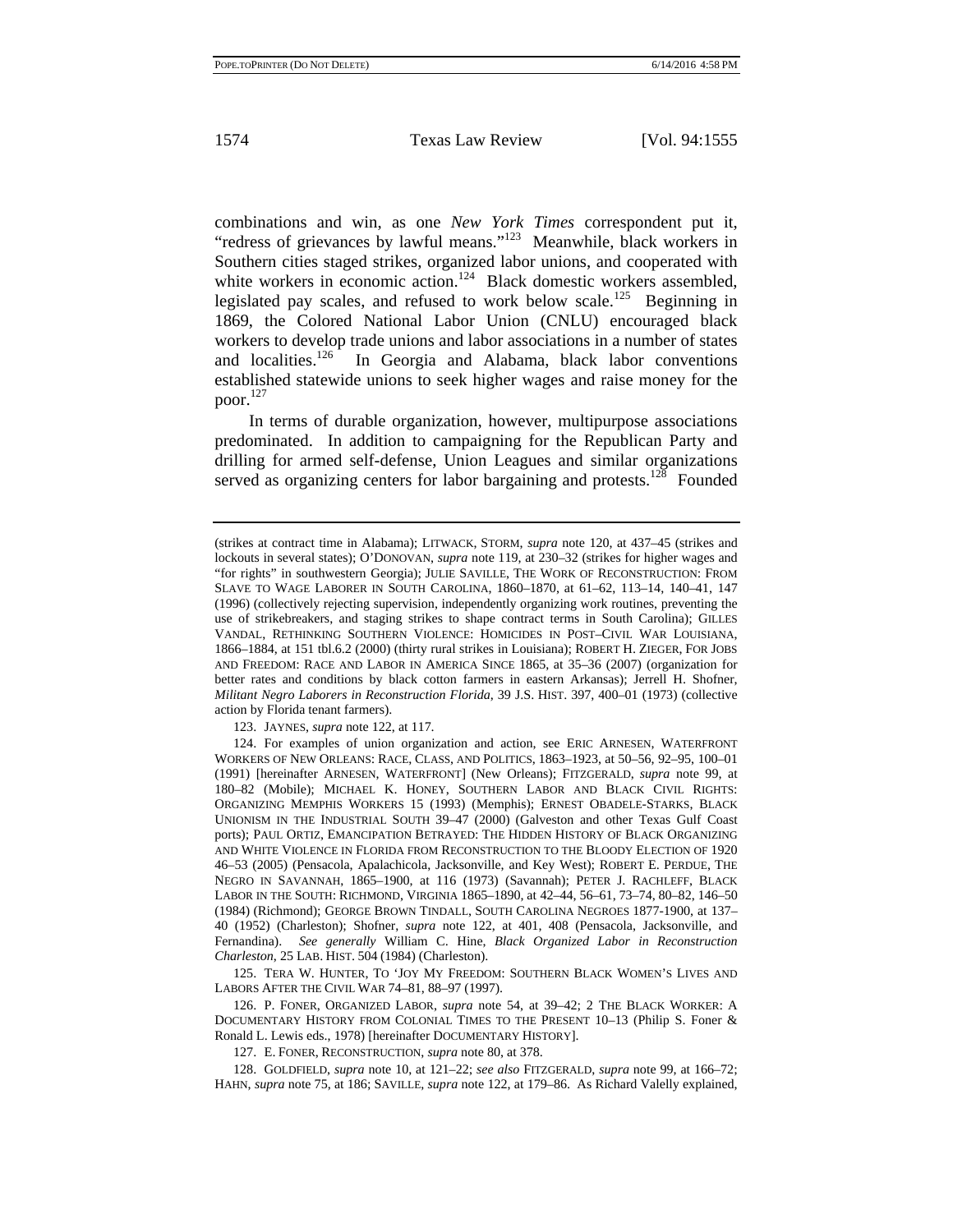initially by white Republican organizers and freeborn, relatively prosperous blacks, many Union Leagues quickly developed into class organizations of propertyless laborers.<sup>129</sup> By the end of 1867, most black voters in the South had enrolled.<sup>130</sup> Given that the overwhelming majority of black Americans were laborers, an association of voters was also, as a practical matter, an association of workers. Local lodges fostered black assertiveness in employer relations through legal assistance, education, and coordination of collective action.131 Union Leagues and similar organizations often held meetings during work time so that, even when engaged in political or paramilitary activities, they asserted the autonomy of workers on the job.<sup>132</sup> "In fact," notes historian David Montgomery, "it can be said that the distinction between economic and political questions, which was then so finely drawn by white trade unionists, made no sense in African-American organizations."133

Where blacks were able to exercise their new rights over a substantial period of time, whites could learn to cooperate. In New Orleans, for example, race relations in employment "ran counter to the dominant trend of black subordination, exclusion, and segregation" until after the turn of the century.<sup>134</sup> How did this come about? According to the leading history, "the strength of black unions was central in limiting white workers' ability to impose a racially exclusionist solution on the problems of competition and unemployment."<sup>135</sup> By exercising the freedoms of speech, labor, and assembly, black unions exerted strategic pressure on white unions, punishing racist practices with organized "scabbing" and rewarding cross-

the struggle for black rights hinged on the creation of a "parallel politics" consisting of mutually reinforcing political, labor, and religious movements. RICHARD M. VALELLY, THE TWO RECONSTRUCTIONS: THE STRUGGLE FOR BLACK ENFRANCHISEMENT 36–38 (2004).

<sup>129.</sup> HEATHER COX RICHARDSON, THE DEATH OF RECONSTRUCTION: RACE, LABOR, AND POLITICS IN THE POST–CIVIL WAR NORTH, 1865–1901, at 42–55 (2001); FITZGERALD, *supra* note 99, at 65–66.

<sup>130.</sup> E. FONER, RECONSTRUCTION, *supra* note 80, at 283.

<sup>131.</sup> FITZGERALD, *supra* note 99, at 100, 105–09, 128–29, 148–51, 154, 160–63, 166; HAHN, *supra* note 75, at 186; O'DONOVAN, *supra* note 119, at 226–30; SAVILLE, *supra* note 122, at 178–79, 186, 194–95.

<sup>132.</sup> *See* FITZGERALD, *supra* note 99, at 38, 165; RICHARDSON, *supra* note 129, at 62; SAVILLE, *supra* note 122, at 180–83.

<sup>133.</sup> DAVID MONTGOMERY, CITIZEN WORKER: THE EXPERIENCE OF WORKERS IN THE UNITED STATES WITH DEMOCRACY AND THE FREE MARKET DURING THE NINETEENTH CENTURY 124 (1993); *see also* FITZGERALD, *supra* note 99, at 116–17 (discussing "the interconnection between political insurgency and labor concerns"); SAVILLE, *supra* note 122, at 4 (explaining that agricultural laborers in South Carolina understood that political and economic rights were inseparable and intertwined).

<sup>134.</sup> ARNESEN WATERFRONT, *supra* note 124, at ix.

<sup>135.</sup> *Id.*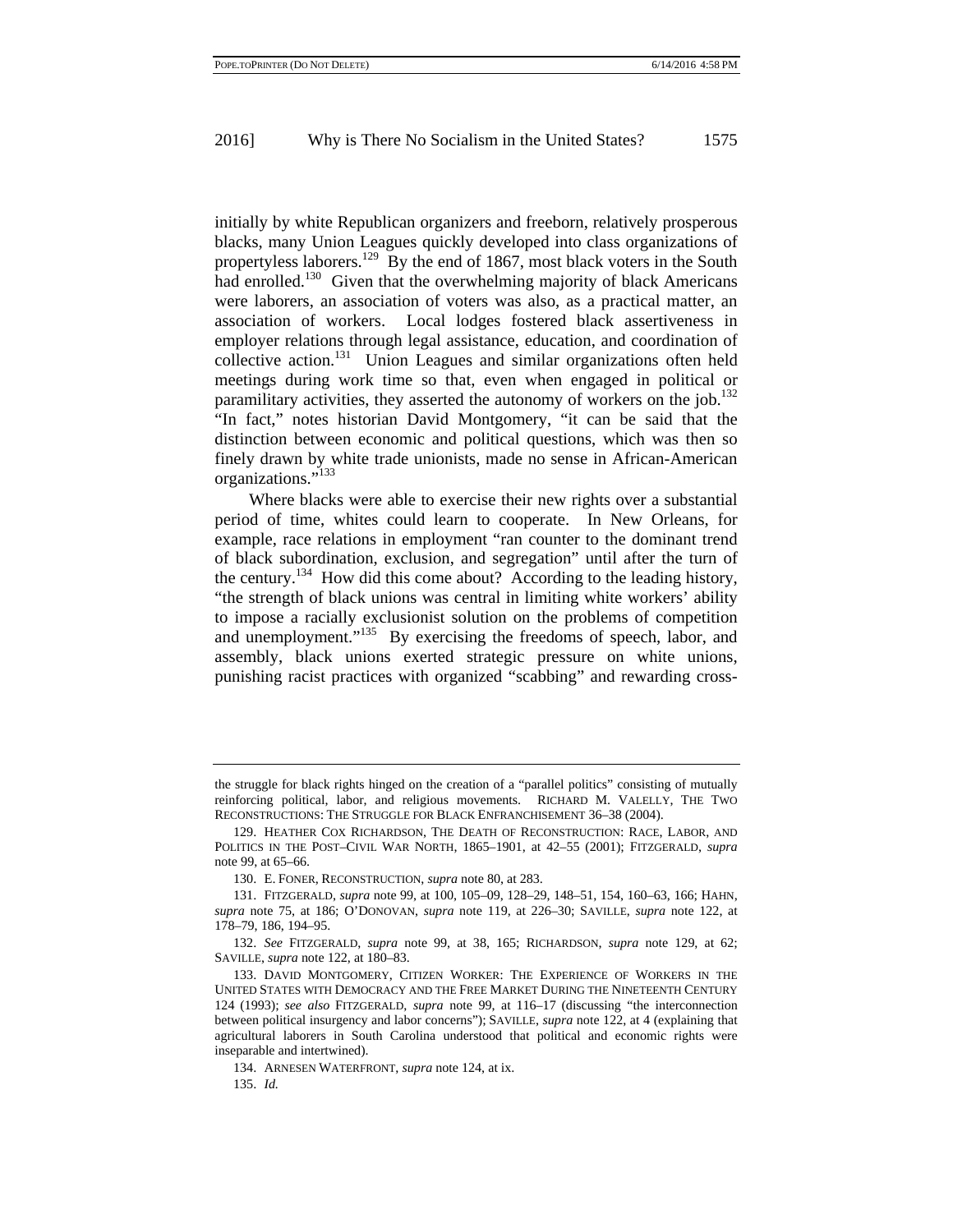racial solidarity with antiscab enforcement and affirmative support.<sup>136</sup> These unions were able to function because the local political machine, which depended on white working-class votes, "avoided breaking strikes at critical moments and ignored workers' violations of the hardening racial codes."137 New Orleans, the most thoroughly organized city in the South, was also the most fluid racially, and observers gave unions much of the credit.138 Black and white workers allied in other Southern cities, especially ports, where black workers organized unions, some of which included whites.<sup>139</sup> In Baltimore, black shipyard workers responded to exclusionary strikes by forming their own union and, with assistance from a white capitalist, opening a cooperative, integrated shipyard.<sup>140</sup>

Organization, then, made it possible for black workers to demonstrate practically what both black leaders and progressive white unionists were saying about class solidarity, namely that workers of all colors would stand or fall together. Solidarity would be rewarded with solidarity, while racial chauvinism would be punished with organized scabbing. By contrast, unorganized black workers served as pawns for employers, many of whom hired them when needed to break a strike and then discarded or demoted them afterward.<sup>141</sup> DuBois was not wrong when, looking back from 1935, he commented that "[t]he South, after the war, presented the greatest opportunity for a real national labor movement which the nation ever  $\sum_{saw}$ ,  $\frac{142}{saw}$ 

### *C. Ye White Men Who Stick to Black, Soulless Beasts*

While black workers taught the benefits of cross-racial working-class cooperation, white planters moved to reestablish control over black labor.<sup>143</sup> To this end, they formed employer cartels, obtained legal restrictions on black labor, and discharged and evicted laborers who engaged in Republican political activities. $144$  In the political sphere, however, the

<sup>136.</sup> *See id.* at viii–ix (describing how the necessity for racial cooperation arose from the fact that employers could defeat calls for higher wages and improved conditions by manipulating racial divisions and by employing strikebreakers).

<sup>137.</sup> *Id.* at ix.

<sup>138.</sup> *Id.* at 83, 92–93.

<sup>139.</sup> *See supra* note 124.

<sup>140.</sup> P. FONER, ORGANIZED LABOR, *supra* note 54, at 21–22.

<sup>141.</sup> *See, e.g.*, STERLING D. SPERO & ABRAM L. HARRIS, THE BLACK WORKER: THE NEGRO AND THE LABOR MOVEMENT 265–68 (1931) (recounting the hiring of blacks to break a stockyard strike and their discharge at the strike's conclusion).

<sup>142.</sup> DU BOIS, *supra* note 75, at 353.

<sup>143.</sup> *See* LITWACK, STORM, *supra* note 120, at 393–99.

<sup>144.</sup> On employer cartels and restrictive labor laws, see JAMES D. SCHMIDT, FREE TO WORK: LABOR LAW, EMANCIPATION, AND RECONSTRUCTION, 1815–1880, at 99 (1998); Darrell A.H. Miller, *Racial Cartels and the Thirteenth Amendment Enforcement Power*, 100 KY. L.J. 23, 27–36 (2011–2012); Jennifer Roback, *Southern Labor Law in the Jim Crow Era: Exploitative or*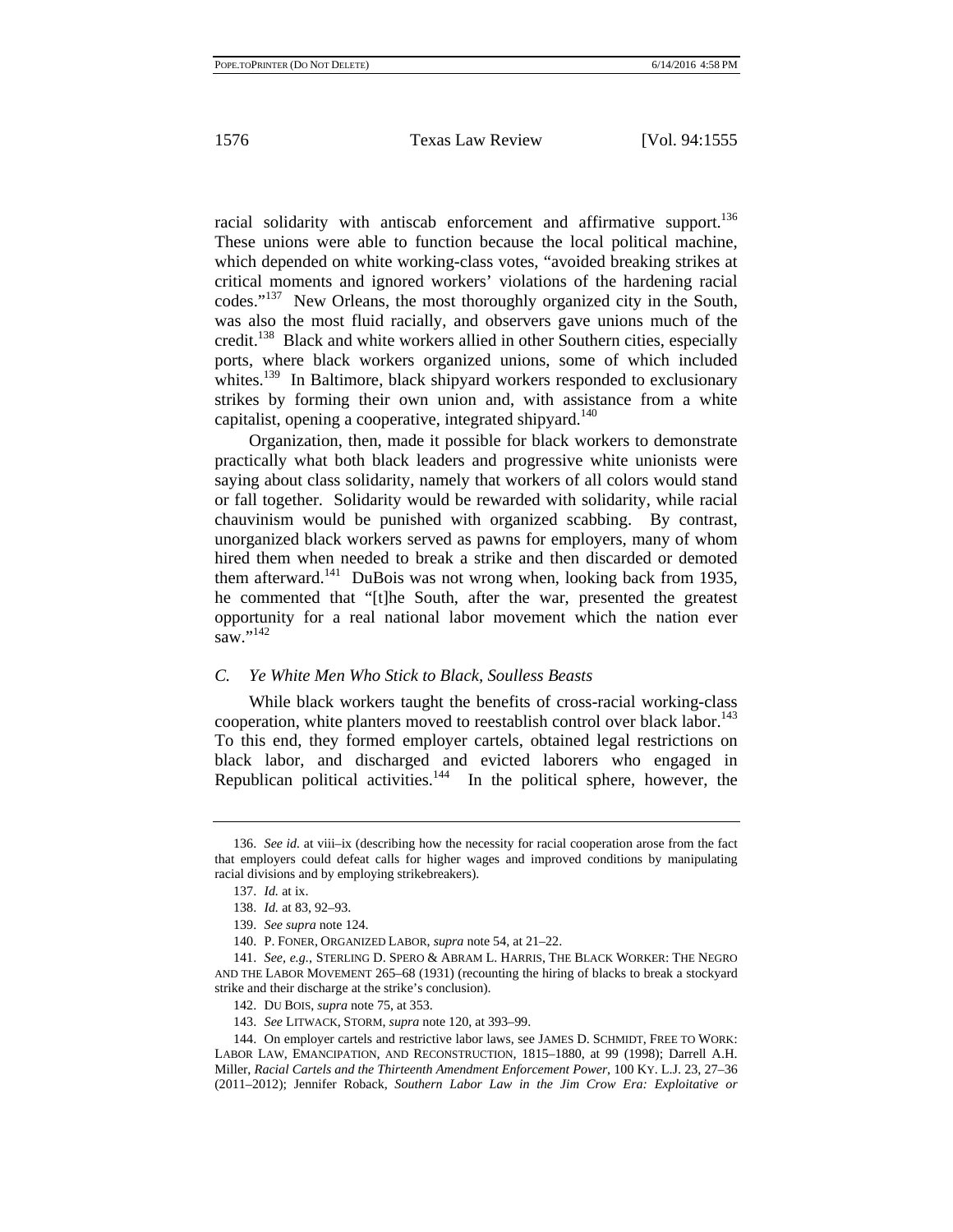planters faced disadvantages that could not be overcome through such mild methods. Not only did black voters constitute a majority of the electorate in three states and large minorities in several others, but, under peaceful conditions, black voter turnout typically exceeded  $80\%$ .<sup>145</sup> If allowed to exercise their newly recognized rights, African-Americans would control three states and a host of counties and localities across the South.

The planters' solution to this problem was racist terror. Four years of military solidarity, forged in battle, had muted class antagonisms among whites, sharpened the race line, and accustomed poor whites to leadership from the mostly planter-class Confederate officer corps.<sup>146</sup> "Out of that ordeal by fire the masses had brought, not only a great body of memories in common with the master class," observed Wilbur Cash, "but a deep affection for these captains, a profound trust in them, a pride which was inextricably intertwined with the commoners' pride in themselves."<sup>147</sup> Veterans organized themselves into secret societies (for example, the KKK and, later, the White Leagues and rifle clubs) which modeled their structures and activities on the old slave-patrol system.<sup>148</sup> Like the patrols, the societies fostered cross-class white solidarity and punished cross-racial class cooperation.<sup>149</sup> "Ye white men who stick to black, soulless beasts . . .

*Competitive?*, 51 U. CHI. L. REV. 1161, 1161–62 (1984); VanderVelde, *supra* note 77, at 488–94. On employer use of economic power to control black voting, see FITZGERALD, *supra* note 99, at 106, 151, 163; E. FONER, RECONSTRUCTION, *supra* note 80, at 341; HAHN, *supra* note 75, at 203– 06, 224; LITWACK, STORM, *supra* note 120, at 555; GEORGE C. RABLE, BUT THERE WAS NO PEACE: THE ROLE OF VIOLENCE IN THE POLITICS OF RECONSTRUCTION 88–90 (1984); SAVILLE, *supra* note 122, at 179–80; ALLEN W. TRELEASE, WHITE TERROR: THE KU KLUX KLAN CONSPIRACY AND SOUTHERN RECONSTRUCTION, at xli, 24, 130, 193 (1971); LOU FALKNER WILLIAMS, THE GREAT SOUTH CAROLINA KU KLUX KLAN TRIALS, 1871–1872, at 15 (1996).

<sup>145.</sup> CENSUS OFFICE, U.S. DEP'T OF THE INTERIOR, 1 NINTH CENSUS: THE STATISTICS OF THE POPULATION OF THE UNITED STATES, at xvii tbl (1872); E. FONER, RECONSTRUCTION, *supra* note 80, at 291, 314; HAHN, *supra* note 75, at 198, 205.

<sup>146.</sup> The Confederate Army had permitted soldiers to elect their company commanders, forcing members of the planter elite to prove themselves worthy of command. EMORY M. THOMAS, THE CONFEDERACY AS A REVOLUTIONARY EXPERIENCE 108–10 (1971). Meanwhile, in the dimension of race, the Confederate practice of summarily executing captured black soldiers left veterans with few qualms about deploying murder in the struggle to restore white supremacy. *See* JAMES K. HOGUE, UNCIVIL WAR: FIVE NEW ORLEANS STREET BATTLES AND THE RISE AND FALL OF RADICAL RECONSTRUCTION 49–52 (2006).

<sup>147.</sup> W. J. CASH, THE MIND OF THE SOUTH 111 (1941).

<sup>148.</sup> E. FONER, RECONSTRUCTION, *supra* note 80, at 431–34; HAHN, *supra* note 75, at 268– 69; CHARLES LANE, THE DAY FREEDOM DIED: THE COLFAX MASSACRE, THE SUPREME COURT, AND THE BETRAYAL OF RECONSTRUCTION 39–40 (2008); TRELEASE, *supra* note 144, at xlv, xlvii; *see also supra* note 34 and accompanying text. For an illuminating discussion of the distinction between class and cross-class racial solidarity in the context of a struggle to develop cross-racial working-class solidarity, see Martha R. Mahoney, *Constructing Solidarity: Interest and White Workers*, 2 U. PA. J. LAB. & EMP. L. 747, 753–57 (2000).

<sup>149.</sup> RABLE, *supra* note 144, at 94–95.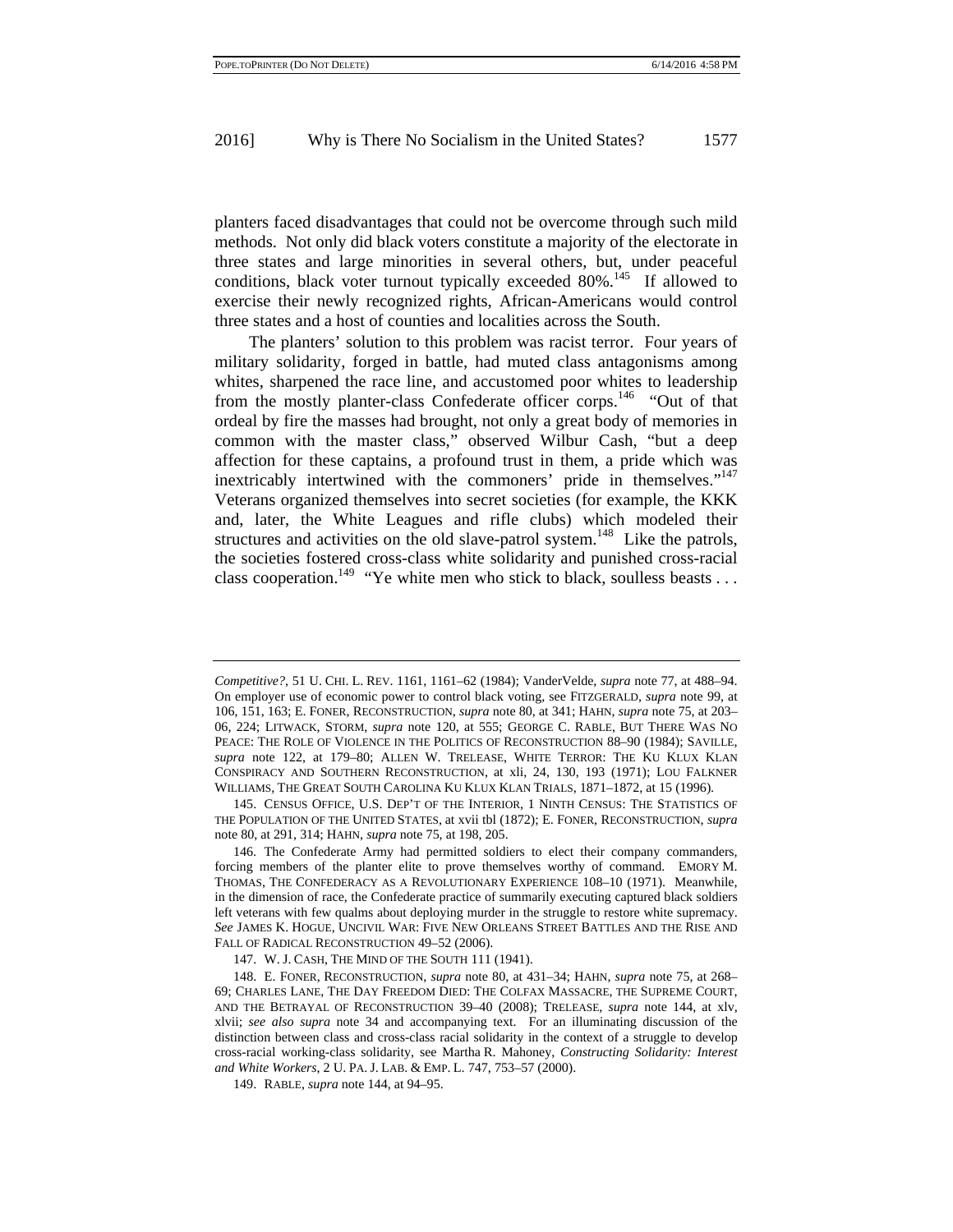[and y]e niggers who stick to low White," commanded one Klan broadside, "Begone, Begone, Begone!"<sup>150</sup>

Between 1868 and 1871, the societies launched a ruthless campaign of terror, assaulting, flogging, and killing black leaders and their supporters with the aim of destroying all manifestations of black political and economic organization.151 At the CNLU's final convention in 1871, outgoing President Isaac Myers reported that "in some localities, it is impossible to reach the colored laborers except you are steel-plated against the Ku-Klux bullets" and despaired of organizing black workers under this "fearful reign of terror."<sup>152</sup> Although blacks bore the brunt, their white Republican allies also suffered.<sup>153</sup>

Congress responded with the Enforcement Acts of 1870 and 1871, which criminalized conspiracies to interfere with federal rights.<sup>154</sup> The Justice Department sagaciously targeted the Klan's base among southern elites, opening space for the reemergence of class divisions among whites. "The higher the social standing and character of the convicted party," the Department urged federal attorneys, "the more important is a vigorous prosecution and prompt execution of judgment."155 Typically, such people had the wealth and connections to flee the country, leaving their less prosperous followers to face prosecution.<sup>156</sup> Thus abandoned, many poor Klansmen evinced little commitment to the Klan or to the cause of white supremacy.<sup>157</sup> A number surrendered voluntarily and provided useful information on their compatriots' depredations.158 During the South Carolina prosecutions of 1871–1872, Klansman after Klansman claimed that he had been coerced into participation or deferred to the (poor)

<sup>150.</sup> TRELEASE, *supra* note 144, at 54. This objective could also be pursued through law. For example, Mississippi's 1865 black code punished as vagrants whites and blacks who intermingled "on terms of equality." William M. Wiecek, *Emancipation and Civic Status: The American Experience, 1865–1915*, *in* THE PROMISES OF LIBERTY: THE HISTORY AND CONTEMPORARY RELEVANCE OF THE THIRTEENTH AMENDMENT 84 (Alexander Tsesis ed., 2010).

<sup>151.</sup> *See* E. FONER, RECONSTRUCTION, *supra* note 80, at 425–44; P. FONER, ORGANIZED LABOR, *supra* note 54, at 42; HAHN, *supra* note 75, at 275–80. In some areas, Union Leagues and Republican clubs were strong enough to resist, and Republican governors in South Carolina, Tennessee, Arkansas, and Texas responded effectively with militias composed mostly of African-Americans and white loyalists. In most of the South, however, violence went unchecked. *Id.* at 280–86.

<sup>152.</sup> P. FONER, ORGANIZED LABOR, *supra* note 54, at 38.

<sup>153.</sup> *See* TRELEASE, *supra* note 144, at 149, 201–02, 252, 262, 269, 277, 287, 289–90, 303– 04 (recounting instances of white violence against Republicans).

<sup>154.</sup> Act of May 31, 1870 (Enforcement Act of 1870), ch. 114, 16 Stat. 140; Act of April 20, 1871 (Enforcement Act of 1871), ch. 22, 17 Stat. 13 (codified as amended at 42 U.S.C. § 1983).

<sup>155.</sup> WILLIAMS, *supra* note 144, at 114.

<sup>156.</sup> *Id.* at 47.

<sup>157.</sup> *See, e.g.*, *id.*

<sup>158.</sup> EVERETTE SWINNEY, SUPPRESSING THE KU KLUX KLAN: THE ENFORCEMENT OF THE RECONSTRUCTION AMENDMENTS 1870–1877, at 231–32 (1987); TRELEASE, *supra* note 144, at 404; WILLIAMS, *supra* note 144, at 47.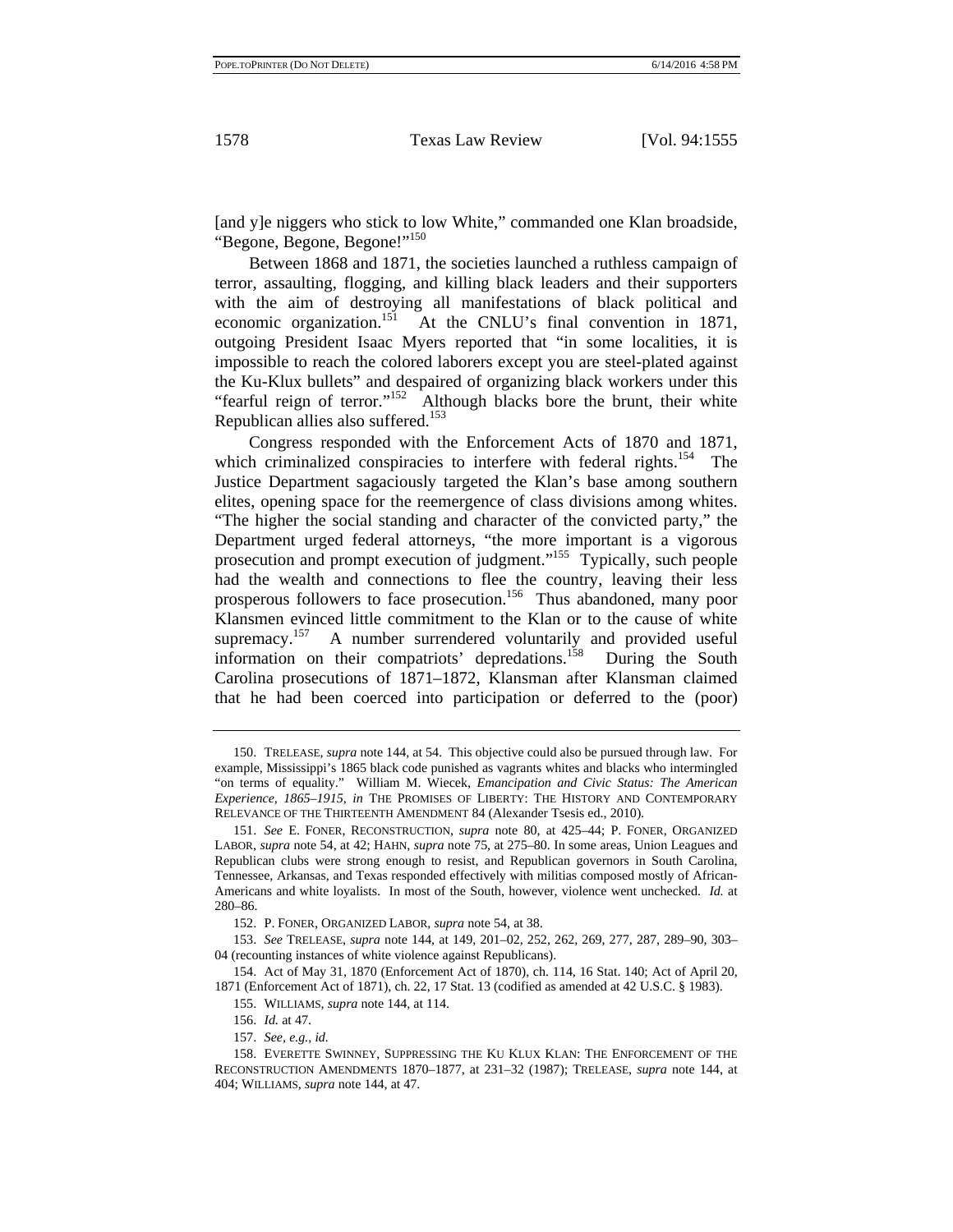judgment of his social betters.<sup>159</sup> After hearing numerous defendants and witnesses over a period of months, Circuit Judge Hugh Bond was moved to declare that there "ought to be another proclamation of emancipation" to liberate poor whites from the influence of their wealthy neighbors.<sup>160</sup> Although self-serving excuses and informing cannot be counted as evidence of genuine regret, they did demonstrate the contingency of nonelite support for terrorism. By 1872, Frederick Douglass could observe with satisfaction that the "scourging and slaughter of our people have so far ceased."<sup>161</sup>

#### *D. The Supreme Court and the Destruction of Black Organization, 1874– 1876*

At this juncture, however, the United States Supreme Court intervened. The decisive case, *United States v. Cruikshank*, 162 grew out of a pitched battle between black Republicans and white Democrats at Grant Parish, Louisiana.<sup>163</sup> After a four-hour struggle, the far-better-armed and more numerous Democrats prevailed and took a number of prisoners.<sup>164</sup> Hours later, a contingent of whites led by William Cruikshank, a prominent local planter, murdered most of the prisoners.<sup>165</sup> U.S. Attorney James Beckwith brought charges under the Enforcement Act of 1870, and the mostly white jury convicted Cruikshank and two other whites of conspiracy to interfere with the rights of two black Republicans to vote, to bear arms, and to assemble peaceably.166

The *Cruikshank* case presented the Supreme Court with facts that squarely implicated what the Court had called the "one pervading purpose" of the Reconstruction amendments, namely "the freedom of the slave race, the security and firm establishment of that freedom, and the protection of the newly-made freeman and citizen from the oppressions of those who had formerly exercised unlimited dominion over him."167 Moreover, it arose in

<sup>159.</sup> *See, e.g.*, Transcript of Cross-Examination by Mr. Stanbery, U.S. v. Robert Hayes Mitchell, 26 F. Cas. 1283 (C.C.D.S.C. 1871) (No. 15,790), *in* PROCEEDINGS IN THE KU KLUX TRIALS AT COLUMBIA, S.C., IN THE UNITED STATES CIRCUIT COURT, NOVEMBER TERM, 1871, at 188, 210–11 (Negro Universities Press 1969) (1872) (illustrating how one white man was told he would be killed unless he joined the Klan). For the confessions of several Klansmen, see PROCEEDINGS IN THE KU KLUX TRIALS, *supra*, at 764–66, 770–79, 781–84, 786; TRELEASE, *supra* note 144, at 405–06; WILLIAMS, *supra* note 144, at 93–94, 114–15.

<sup>160.</sup> WILLIAMS, *supra* note 144, at 114.

<sup>161.</sup> LANE, *supra* note 148, at 5.

<sup>162. 92</sup> U.S. 542 (1875).

<sup>163.</sup> E. FONER, RECONSTRUCTION, *supra* note 80, at 437, 530–31.

<sup>164.</sup> LEEANNA KEITH, THE COLFAX MASSACRE: THE UNTOLD STORY OF BLACK POWER, WHITE TERROR, AND THE DEATH OF RECONSTRUCTION 101–03 (2008); LANE, *supra* note 148, at 96–103, 111.

<sup>165.</sup> LANE, *supra* note 148, at 105–07.

<sup>166.</sup> United States v. Cruikshank, 92 U.S. 542, 548, 551, 553, 555 (1875); LANE, *supra* note 148, at 194.

<sup>167.</sup> Slaughter-House Cases, 83 U.S. 36, 71 (1872).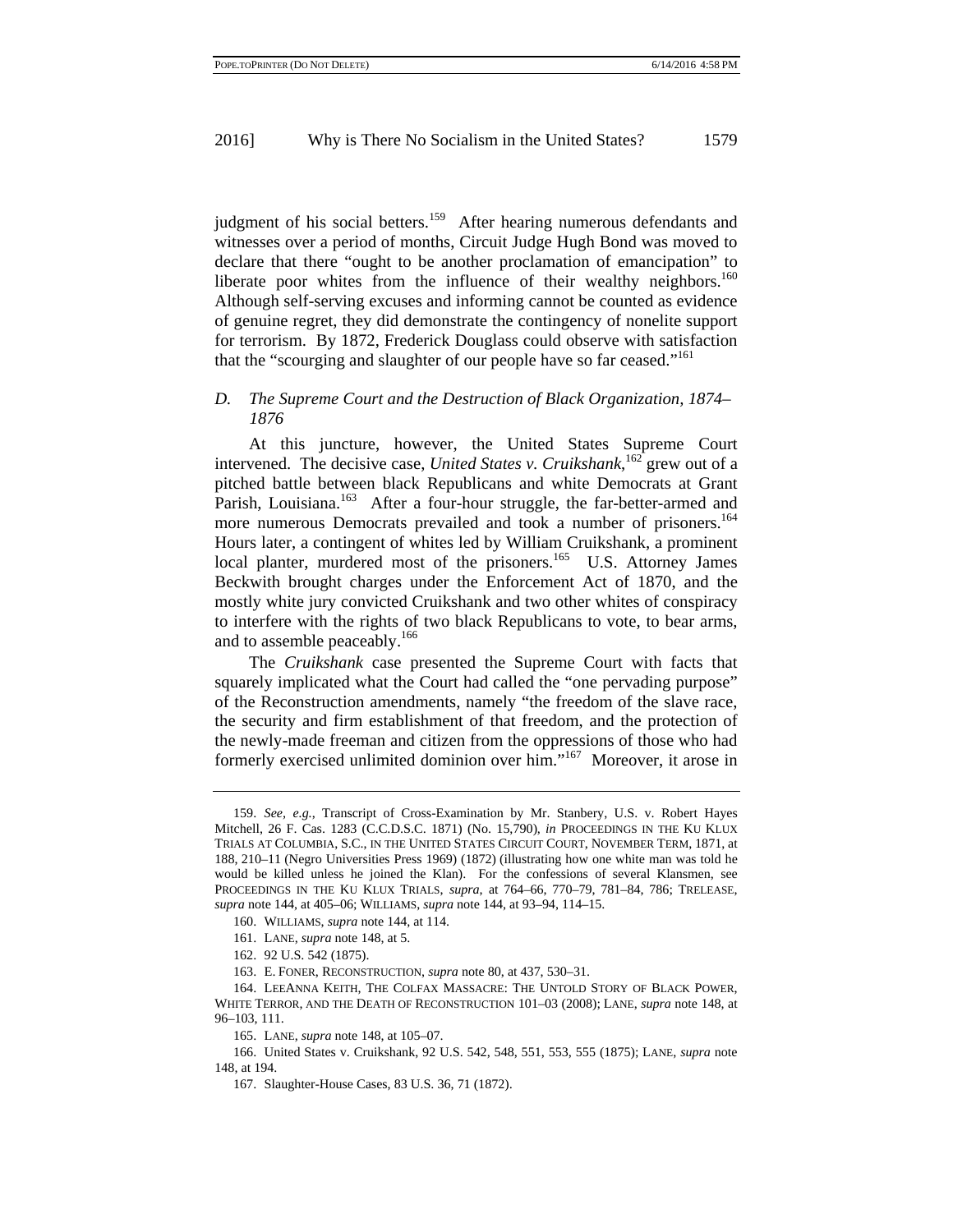the context of a bloody challenge to the rule of law, including the murder of United States citizens, armed attacks on government officials, and threats and assaults directed at witnesses and others involved in the legal process itself.<sup>168</sup> As one Southern newspaper summarized, the Fourteenth and Fifteenth Amendments "may stand forever; but we intend . . . to make them dead letters on the statute-book."<sup>169</sup>

Nevertheless, the Supreme Court unanimously overturned the convictions, issuing landmark rulings on incorporation, state action, and the requirement of proving racial motivation under the Fourteenth and Fifteenth Amendments. Indeed, *Cruikshank*—not the now-canonical *Slaughter-House Cases*, <sup>170</sup> *Civil Rights Cases*, 171 and *Washington v. Davis*172—first announced the basic principles currently applied by courts on those central issues. The Court held for the first time that rights guaranteed in the Bill of Rights—here, the right to assemble peaceably and to bear arms—were not among the privileges and immunities of national citizenship and thus could not be reached by Congress.<sup>173</sup> Nor could the indictments be grounded on the Equal Protection or Due Process Clauses, because the Fourteenth Amendment "add[ed] nothing to the rights of one citizen as against another" (the Court's first statement on the issue of state action).<sup>174</sup> Moreover, the indictments failed to specify racial intent, thus placing them outside the reach of the Fifteenth Amendment, as well as the Equal Protection Clause.<sup>175</sup> "We may suspect that race was the cause of the hostility; but it is not so averred."<sup>176</sup> None of these results were compelled by the constitutional text and each departed from the prevailing trend in the Circuit Court decisions.177

Jurisprudentially, Chief Justice Waite's opinion for the Court presented a negative image of Story's in *Prigg*. Where Story had

<sup>168.</sup> LANE, *supra* note 148, at 136, 147–53, 188; KEITH, *supra* note 164, at 114–15, 119, 124–25, 128–31, 138.

<sup>169.</sup> E. FONER, RECONSTRUCTION, *supra* note 80, at 590; *see* HAHN, *supra* note 75, at 305– 07 (detailing the paramilitary attack on the predominantly black town of Hamburg, after which a white assailant taunted that "the Constitution is played out, and every man can do just as he pleases").

<sup>170. 83</sup> U.S. 36 (1872).

<sup>171. 109</sup> U.S. 3 (1883).

<sup>172. 426</sup> U.S. 229 (1976).

<sup>173.</sup> United States v. Cruikshank, 92 U.S. 542, 550–54 (1875).

<sup>174.</sup> *Id.* at 554; PAMELA BRANDWEIN, RETHINKING THE JUDICIAL SETTLEMENT OF RECONSTRUCTION 1–2 (2011).

<sup>175.</sup> *Cruikshank*, 92 U.S. at 554, 556; BRANDWEIN, *supra* note 174, at 120.

<sup>176.</sup> *Cruikshank*, 92 U.S. at 556.

<sup>177.</sup> *See* United States v. Hall, 26 F. Cas. 79, 81–82 (C.C.S.D. Ala. 1871) (No. 15,282); United States v. Crosby, 25 F. Cas. 701, 701, 704–05 (C.C.D. S.C. 1871) (No. 14,893); James Gray Pope, *Snubbed Landmark: Why* United States v. Cruikshank (1876) *Belongs at the Heart of the American Constitutional Canon*, 49 HARV. C.R.-C.L. L. REV. 385, 403–04 (2014).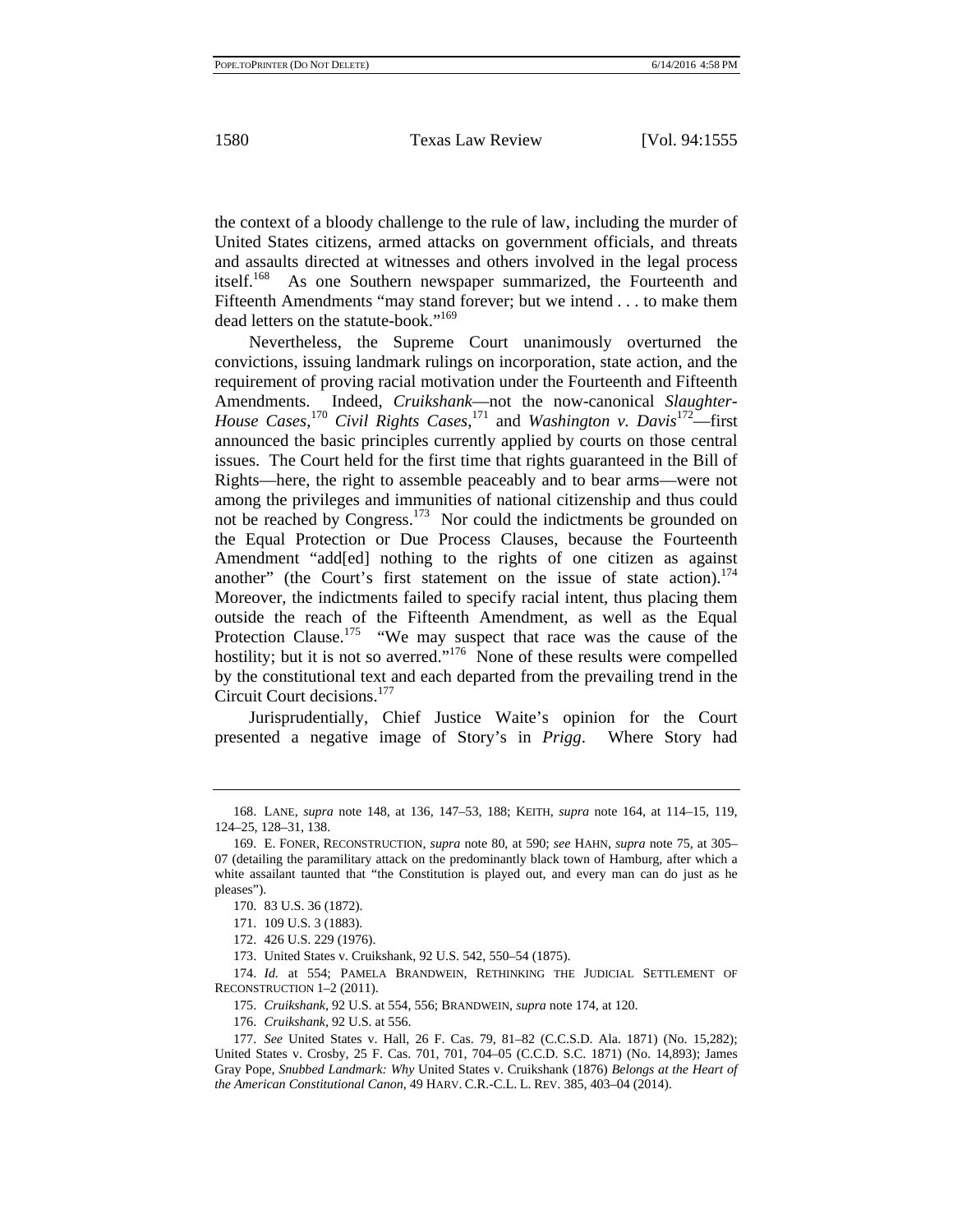highlighted the purpose of the Fugitive Slave Clause,<sup>178</sup> Waite failed even to mention the purpose of the Reconstruction Amendments.<sup>179</sup> Where Story had shown great solicitude for the practical ability of slaveholders to exercise their right of recaption,<sup>180</sup> Waite ignored altogether the impact of his ruling on the rights of black Southerners and their allies.<sup>181</sup> Where Story had trumpeted the importance of effective national government,<sup>182</sup> Waite expounded upon state autonomy, neglecting to mention that, in the case at bar, as well as most other terror cases, the federal government had intervened to assist the officially constituted state government against paramilitary insurgents.<sup>183</sup> Where Story had given no consideration to the due process rights of Northern free blacks,<sup>184</sup> Waite insisted upon meticulous protection for the due process rights of white paramilitaries.<sup>185</sup>

*Cruikshank* exerted a devastating impact on black organization in the South. The Circuit Court opinion, authored by Justice Bradley, had terminated the period of relative peace and unleashed a new wave of terrorism.186 Eschewing the disguises and night riding that characterized the failed first wave, the Democrats formed White League "regiments" and modeled their paramilitary actions on the daylight-pitched battle that gave rise to *Cruikshank*. 187 Federal prosecutors cut back drastically on enforcement.<sup>188</sup> After a series of armed assaults on Republican-controlled towns and cities across the South, hard-line Democrats regained control of Alabama (47% black) in 1874 and Mississippi (more than 50% black) in

- 179. *See generally Cruikshank*, 92 U.S. 542.
- 180. *Prigg*, 41 U.S. at 612–13.
- 181. *See generally Cruikshank*, 92 U.S. 542.
- 182. *Prigg*, 41 U.S. at 615–16.
- 183. *Cruikshank*, 92 U.S. at 549–51; LANE, *supra* note 148, at 142–43.
- 184. Finkelman, *supra* note 59, at 630, 633.

185. *See Cruikshank*, 92 U.S. at 556 (holding that the indictment's failure to mention that the defendants were motivated by race rendered it defective notwithstanding that "[w]e may suspect that race was the cause of the hostility," certainly an understatement given the facts of the massacre).

186. HOGUE, *supra* note 146, at 115–16; LANE, *supra* note 148, at 212–13; VALELLY, *supra*  note 128, at 114–15. For a detailed discussion, see Pope, *supra* note 177, at 412–14, 435; *see also*  ROBERT J. KACZOROWSKI, THE POLITICS OF JUDICIAL INTERPRETATION: THE FEDERAL COURTS, DEPARTMENT OF JUSTICE AND CIVIL RIGHTS, 1866-1876, at 155 (1985) (noting that the Circuit Court decision in *Cruikshank* prevented the federal government from enforcing the Reconstruction amendments. *But see* BRANDWEIN, *supra* note 174, at 112 (contending that the new wave of terror was triggered by the financial panic of 1873). *See generally* U.S. v. Cruikshank, 25 F. Cas. 707 (C.C.D. La. 1874) (No. 14,897).

187. HOGUE, *supra* note 146, at 115–16. On the distinctiveness of the new phase of violence, see MICHAEL PERMAN, THE ROAD TO REDEMPTION: SOUTHERN POLITICS, 1869–1879, at 170 (1984).

188. LANE, *supra* note 148, at 243; *see* KACZOROWSKI, *supra* note 186, at 158. *But see*, BRANDWEIN, *supra* note 174, at 8–9, 54 (contending that the decline in enforcement resulted from pressure to reduce federal spending after the financial panic of 1873). For a detailed discussion, see Pope, *supra* note 177, at 414–15, 434–35.

<sup>178.</sup> Prigg v. Pennsylvania, 41 U.S. 539, 608, 612 (1842).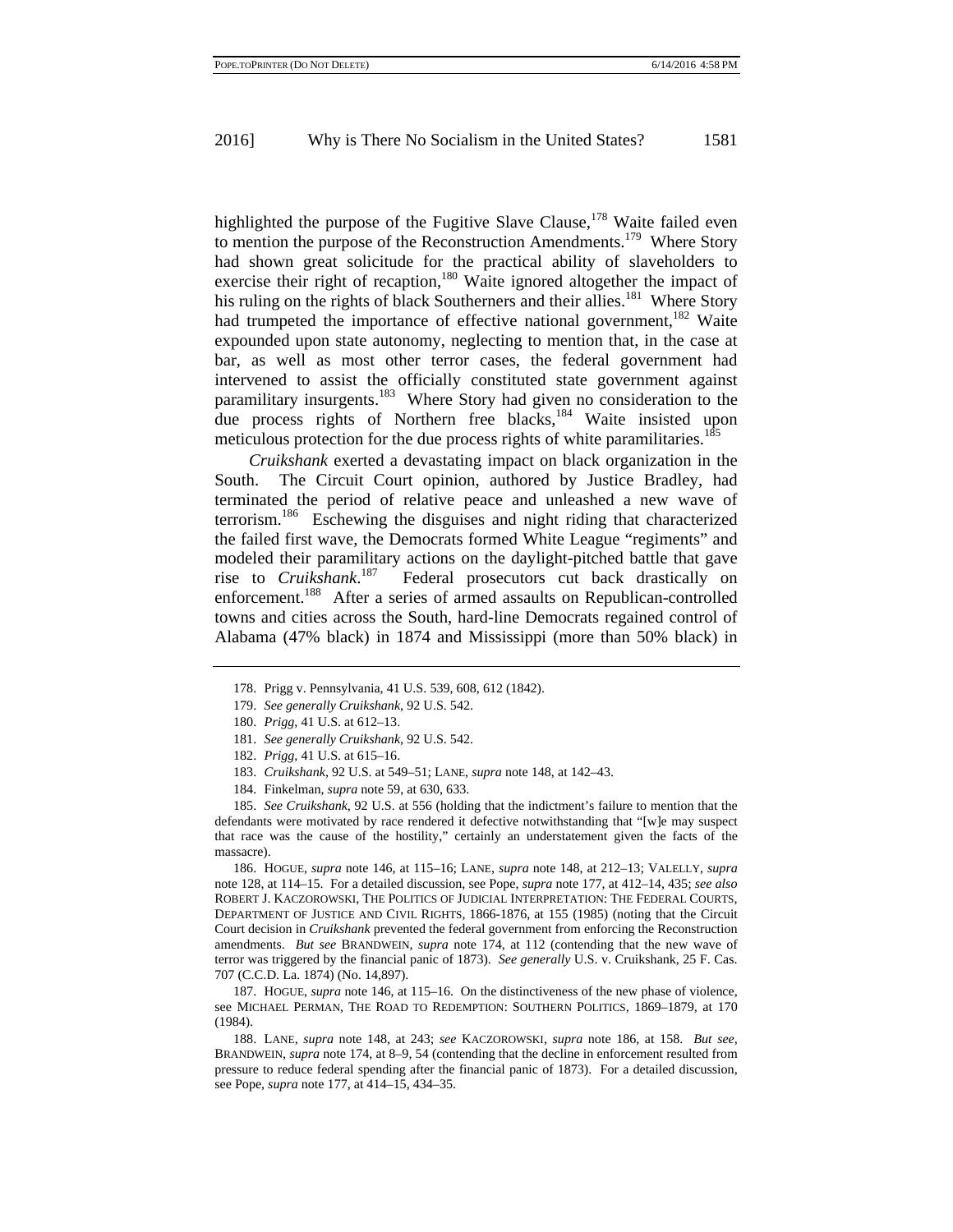1875.189 Two years later, the full Court's ruling terminated day-to-day civil rights enforcement in the South.190 Thus encouraged, the Democrats extended their offensive to South Carolina (nearly 60% black), where organized attacks on Republican-controlled towns helped to suppress the vote sufficiently for the Democrats to prevail in the  $1876$  election tally.<sup>191</sup> After President Rutherford B. Hayes withdrew federal troops from the Louisiana and South Carolina state houses, the Democrats staged bloodless coups and completed the establishment of a one-party system throughout the Deep South.<sup>192</sup> Although the national Republican Party would continue to reap black votes for a time, the campaign to reconstruct the South had come to an end. $193$ 

#### *E. Race, Class, and* Cruikshank

Over the past several decades, a growing number of historians have concluded that the struggle over Reconstruction was decided at the intersection of race and class.<sup>194</sup> "It is impossible to separate the question of color from the question of labor," explained one contemporary newspaper highlighted by Eric Foner, "for the reason that the majority of the laborers . . . throughout the Southern States are colored people, and nearly all the colored people are at present laborers."<sup>195</sup> Not only had the Thirteenth Amendment liberated a race, but it had also, as Justice Noah Swayne put it, "destroyed the most important relation between capital and labor in all the states where slavery existed."<sup>196</sup> Before his appointment to the Court, Justice Bradley had similarly noted the overlap of race and class: "It must be remembered that the lands all belong to the whites, and they alone have the capital to improve them and put up buildings and sugar mills on them—and that the labor [is] all performed by the negroes."<sup>197</sup>

At the time of *Cruikshank*, Bradley was widely recognized as the Court's intellectual leader.<sup>198</sup> His Circuit Court opinion was so highly

195. E. FONER, RECONSTRUCTION, *supra* note 80, at xxiv.

196. U.S. v. Rhodes, 27 F. Cas. 785, 788 (C.C.D. Ky. 1866) (No. 16,151).

197. Letter from Joseph P. Bradley, J., U.S., to Carry Bradley 5 (Apr. 30, 1867) (on file with the New Jersey Historical Society).

<sup>189.</sup> CENSUS OFFICE, *supra* note 145; RABLE, *supra* note 144, at 114–18; SWINNEY, *supra* note 158, at 319.

<sup>190.</sup> Pope, *supra* note 177, at 414, 440–41.

<sup>191.</sup> CENSUS OFFICE, *supra* note 145; E. FONER, RECONSTRUCTION, *supra* note 80, at 570– 75; RABLE, *supra* note 144, at 166–76.

<sup>192.</sup> HOGUE, *supra* note 146, at 175–76.

<sup>193.</sup> *See* Pope, *supra* note 177, at 438–41.

<sup>194.</sup> *See, e.g.*, E. FONER, RECONSTRUCTION, *supra* note 80, at xxiii–xxiv; HAHN, *supra* note 75, at 9–10.

<sup>198.</sup> JOHN BRAEMAN, BEFORE THE CIVIL RIGHTS REVOLUTION: THE OLD COURT AND INDIVIDUAL RIGHTS 64 (1988); BRANDWEIN, *supra* note 174, at 6–7; C. PETER MAGRATH, MORRISON R. WAITE: THE TRIUMPH OF CHARACTER 299 (1963).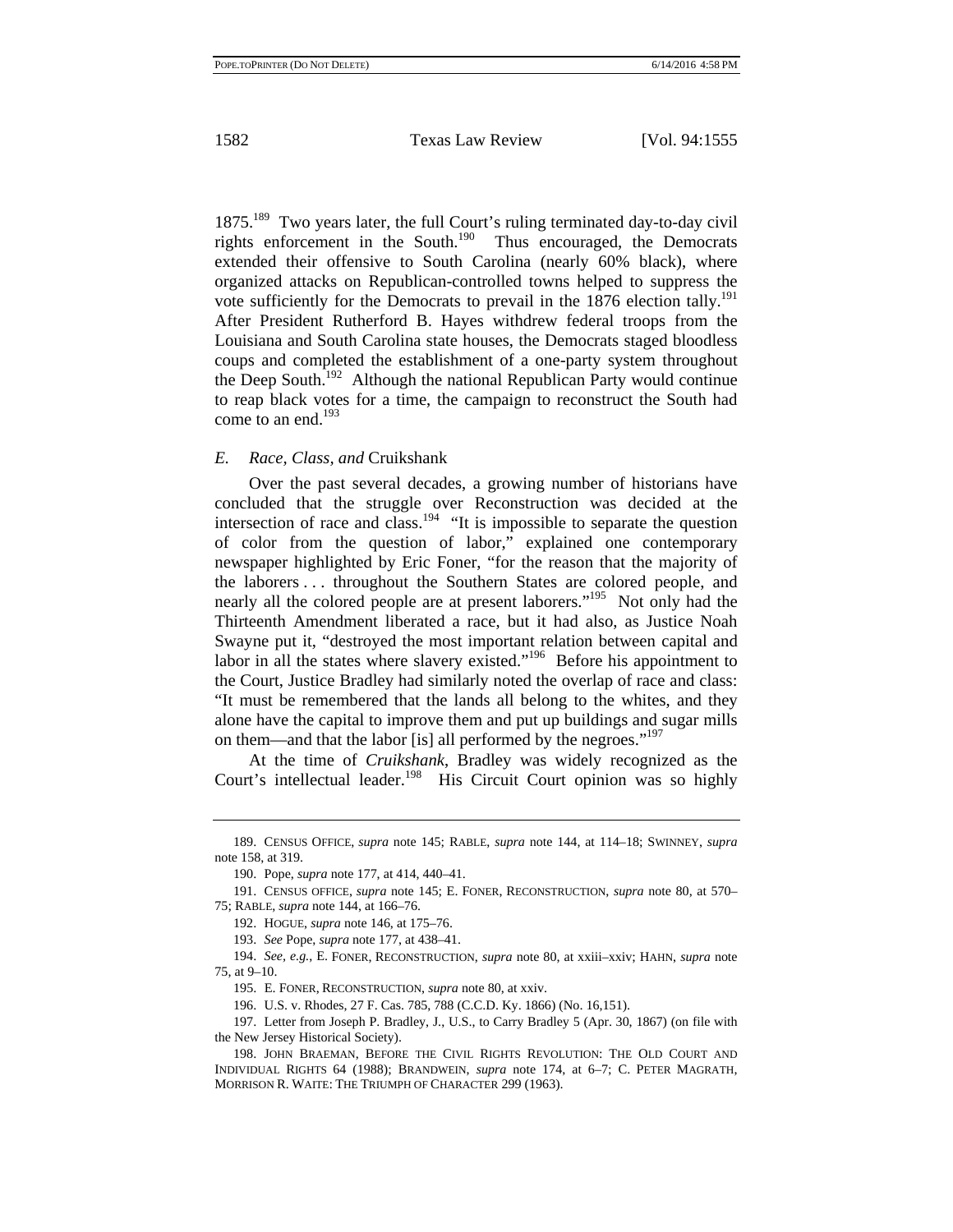regarded that, even after the Court announced its own ruling in 1876, his would sometimes be cited in preference.<sup>199</sup> Bradley had long viewed black labor from the perspective of the employing classes. Before the war he argued that any compromise between North and South must include protection for the human property rights of slaveholders, reasoning that "[n]o business man can say that these are not the dictates of justice, as between the parties."<sup>200</sup> Even after Lincoln's Emancipation Proclamation, Bradley opposed immediate abolition and insisted that the implementation of gradual emancipation "must be left to the Southern people themselves," a body from which black Southerners were clearly excluded.<sup>201</sup> In sharp contrast to most congressional Republicans, Bradley saw emancipation from the viewpoint of Southern planters. "You can easily see how the equilibrium of labor on the plantations is destroyed," he wrote in an 1867 letter.<sup>202</sup> "Negroes that never had the right of going where they chose, find themselves invested with that right; and off they go—to see the cities or other parishes—their vagrancy only limited by their means of locomotion."<sup>203</sup> Instead of celebrating this new freedom, Bradley wondered how the former slave masters could regain control over black laborers. "How shall the planter keep them on the plantation? How shall he secure their services at times when a few days inattention to the crop results in the loss of it? $10^{1204}$  The obvious solution would have been to offer fair wages and fair treatment, but Bradley considered this to be the "ready answer of the little informed."205 Instead, he embraced the planters' view that the freed people could not be induced to work for reasonable wages. "This is the great question of the day," he concluded, "how to restore the labor of the Southern States to a normal condition."206 As we have seen, the planters answered with a paramilitary insurrection and, in *Cruikshank*, Bradley cleared the way.<sup>207</sup>

<sup>199.</sup> BRANDWEIN, *supra* note 174, at 93.

<sup>200.</sup> Joseph P. Bradley, NEWARK DAILY ADVERTISER, Dec. 3, 1860, *reprinted in* MISCELLANEOUS WRITINGS OF THE LATE HON. JOSEPH P. BRADLEY (Charles Bradley ed., 1902).

<sup>201.</sup> Letter from Joseph P. Bradley, J., U.S., to "Gentlemen" of the Ger. Comm. 3 (Oct. 24, 1862) (on file with the New Jersey Historical Society). For more on Bradley's views about slavery, see LANE, *supra* note 148, at 191–92 (describing Bradley's willingness to let the South maintain its institutions after the Civil War); Pope, *supra* note 177, at 418–19 (describing Bradley's view of black labor from the point of view of the planter-business class).

<sup>202.</sup> Letter from Joseph P. Bradley, J., U.S., to Carry Bradley, *supra* note 197, at 5.

<sup>203.</sup> *Id.* at 5–6.

<sup>204.</sup> *Id.* at 6.

<sup>205.</sup> *Id.*

<sup>206.</sup> *Id.* at 7.

<sup>207.</sup> *But see* BRANDWEIN, *supra* note 174, at 119–20 (maintaining that Bradley's opinion was "comprehensible within a doctrinal framework" and not "a way of disallowing punishment for a massacre"). This possibility is discussed in Pope, *supra* note 177, at 415–17.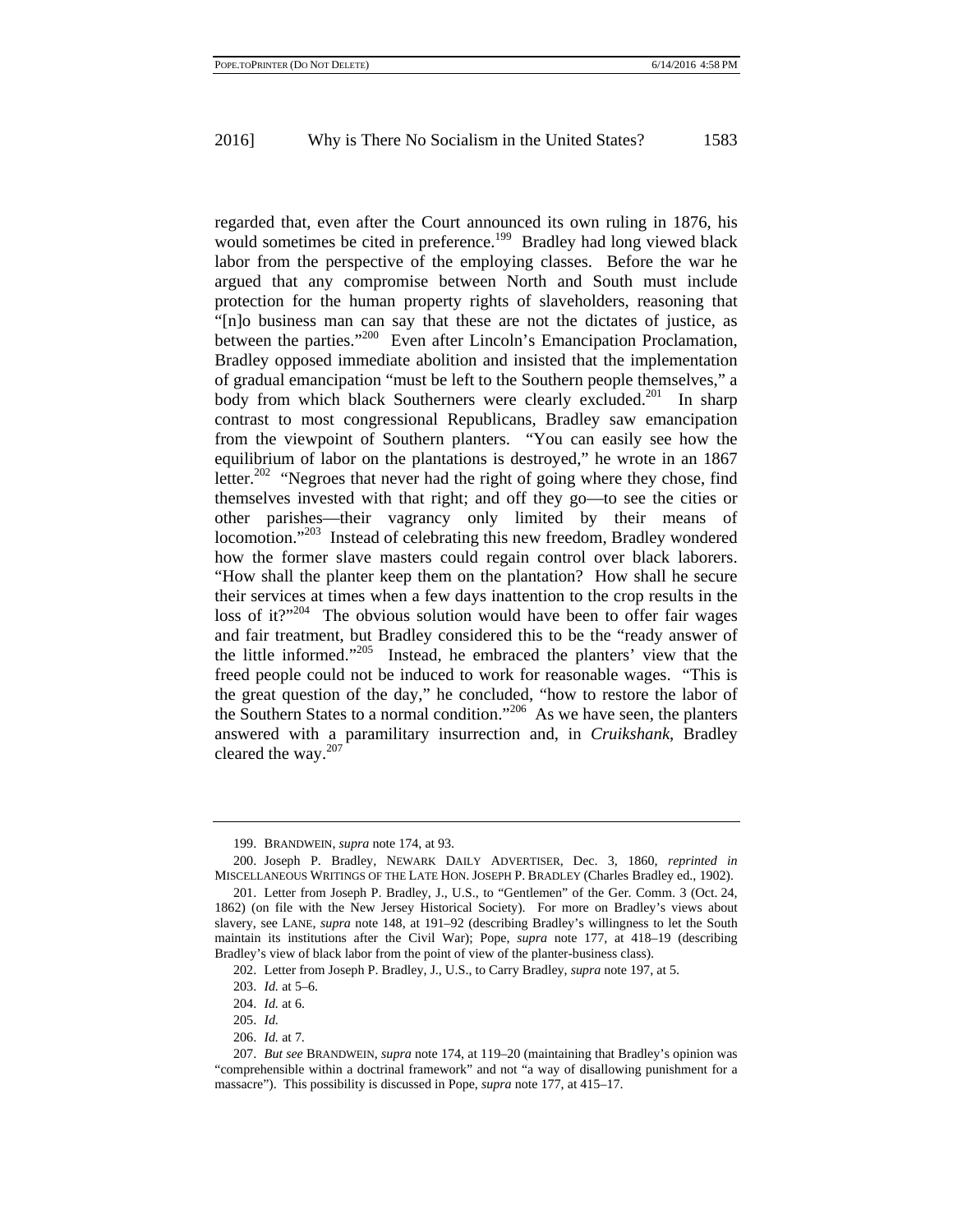#### IV. The Supreme Court and Cross-Racial Class Movements, 1876–1906

The long-range impact of *Cruikshank* on the prospects for cooperation between poor whites and poor blacks became clear during the three decades following the decision. The Knights of Labor, the Southern agrarian populist movement, and the American Federation of Labor each attempted to unite whites with blacks in a working-class movement. Each of these efforts succumbed, however, to forces unleashed by *Cruikshank*. Far from subsiding in salience, as Douglass and white labor leaders had predicted, white racial solidarity continued to eclipse working-class solidarity.

#### *A. The Knights of Labor and* Cruikshank

The Knights of Labor, a nationwide labor federation with an official policy of welcoming "into one fold all branches of honorable toil, without regard to nationality, sex, creed or color," made a serious effort to recruit Southern workers during the 1880s.<sup>208</sup> Seizing on their first opportunity to organize since Reconstruction, black workers poured into the Knights, accounting for between one-third and one-half of the Knights' membership in the South.<sup>209</sup> In the countryside, where most black Knights resided, planters and their allies responded with violent suppression. "Vigilantes and lynch mobs joined officers of the law in intimidating and murdering organizers and Knights," summarized historian Rayford W. Logan, "breaking up meetings, and forcing the discharge of union workers."<sup>210</sup>

The decisive confrontation came in the sugarcane fields of Louisiana. In October 1887, nine thousand black and one thousand white Knights of Labor struck for higher wages and union recognition.<sup>211</sup> Louisiana Governor Samuel McEnery committed eleven companies of the now allwhite state militia, which had been created by transforming White League units into militia units.<sup>212</sup> The planters railed against the strikers' violation of the color line drawn by "God Almighty," and the strike collapsed after two leaders were lynched and seventy black laborers shot dead by militia

<sup>208.</sup> Kenneth Kann, *The Knights of Labor and the Southern Black Worker*, 18 LAB. HIST. 49, 53–55 (1977); Constitution for the Local Assemblies of the Order of the Knights of Labor of America, *Preamble*, *in* 3 DOCUMENTARY HISTORY, *supra* note 126, at 72.

<sup>209.</sup> P. FONER, ORGANIZED LABOR, *supra* note 54, at 48–49; Kann, *supra* note 208, at 68–69. 210. RAYFORD W. LOGAN, THE BETRAYAL OF THE NEGRO: FROM RUTHERFORD B. HAYES TO WOODROW WILSON 150 (1970); *see, e.g.*, P. FONER, ORGANIZED LABOR, *supra* note 54, at 58–59; MELTON ALONZA MCLAURIN, THE KNIGHTS OF LABOR IN THE SOUTH 140–41 (1978); TINDALL, *supra* note 124, at 140; Kann, *supra* note 208, at 64–66; Thomas W. Kremm & Diane Neal, *Clandestine Black Labor Societies and White Fear: Hiram F. Hoover and the "Cooperative Workers of America" in the South*, 19 LAB. HIST. 226, 228 (1978).

<sup>211.</sup> Rebecca J. Scott, *Fault Lines, Color Lines, and Party Lines: Race, Labor, and Collective Action in Louisiana and Cuba*, 1862–1912, *in* BEYOND SLAVERY: EXPLORATIONS OF RACE, LABOR, CITIZENSHIP IN POSTEMANCIPATION SOCIETIES 61, 76–77 (Frederick Cooper et al. eds., 2000).

<sup>212.</sup> HOGUE, *supra* note 146, at 187, 191.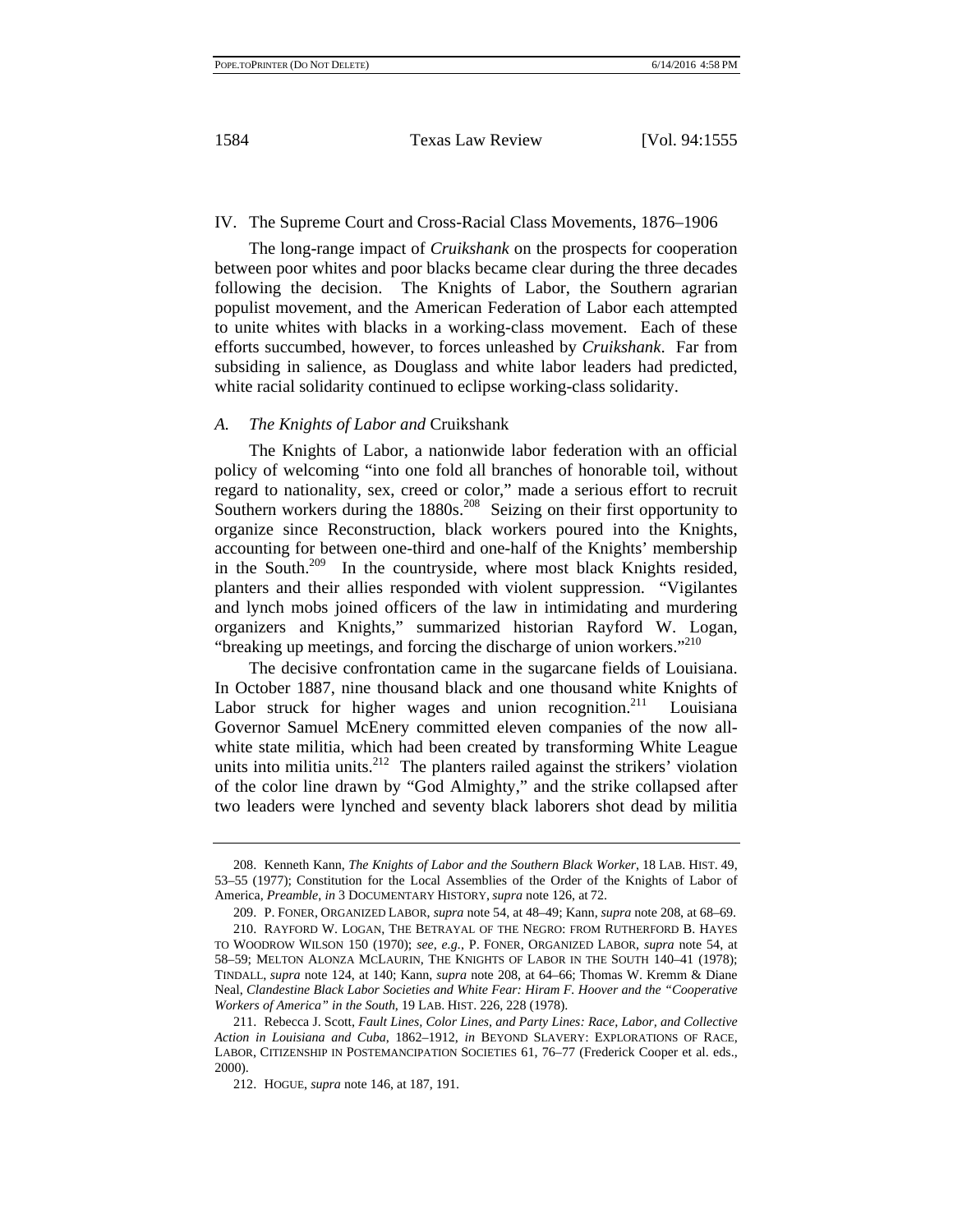and planter-led paramilitaries. $2^{13}$  The massacres triggered a wave of terrorism, enabling the sugar planters to consolidate their control over the labor force.<sup>214</sup> "I think this will settle the question of who is to rule the nigger or the white man," gloated the daughter of one prominent planter, "for the next 50 years."<sup>215</sup> Her characterization of the strike as a race war reflected the white elite's "marking" of all strikers as black, regardless of physical appearance or self-identification.<sup>216</sup> Elsewhere, efforts to organize Southern black farm workers and lumber workers met similarly deadly suppression.<sup>217</sup> With Redeemers in control of the state governments and federal law effectively nullified, concerted activity by rural laborers had become "all but impossible."<sup>218</sup>

#### *B. The Populist Movement and* Giles v. Harris

During the early 1890s, black farmers and sharecroppers allied with whites in a nationwide populist movement. White populists rarely evinced more than a grudging tolerance of their black allies, but the alliance did open space for African-Americans to advance their interests in many parts

<sup>213.</sup> P. FONER, ORGANIZED LABOR, *supra* note 54, at 60; HOGUE, *supra* note 146, at 191–92; Scott, *supra* note 211, 77-81. Sources conflict on the number of black laborers killed in this event. *See* P. FONER, ORGANIZED LABOR, *supra* note 54, at 60 (indicating four dead); MCLAURIN, *supra* note 210, at 141 (declaring at least thirty, but up to sixty, dead); Kann, *supra* note 208, at 66–67 (indicating at least thirty dead).

<sup>214.</sup> Jeffrey Gould, *Sugar War: The Strike of 1887: Louisiana*, S. EXPOSURE, Nov.–Dec. 1984, at 45, 53–54.

<sup>215.</sup> Scott, *supra* note 211, at 80.

<sup>216.</sup> *Id.* at 80–81.

<sup>217.</sup> *See, e.g.*, DOUGLAS A. BLACKMON, SLAVERY BY ANOTHER NAME: THE RE-ENSLAVEMENT OF BLACK AMERICANS FROM THE CIVIL WAR TO WORLD WAR II 320–21 (2008) (lynchings of striking black and white coal miners in 1908); 3 DOCUMENTARY HISTORY, *supra* note 126, at 352–64 (lynchings of cotton strikers in Arkansas in 1891); E. FONER, NOTHING BUT FREEDOM, *supra* note 122, at 106 (strikes by South Carolina workers "suppressed with ruthless brutality" in 1876); JACQUELINE JONES, THE DISPOSSED: AMERICA'S UNDERCLASSES FROM THE CIVIL WAR TO THE PRESENT 129 (1992) (collapse of strike by black and white Florida phosphate workers after five killings in 1919); ROBIN D.G. KELLEY, HAMMER AND HOE: ALABAMA COMMUNISTS DURING THE GREAT DEPRESSION 38–42 (1990) (violence against sharecropper unions in Alabama during the early 1930s including numerous killings); Kieran Taylor, *"We Have Just Begun": Black Organizing and White Response in the Arkansas Delta, 1919*, *in* AMERICAN LABOR STRUGGLES AND LAW HISTORIES 113, 113–14, 14 n.3 (Kenneth M. Casebeer ed., 2011) (massacre of between 25 and 100 sharecroppers at Elaine, Arkansas in 1919 and its fatal effect on a union of black agricultural workers); Jerold S. Auerbach, *Southern Tenant Farmers: Socialist Critics of the New Deal*, 27 ARK. HIST. Q. 113, 118–31 (1968) (violence and threats of lynching in Elaine, Arkansas, causing the decline of the integrated local of the Southern Tenant Farmers Union); Merl E. Reed, *Lumberjacks and Longshoremen: The I.W.W. in Louisiana*, 13 LAB. HIST. 41, 44–53 (1972) (fatal shootings causing the demise of an integrated timber workers' union in 1913).

<sup>218.</sup> E. FONER, RECONSTRUCTION, *supra* note 80, at 595.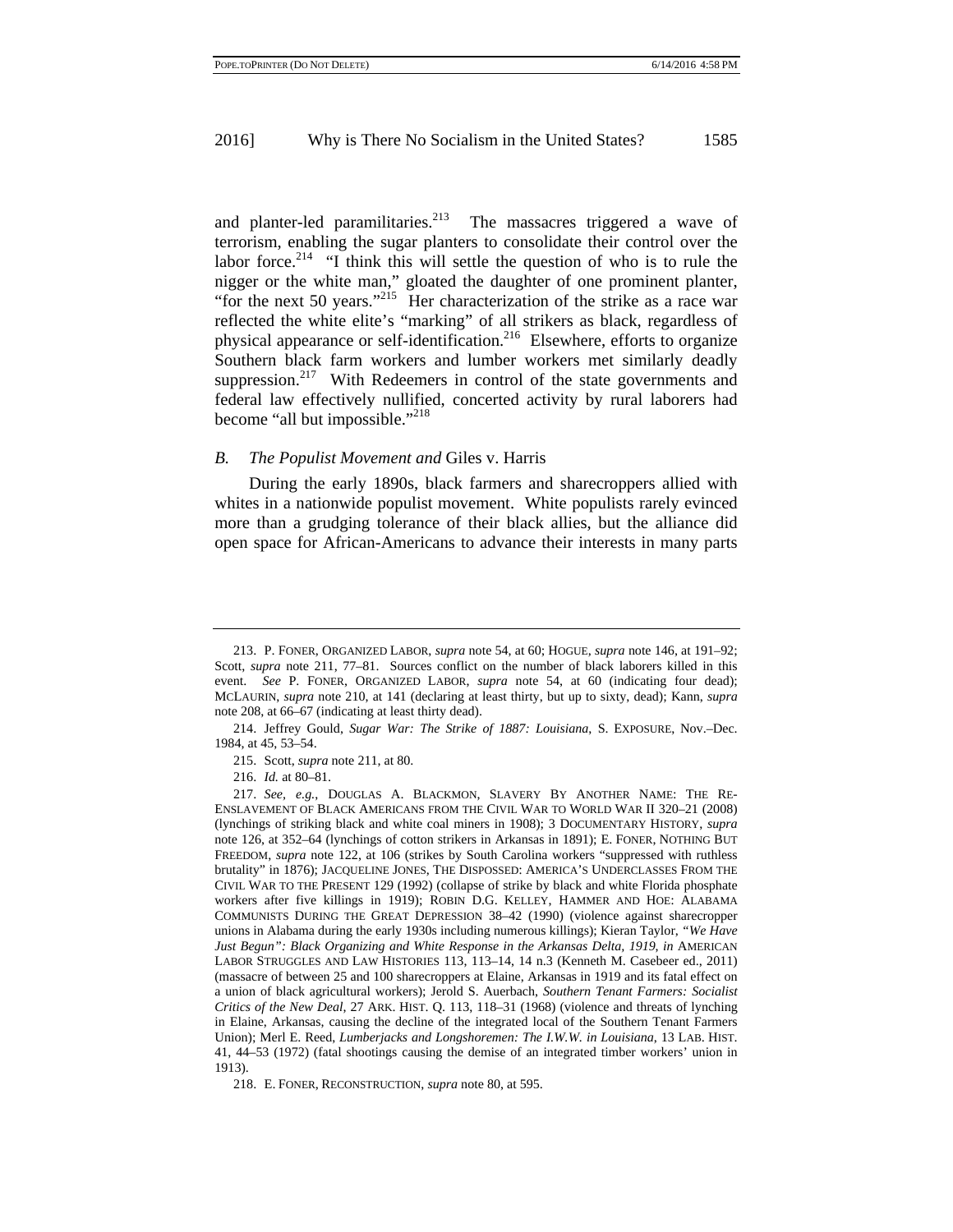of the South.219 Georgia Congressman Tom Watson, who formulated the Populist Party's policy on race, steered clear of "social equality," but called for full political equality and an end to lynch law.220 Like William Sylvis and other national labor leaders, Watson argued for black and white unity in terms of economic self-interest; by combining as producers, farmers could free themselves from the tyranny of financial speculators.<sup>221</sup> Watson nominated a black farmer to the Georgia populist executive committee and, in one celebrated incident, gathered two thousand armed farmers at his home to protect a black populist preacher who had been threatened with lynching. $222$ 

Without effective black organization in the countryside, however, there was nothing to prevent the Democratic Party from miscounting and otherwise manipulating the black vote in majority-black areas. The Democrats took full advantage of the situation, piling up, in the words of historian C. Vann Woodward, "huge majorities of Negro votes for the cause of white supremacy": "Time after time the Populists would discover that after they had carried the white counties, fraudulent returns from the Black Belt counties padded with ballots the Negro did or did not cast were used to overwhelm them."223 When election fraud did not suffice, the Democrats fell back on the old white-supremacist standby of political violence.<sup>224</sup> Before long, the Democrats' manipulation of black votes led Watson to perform a complete about-face, calling for black disfranchisement as the only means of defeating the Democrats.<sup>225</sup>

In *Giles v. Harris*<sup>226</sup>, the Supreme Court sanctioned this strategy, rejecting a black voter's challenge to Alabama's racially exclusionary voter qualification laws and administrative practices on the ground that the intensity of white opposition to black suffrage would make it impossible for the Court to grant effective relief.<sup>227</sup> In a rare moment of candor, the Court acknowledged that, as a practical matter, Southern whites had acquired the

<sup>219.</sup> LAWRENCE GOODWYN, DEMOCRATIC PROMISE: THE POPULIST MOVEMENT IN AMERICA 294–99 (1976); HAHN, *supra* note 75, at 432–40; MICHAEL KAZIN, THE POPULIST PERSUASION: AN AMERICAN HISTORY 40–41 (1995).

<sup>220.</sup> C. VANN WOODWARD, TOM WATSON: AGRARIAN REBEL 220–21 (1938).

<sup>221.</sup> *See id.* at 217–21.

<sup>222.</sup> *Id.* at 221, 239–40.

<sup>223.</sup> C. VANN WOODWARD, THE STRANGE CAREER OF JIM CROW 79–80 (commemorative ed. 2002).

<sup>224.</sup> *See* GOODWYN, *supra* note 219, at 299.

<sup>225.</sup> *See id.* at 296 (relating that "Tom Watson's successive defeats through the Democratic custom of fraudulent voting of blacks" altered his stance on black political and economic rights); WOODWARD, *supra* note 220, at 370–71 (noting that Watson declared that "[t]hey [the Democrats] need the Negro to beat us with" and that he proposed disfranchising the Negro).

<sup>226. 189</sup> U.S. 475 (1903).

<sup>227.</sup> *Id.* at 488. For a detailed treatment of *Giles*, along with a compelling argument that the decision should be included in our constitutional canon, see generally Richard H. Pildes, *Democracy, Anti-Democracy, and the Canon*, 17 CONST. COMMENT. 295 (2000).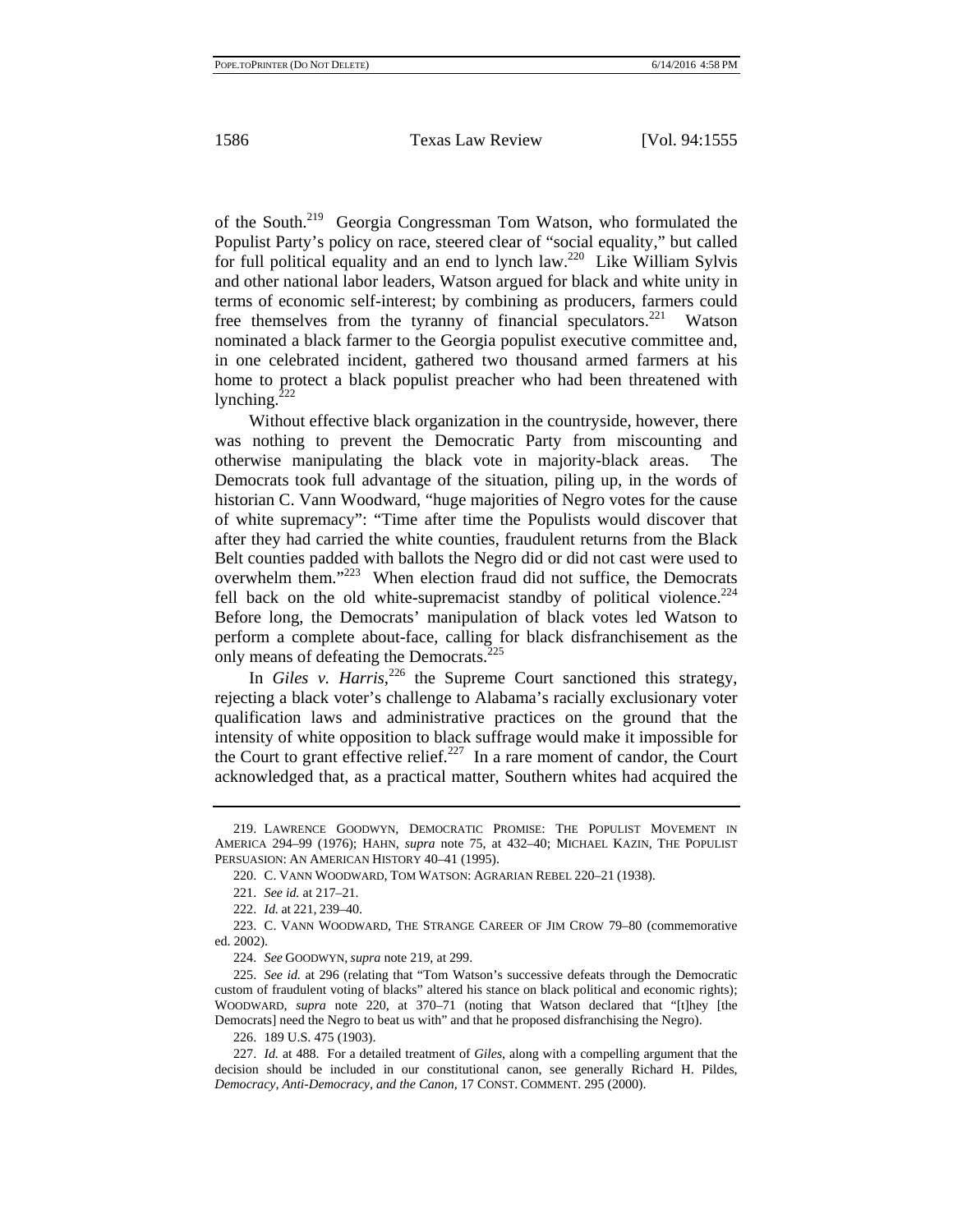power to nullify the constitutional rights of black Americans. "[T]he great mass of the white population intends to keep the blacks from voting," sighed Oliver Wendell Holmes, writing for the Court.<sup>228</sup> "Unless we are prepared to supervise the voting in that State by officers of the court, . . . all that the plaintiff could get from equity would be an empty form." Accordingly, the now-voteless African-Americans were advised, without a trace of irony, to seek relief from "the legislative and political department of the government of the United States." $^{225}$  To this day, however, the Court has not confessed that its own ruling in *Cruikshank* made it possible for "the great mass of the white population"<sup>230</sup> to seize this power of nullification. With the destruction of black political, labor, and paramilitary organization, no agency retained the practical ability to challenge the extralegal order of white supremacy.

#### *C. The American Federation of Labor and* Hodges v. United States

The American Federation of Labor (AFL), established in 1886, also set out initially to forge a cross-racial movement. The AFL required any union seeking affiliation to pledge "never to discriminate against a fellow-worker on account of color, creed or nationality."<sup>231</sup> When the machinists and boilermakers unions refused to repudiate their whites-only rules, the AFL not only withheld affiliation and assistance, but also chartered rival unions with inclusive membership policies.<sup>232</sup> Given the AFL's commitment to union autonomy as well as its desperate need for members, these actions appeared to reflect a serious commitment to inclusion. Further contributing to this impression, AFL President Samuel Gompers celebrated the New Orleans General Strike of 1892 as "a very bright ray of hope" for the labor movement: "Never in the history of the world was such an exhibition, where with all the prejudices existing against the black man, when the white

<sup>228.</sup> *Giles*, 189 U.S. at 488.

<sup>229.</sup> *Id.* The Court speedily abandoned the policy of honest confession, returning to formalist obfuscation in *Giles v. Teasley*. Giles v. Teasley, 193 U.S. 146, 164–67 (1904) (finding no federal question in Giles's challenge to Alabama's state-constitutional disfranchisement of blacks because the challenged provisions were either valid, in which case Giles's rights had not been infringed, or invalid, in which case Giles retained his federal rights); VALELLY, *supra* note 128, at 140.

<sup>230.</sup> As described by Justice Holmes. *Giles*, 189 U.S. at 488.

<sup>231.</sup> PROCEEDINGS OF THE AMERICAN FEDERATION OF LABOR, 1881–1888, at 15–16 (1906); Booker T. Washington, *The Negro and the Labor Unions*, *in* BLACK WORKERS: A DOCUMENTARY HISTORY FROM COLONIAL TIMES TO THE PRESENT 289–90 (Philip S. Foner & Ronald L. Lewis eds., 1989); *An Open Letter to Ministers of the Gospel*, THE SHOE WORKERS' J., May 7, 1907, at 9, 11.

<sup>232.</sup> P. FONER, ORGANIZED LABOR, *supra* note 54, at 64–65; MORENO, *supra* note 95, at 77– 78.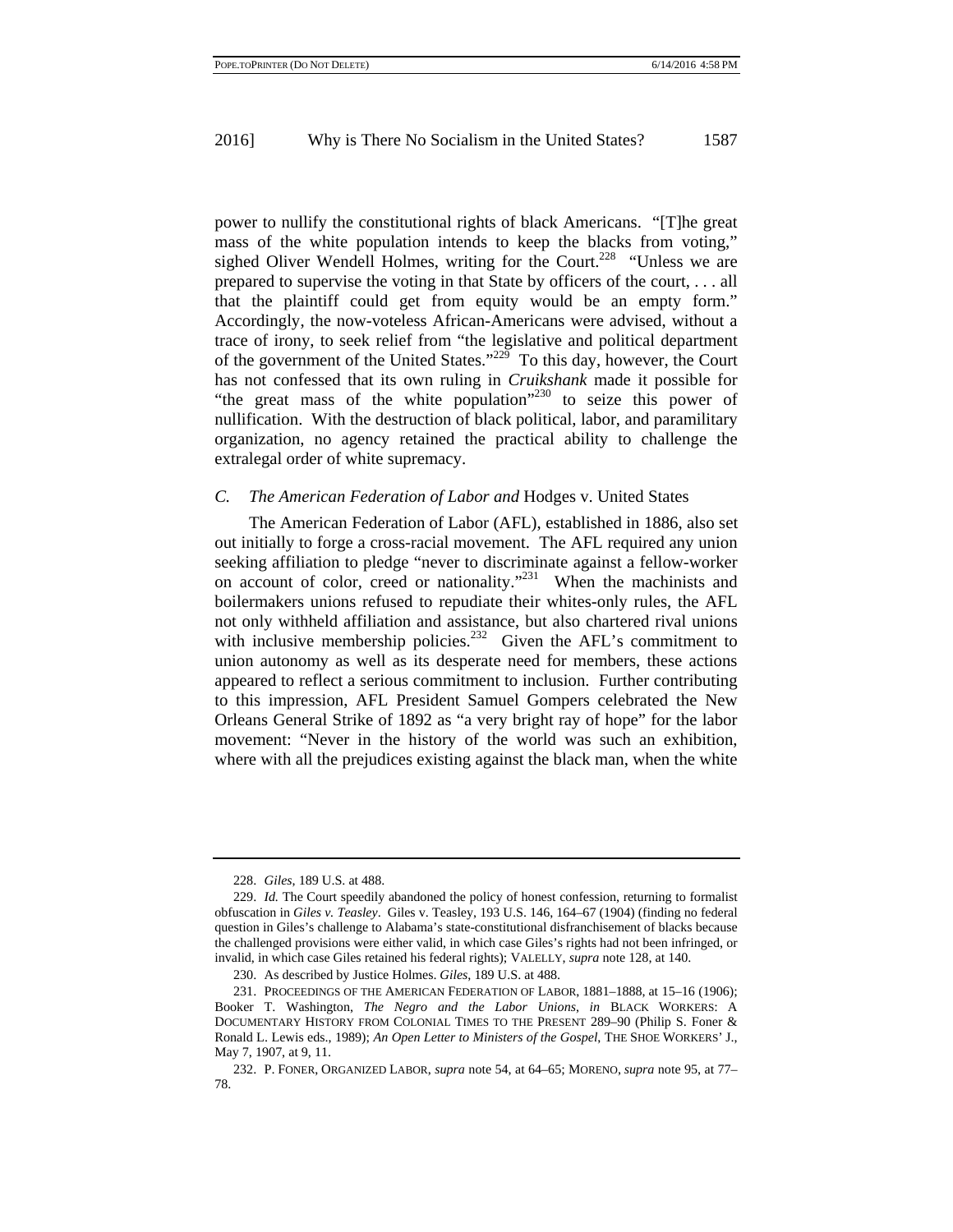wage-workers of New Orleans would sacrifice their means of livelihood to defend and protect their colored fellow workers."<sup>233</sup>

As we have seen, however, black–white cooperation in New Orleans hinged on the organization of black workers.234 And, after *Cruikshank* and the collapse of Reconstruction, it was virtually impossible for black workers to organize—by themselves or in combination with whites—except, with great difficulty, in some cities and coalfields.<sup>235</sup> For a time, Southern craft unionists nevertheless continued to waver between racial cooperation and exclusion.<sup>236</sup> By the early 1890s, however, the federal government had ceased all efforts to enforce the right of black Americans to vote, removing the incentive for whites to ally with them.<sup>237</sup> Southern white workers in the skilled trades now coalesced into a solid constituency for racial over class solidarity in the labor movement. In the machinists union, the storm center of the conflict, President James O'Connell joined Gompers in urging the union to drop its color bar.<sup>238</sup> But the national leadership could not overcome the resistance from Southern members. Douglas Wilson, editor of the *Machinists Monthly Journal*, warned Gompers that the "Southern delegation will get up on its hind legs, and swear, 'that if you take out that "word," [white,] accept my resignation right now."<sup>239</sup> When the issue came to a vote, Wilson's warning proved prescient.<sup>240</sup> Similar dynamics played out elsewhere, as the Southern tail wagged the Northern dog.<sup>241</sup> By 1902, when W.E.B. Du Bois published his landmark study, *The Negro* 

234. *See supra* text accompanying notes 134–40.

236. *See* C. VANN WOODWARD, ORIGINS OF THE NEW SOUTH 1877-1913, at 229 (1951) (noting that Southern labor wavered between conflicting policies concerning black workers by either excluding them or taking them as organized workers).

238. *See* MORENO, *supra* note 95, at 77.

239. Letter from Douglas Wilson to Samuel Gompers (Apr. 14, 1893), *in* 4 DOCUMENTARY HISTORY, *supra* note 126, at 51.

240. MARK PERLMAN, THE MACHINISTS: A NEW STUDY IN AMERICAN TRADE UNIONISM 16 (1961).

<sup>233.</sup> P. FONER, ORGANIZED LABOR, *supra* note 54, at 68–69; MORENO, *supra* note 95, at 76– 77.

<sup>235.</sup> *See* ARNESEN, WATERFRONT, *supra* note 124, at 74–75 (describing the success of the New Orleans waterfront labor movement whereby employers "reluctantly accepted the biracial unions as an unpleasant fact of life"); DANIEL L. LETWIN, THE CHALLENGE OF INTERRACIAL UNIONISM: ALABAMA COAL MINERS, 1878–1921, at 89–90 (1998) (explaining that during the late nineteenth century, black and white miners organized together because of "a continued sense of shared experience as miners, coupled with an awareness that the color line functioned . . . at their expense").

<sup>237.</sup> The redeemers, who had previously relied upon fraud and intimidation to suppress the black vote, now began enacting literacy requirements and poll taxes to eliminate it altogether. ALEXANDER KEYSSAR, THE RIGHT TO VOTE: THE CONTESTED HISTORY OF DEMOCRACY IN THE UNITED STATES 86–89 (rev. ed., 2009).

<sup>241.</sup> *See, e.g.*, Letter from H.W. Sherman, Grand Secretary, Int'l Brotherhood of Electrical Workers, to Samuel Gompers (Nov. 7, 1900), *in* 4 DOCUMENTARY HISTORY, *supra* note 126, at 9 (claiming that "all the locals below the Mason & Dixon Line threaten[ed] to withdraw" if a black local's charter was not revoked).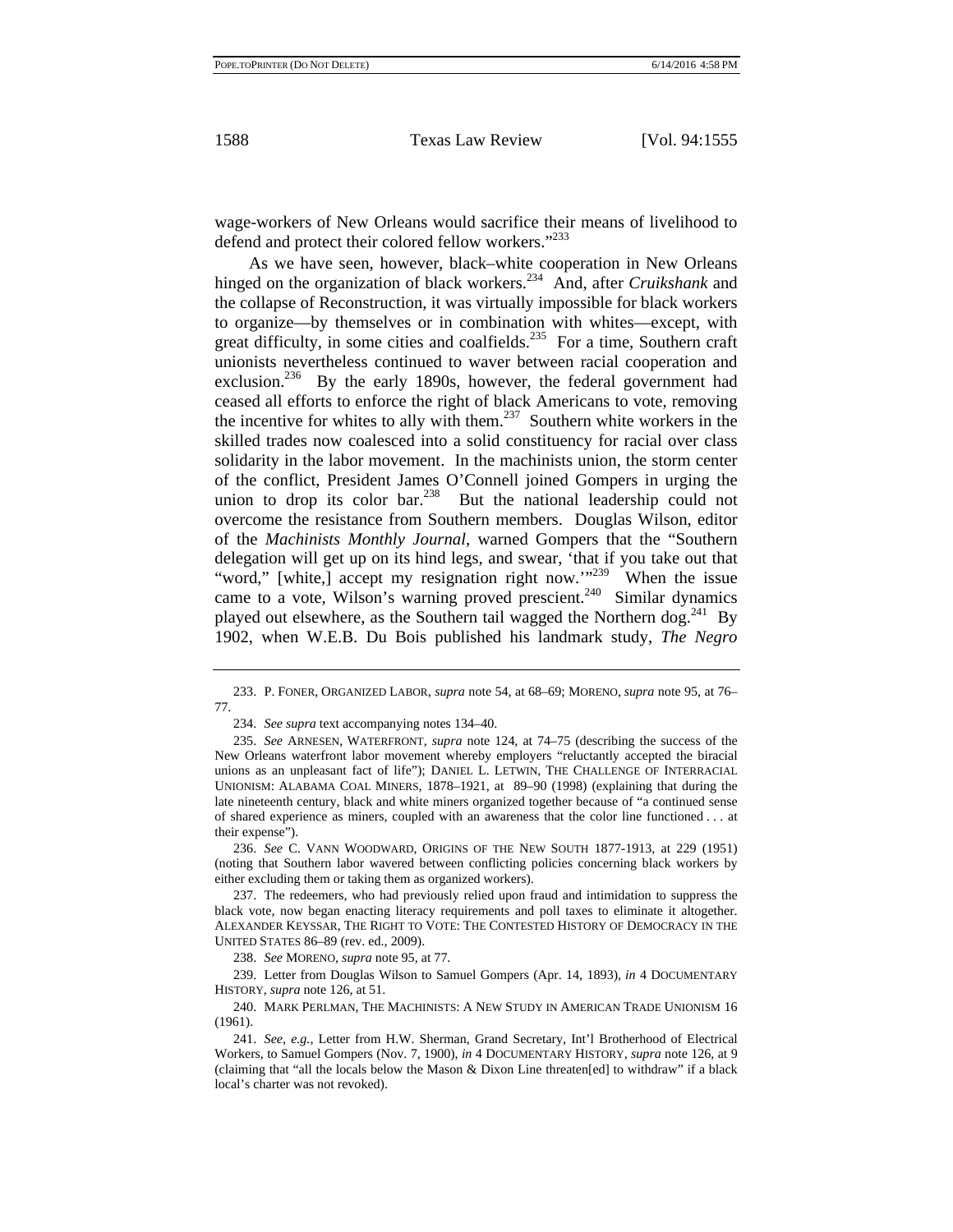*Artisan*, forty-three AFL affiliates reported zero black members, twentyseven acknowledged a token number, and a scant fifteen claimed more than that. $^{242}$ 

In 1906, the Supreme Court put its imprimatur on the strategy of exclusion. In *Hodges v. United States*,<sup>243</sup> the Court held that Congress lacked the power to outlaw private white combinations to drive black workers from their jobs. $244$  The government had attempted to circumvent *Cruikshank*'s state action requirement by relying upon the Thirteenth Amendment, $245$  which—then, as now—was understood to prohibit slavery and involuntary servitude whether imposed by government or private parties.<sup>246</sup> This claim gave the Court an opportunity to extend its solicitude for the constitutional "right of free contract," declared one year before in Lochner v. New York,<sup>247</sup> to a case involving the freedom of black workers to make labor contracts—a core concern of the Amendment.<sup>248</sup> As in *Cruikshank*, however, hypothetical threats to state autonomy loomed larger than actual threats to the constitutional rights of black laborers. From the majority's point of view, there was no way to protect black workers' freedom of labor without sliding down a slippery slope toward the federal takeover of all criminal law. $249$  Moreover, such federal protection would "commit [the black] race to the care of the Nation" and reduce blacks to "wards of the Nation."<sup>250</sup> From 1906 until 1964, when the Supreme Court upheld the Civil Rights Act of that year, *Hodges* would protect the privilege of white unions and employers to exclude workers of color from jobs.<sup>251</sup>

250. *Id.* at 16, 20.

<sup>242.</sup> THE NEGRO ARTISAN 158 tbl.54, 164 tbl.55, 167 (W.E. Burghardt Du Bois ed., 1902).

<sup>243. 203</sup> U.S. 1 (1906).

<sup>244.</sup> *Id.* at 18–20.

<sup>245.</sup> *Id.* at 15–20.

<sup>246.</sup> United States v. Kozminski, 487 U.S. 931, 942 (1988); The Civil Rights Cases, 109 U.S. 3, 20 (1883).

<sup>247. 198</sup> U.S. 45 (1905).

<sup>248.</sup> *See* Pamela S. Karlan, *Contracting the Thirteenth Amendment:* Hodges v. United States, 85 B.U. L. REV. 783, 783–84 (2005) (noting the irony in the Court's refusal to protect black workers' ability to carry out their employment contracts only one year after *Lochner*).

<sup>249.</sup> *Hodges*, 203 U.S. at 17–18. In answer to the government's argument that denial of the power to make contracts was one of the indicia of slavery, the Court stated: "But every wrong done to an individual by another, acting singly or in concert with others, operates *pro tanto* to abridge some of the freedom to which the individual is entitled." *Id.* Hence, freedom from bodily assault and trespass would also be guaranteed. *Id.*

<sup>251.</sup> *See* Mahoney, *supra* note 21, at 1535–36; Katzenbach v. McClung, 379 U.S. 294 (1974); Heart of Atlanta Motel, Inc. v. United States, 379 U.S. 241 (1964).